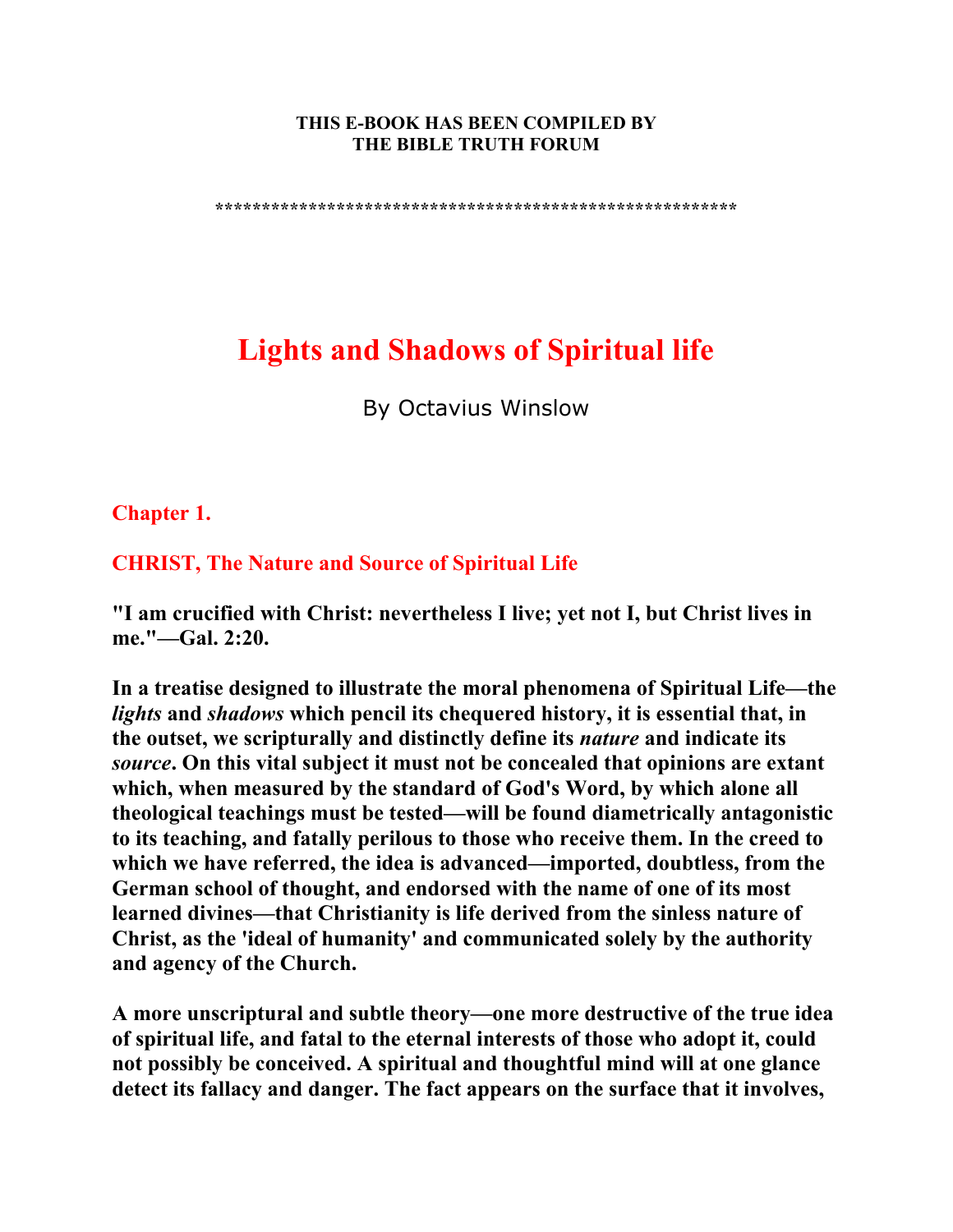**as it is intended that it should involve, a total denial of the Deity and Atonement of Christ; while it equally includes a daring negation of the Office and Power of the Holy Spirit as the Divine Communicator of spiritual life, by whom alone the soul, "dead in trespasses and in sins," becomes truly and emphatically a "living soul."** 

**It is a solemn enquiry how far the conception and reception of this heretical theory comprehends a real belief in the Bible as true, and in the religion of Christ as divine. If this be the accepted idea of spiritual life, and nothing more, it is difficult charitably to believe that those who hold it are really and experimentally, partakers of this divine blessing—are, in reality, "quickened with Christ."** 

**Intellectually and theoretically they may accept the Bible to a certain degree as true; guarding their unbelief by the admission that, if not wholly inspired, there is at least inspiration in it; and that thus, par excellence, it is the most wonderful volume existent, as a book of history and philosophy, of poetry and ethics! As a Book of history and philosophy, of poetry and ethics, it is the most wonderful volume existent;** *but is it nothing more?* **Alas! what multitudes there are the fruitful offspring of this age of** *broad theory* **and** *speculative thought* **who thus accept the Bible as a text-book only without the slightest knowledge or profound conviction of its being wholly and only the Word of God: whose great revealed truth is, "Christ our life."** 

**Enamored by the casket, they see not the Divine jewel it contains; admiring the frame, they are oblivious of the marvellous Picture it encases; fascinated, as we have remarked, with the Bible as a book profoundly philosophical, sublimely poetical, and divinely ethical; they are spiritually and wilfully blind to HIM to whom the Scriptures testify as the "light and the life of men;" who has emphatically declared—"I am the Way, the Truth, and the LIFE."** 

**It is with SPIRITUAL LIFE, then, that we are now concerned. It will be acknowledged that** *life* **in its every form is a marvellous and a beauteous thing. There is, in reality, no place where life is not; there never was a time when life was not; and there never will be a period when life will cease to be. But, passing by all other forms of existence, our thoughts are now concentrated upon the divinest, most sublime, and holiest of all life—the life of God in the soul of man.** 

**It is to this life the Apostle refers in the remarkable words which we now**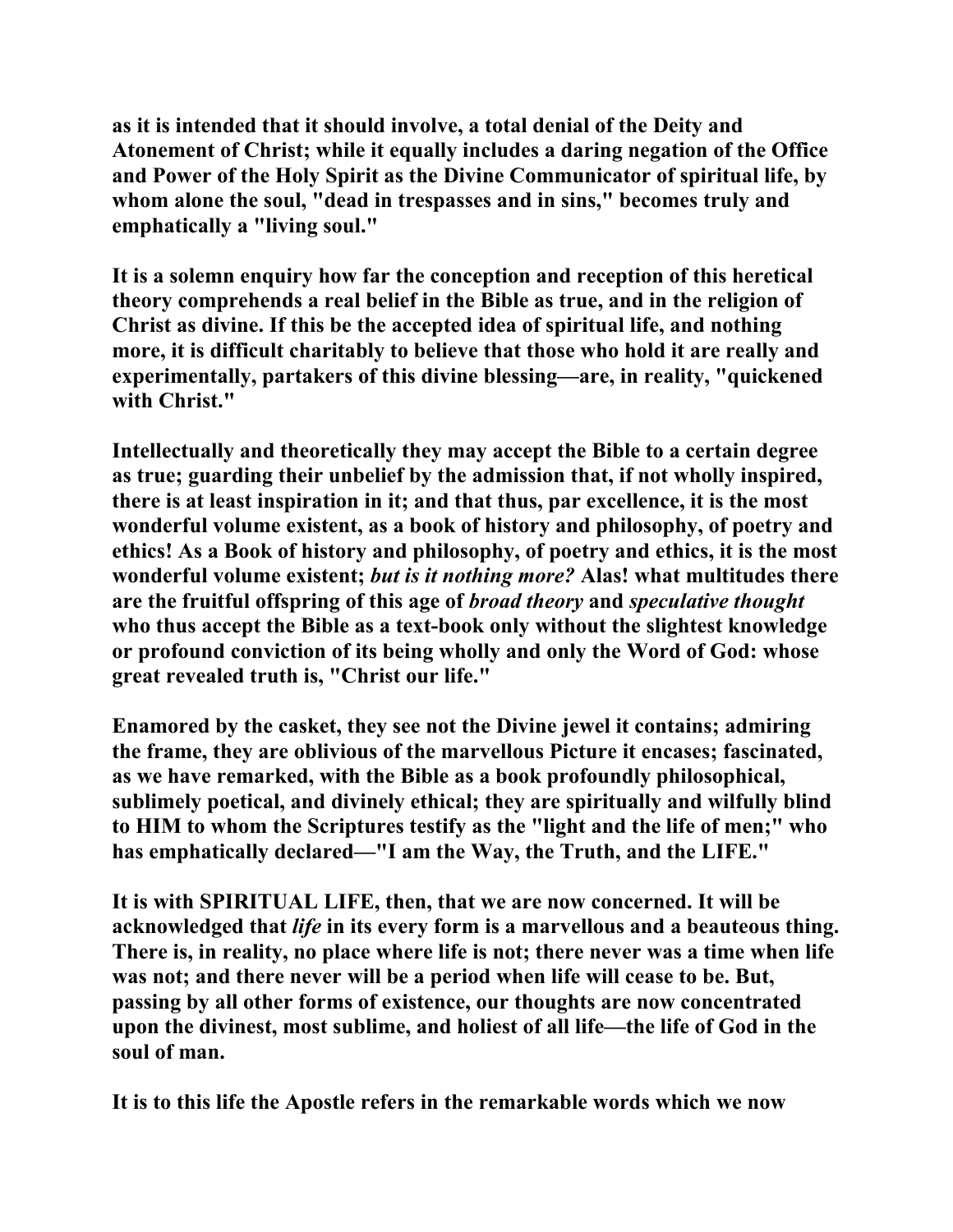**attempt to expound: "I am crucified with Christ: nevertheless I live; yet not I, but Christ lives in me: and the life which I now live in the flesh I live by the faith of the Son of God, who loved me, and gave Himself for me." An important truth meets us in the outset—the believer's crucifixion with Christ. "I am crucified with Christ." The crucifixion of Christ had a twofold object— His** *personal* **crucifixion for sin, and our** *spiritual* **crucifixion to sin. It is in this latter sense we are to interpret the language of the Apostle.** 

**Doubtless, the death of Christ, as a substitutionary offering for their sins, constituted the death of the** *power* **and** *dominion* **of sin in the regenerate. There could not possibly have been the breaking the scepter, and the overthrow of the despotism of sin in the soul, had not Christ "condemned sin in the flesh" when, impaled upon the cross, He exclaimed, "It is finished!" Crucified for them, all believers clearly recognize the truth that, through the sacrifice of Christ, they are delivered from the** *penal* **consequences of sin, and are, consequently, fully and forever saved. Resting simply by faith in Christ, they reach the happy experience of peace with God through Him who "made peace by the blood of His cross," and thus can joyfully exclaim, "In whom we have redemption through His blood, the forgiveness of sins, according to the riches of His grace."** 

**Oh what a vital and blessed truth is this! It is the brightest light in the picture of the Christian's spiritual life. Indeed, there had been no light but for this, the** *source* **from where all other gleams of brightness flow.** *Every spring of blessing, every rill of joy, every ray of hope which composes the Christian life, has its primal cause in the cross of Christ.* **The Fountain that was there opened the satisfaction that was there offered—the victory that was there achieved; laid the basis of that stupendous superstructure of salvation which but awaits the crowning of the edifice—to wit, "the redemption of the body," and its reunion with the redeemed soul, at the "glorious appearing of the great God our Savior."** 

**But, not the least result of Christ's crucifixion for sin is the believer's crucifixion to sin—in other words, the** *gradual***, and, when death releases him, the** *entire* **overthrow of sin's power and dominion in the regenerate soul.**  *Christ crucified for us***, is not the same thing as** *our being crucified with Christ.* **The one aspect of the cross puts away what we have done (our sins)—the other puts away what we are. The one is the crucifixion of**  $sin$ **—the other, the crucifixion of** *self***; the one is the death of what I was—the other, the death of what I am.**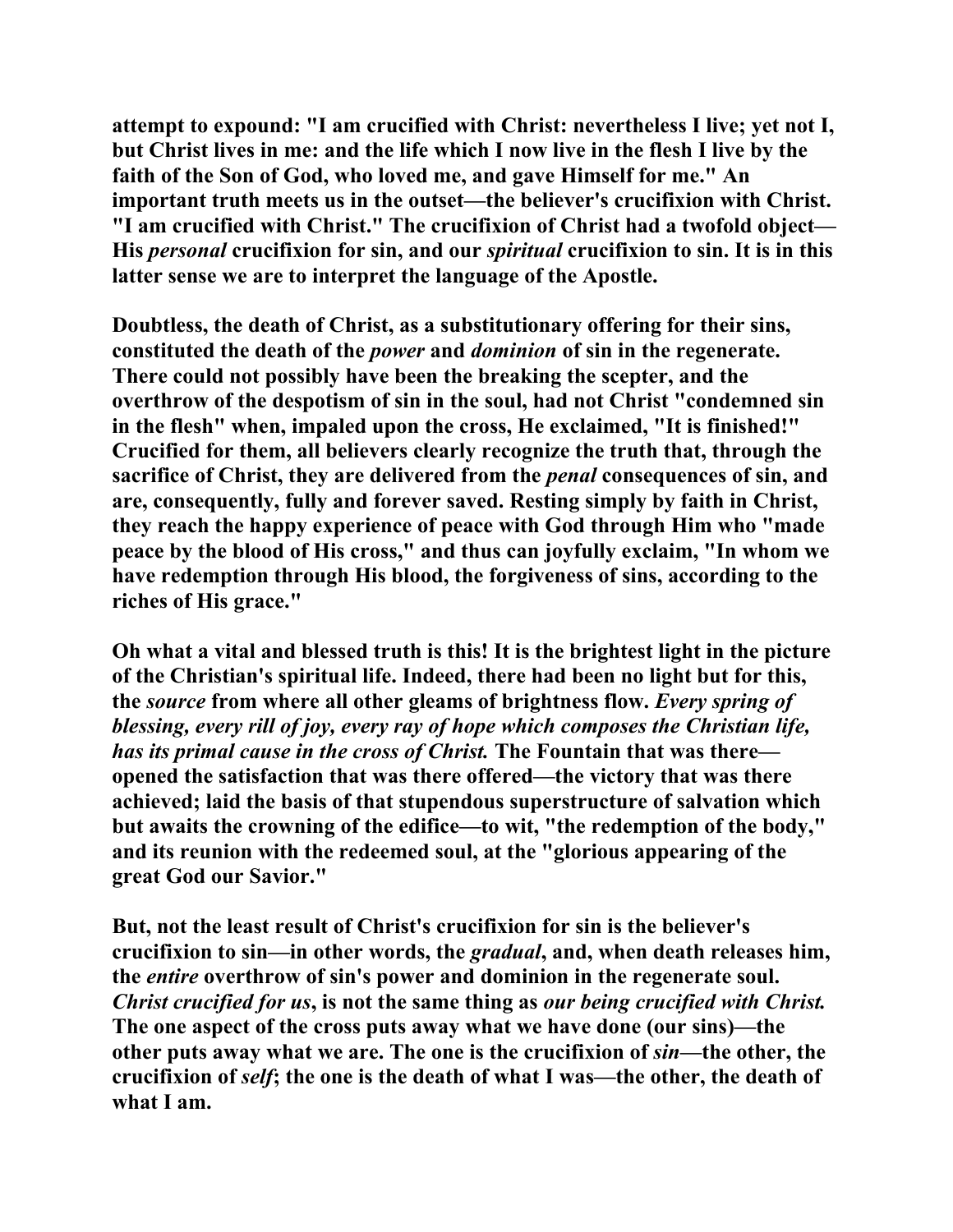**By the substitutionary death of Christ, in virtue of our mystical union with Him, we died to the law, as a means of justification—"Through the law, I am dead to the law, that I might live unto God;" and we also died to sin as an accusing and condemning element—"God sending His own Son in the likeness of sinful flesh, condemned sin in the flesh."** 

**Oh how faintly we apprehend this vital and glorious truth of SUBSTITUTION! It is the very soul and marrow of the gospel. All that Christ did was in the name, and on the account of, His Church; and in virtue of its oneness with Him, its Head, believers are mystically crucified with Christ, and are buried with Christ, and are risen with Christ, and are ascended with Christ, and are seated with Christ at the right hand of the Father in the heavenlies. We have nothing, then, to do with the putting away of sins which eighteen hundred years ago were arraigned and tried, sentenced and condemned, by our Substitute and Surety on the cross. What we have now to do with sin is** *its daily mortification and crucifixion in the body***, that we should live no longer unto sin, or to ourselves, but as believers in Christ, to God, even "as those that are alive from the dead."** 

**This introduces the second clause of the passage—the spiritual life of the believer, "Nevertheless I live." The Christian's is a paradoxical life; and no feature so strikingly and truly proves the dual, or the twofold, nature of the regenerate, as this. He is composed of opposites as wide apart as the poles asunder. No marvel that he is a wonder to others, and a yet greater wonder to himself! "I am," says David, "a wonder unto many." When he is weak, then is he strong; and when he dies, dies by the lingering death of a moral crucifixion—then, and only then, can he exclaim, "I live!"** 

**It is an impressive declaration—not less true than solemn—which we pronounce in the exquisitely beautiful burial service, "In the midst of life we are in death." But Christianity reverses this sad sentiment, and in exultant language affirms of the believer in Jesus—"In the midst of death we are in life." In words more inspired and apostolic—"I am crucified with Christ: nevertheless I live." Such may be the declaration of every believer in Christ "I live."** 

**He is the subject of new and spiritual life—not born with him** *naturally***, nor communicated to him** *humanly***, but is the result of a new birth, and is imparted by the Holy Spirit. "Born, not of blood, nor of the will of the flesh,**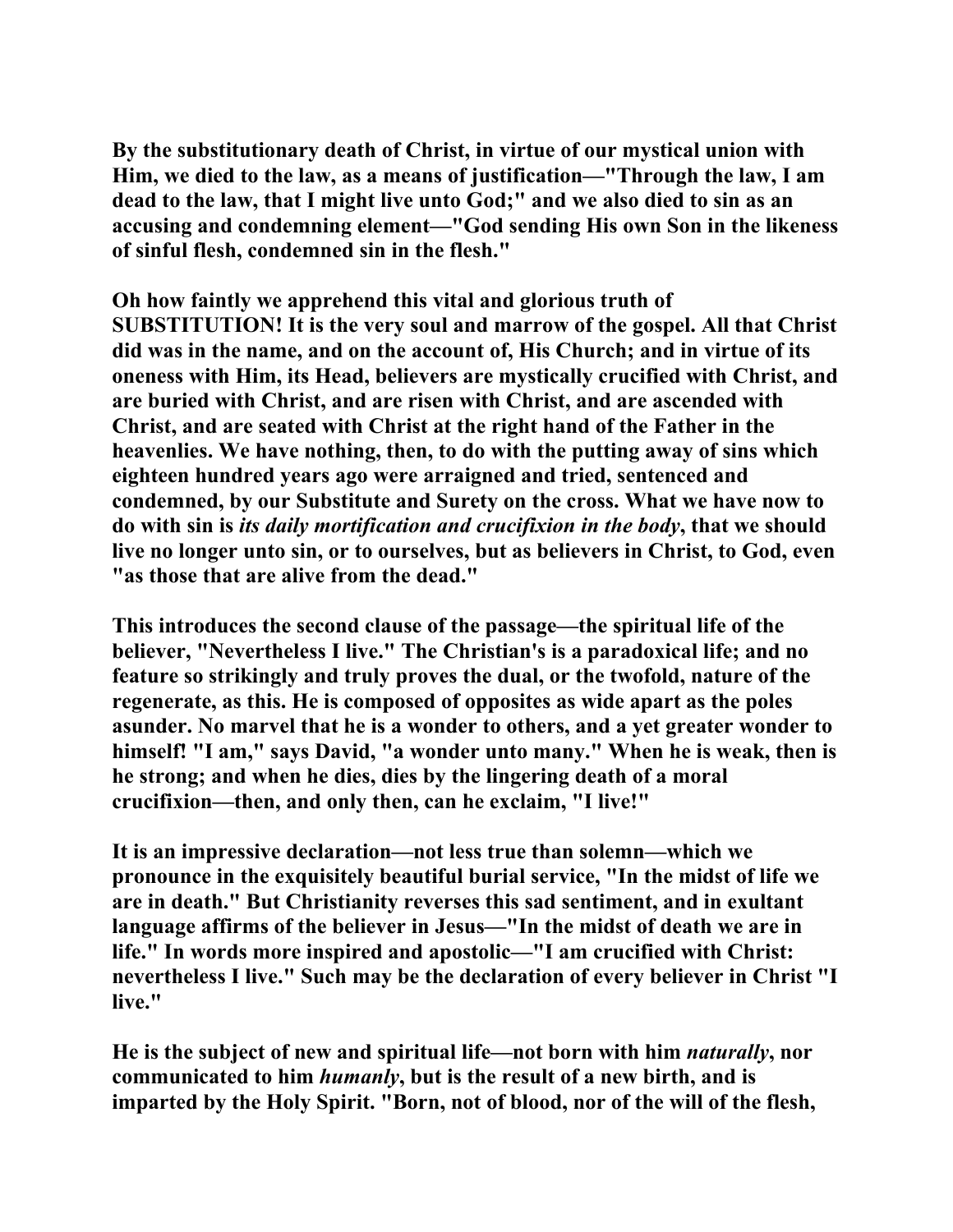**nor of the will of man, but of God. "** 

**The condition, of which this new life is the reverse, is one of the most difficult truths to bring home to the moral conscience of the** *un***regenerate mind. And why? Simply because he is spiritually dead. No reasoning, no persuasion, no appeal will convince a corpse that it is a corpse. Neither can you convince an unregenerate soul, spiritually lifeless, "dead in trespasses and sins" that, before it becomes an heir of glory, it must become a subject of grace. We have to deal with death in the mind, death in the affections, death in the will, in a word, with death in the whole being. The moral sentence under which the whole human race rests is the original one pronounced upon our first parent—"In the day that you eat thereof you shall surely die." In the Hebrew, "in dying, you shall die the death."** 

**Addressing the converted Ephesians, the Apostle, describing their present renewed state, forcibly reminds them of their former condition "You has He quickened, who were dead in trespasses and sins." This is no figure of speech, no hyperbole, but the announcement of an indisputable and most awful fact.**  *Oh, it is a solemn reflection how far you may go in a Christian profession, in pious duties, and in religious forms; how orthodox may be your creed, and punctilious your ritual, and yet all the while remain in the rigor of spiritual death.* **To you may be addressed the solemn reproach of the Church in Sardis—"I know your works, that you have a name that you live, and are dead."** 

**But every true believer is a quickened soul, and with the Apostle, in the words under consideration, can exclaim, "I live!" He is in possession of another, a new and spiritual life; and to some of the features of this spiritual life let us now proceed to address ourselves. The first one we mention is, the moral death which it involves. It is a life unto death, and yet a life unto life!—the germ and first-fruits of the life that is eternal. It would seem to be a life engrafted upon death. Thus the Apostle expresses it: "You are** *dead* **and your life is hid with Christ in God." "I through the law am** *dead* **to the law, that I might live unto God." "I am** *crucified* **with Christ; nevertheless I live." In what sense are we to understand this apparently contradictory language of the Apostle?** 

**Clearly the** *moral death* **to which he refers, as a consequence of spiritual life, is the believer's death to the law as a covenant of works, as an instrument of life, and as a condemning power; his death also to sin as no longer ruling and**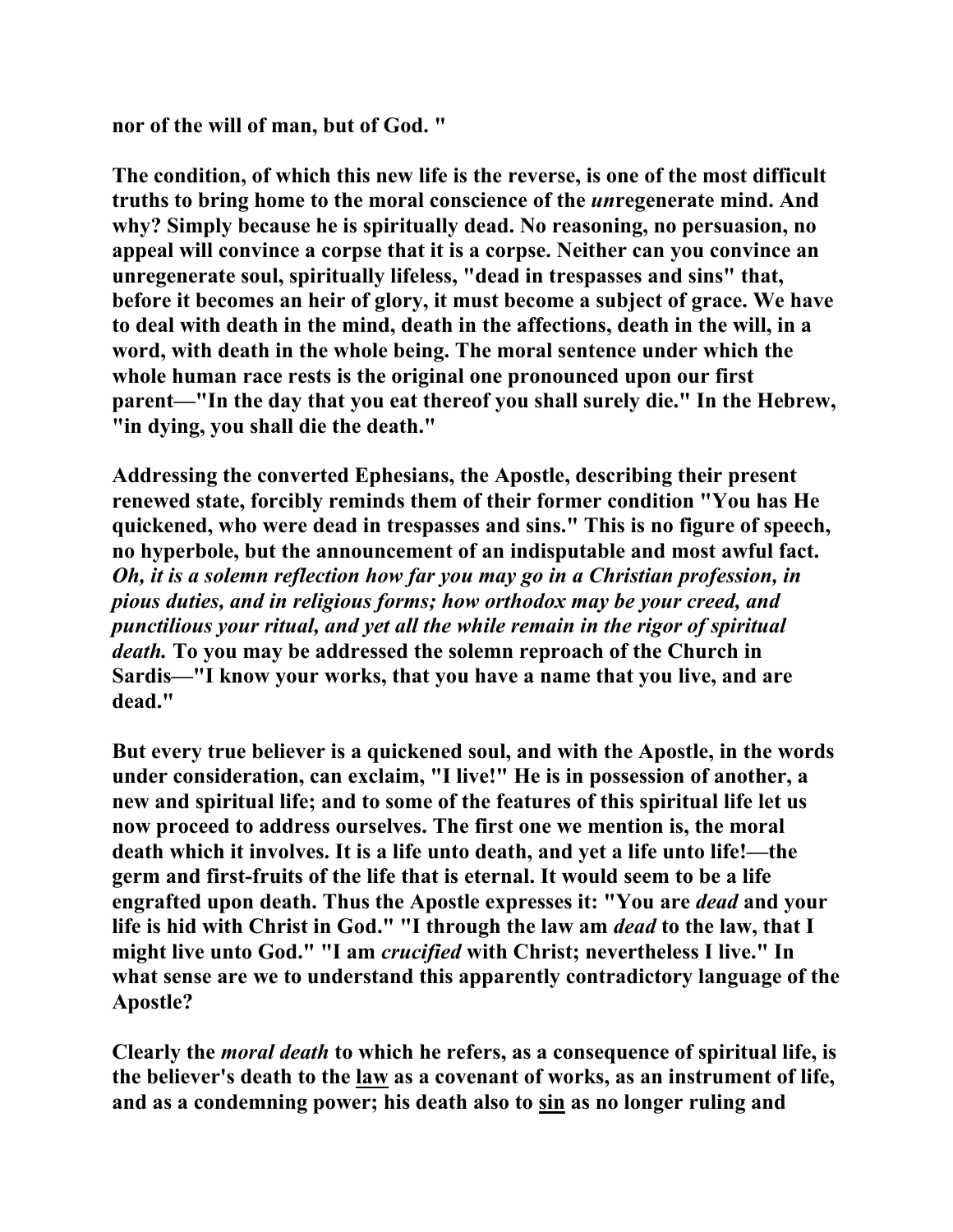**reigning, though still dwelling and conflicting, in the living soul. This spiritual life, too, involves death to the slavery of the flesh, to the power of the world, and to the supremacy of Satan. In all this, beloved, you are dead, if the life of God pulsates in your quickened soul.** *The spiritual death that once held you as its victim has no more dominion over you.* **You are "through the law** *dead* **to the law, that you might live unto God." And a new and divine nature having been imparted, "sin shall no more have dominion over you;" for "you are** *dead***, and your life is hid with Christ in God."** 

**Another feature of this life is, its divine nature and supernatural origin. It is**  *above* **Nature (supernatural). 'Human nature' may counterfeit, but cannot imitate it. That there may be** *counterfeits of spiritual life***, God's word makes it evident.** *Simon Magus* **believed, and yet was "in the gall of bitterness, and the bond of iniquity."** *Judas* **repented, yet "went out and hanged himself."** *Herod* **sent for John and heard the word from his lips gladly, but was eaten by worms. Oh, yes! Nature can go far in its forgeries of God's superscription, its counterfeits of the Spirit's work, and yet be Nature still.** 

**'Human nature' prompts not the anxious question, "What must I do to be saved?" 'Human nature' inspires not the penitential prayer, "God be merciful to me a sinner!" 'Human nature' wrings not the agonizing cry, "O wretched man that I am! who shall deliver me from the body of this death?" 'Human nature' awakens not the sweet confession, "Lord, you know that I love you!" 'Human nature' can go so far, but no farther.** 

**Convinced of its impotence and defeat, it retires baffled and discomfited from the vain attempt successfully to imitate God's own work of grace in the soul of man; and so it becomes an unwitting and unwilling witness to the truth, that there is a** *genuine supernatural life* **in the regenerate, which no spurious, galvanized religion can counterfeit—of which God the Father is the Source, God the Son the Author, and God the Holy Spirit the Conveyancer; and of which all spiritually-quickened believers are, through sovereign grace, the happy subjects.** 

**How solemn is the personal question which this statement forces upon the thoughtful mind—"Am I truly born again? is my religion a reality? is the spiritual life I profess the divine breathing of God in my soul? O you 'Second Adam!' you who are a 'quickening Spirit!' decide this solemn question, and cause me to know that, 'I live; yet not I, but Christ lives in me! Lord, when you come in your glory, shall I be found but as 'reprobate silver;' grasping the**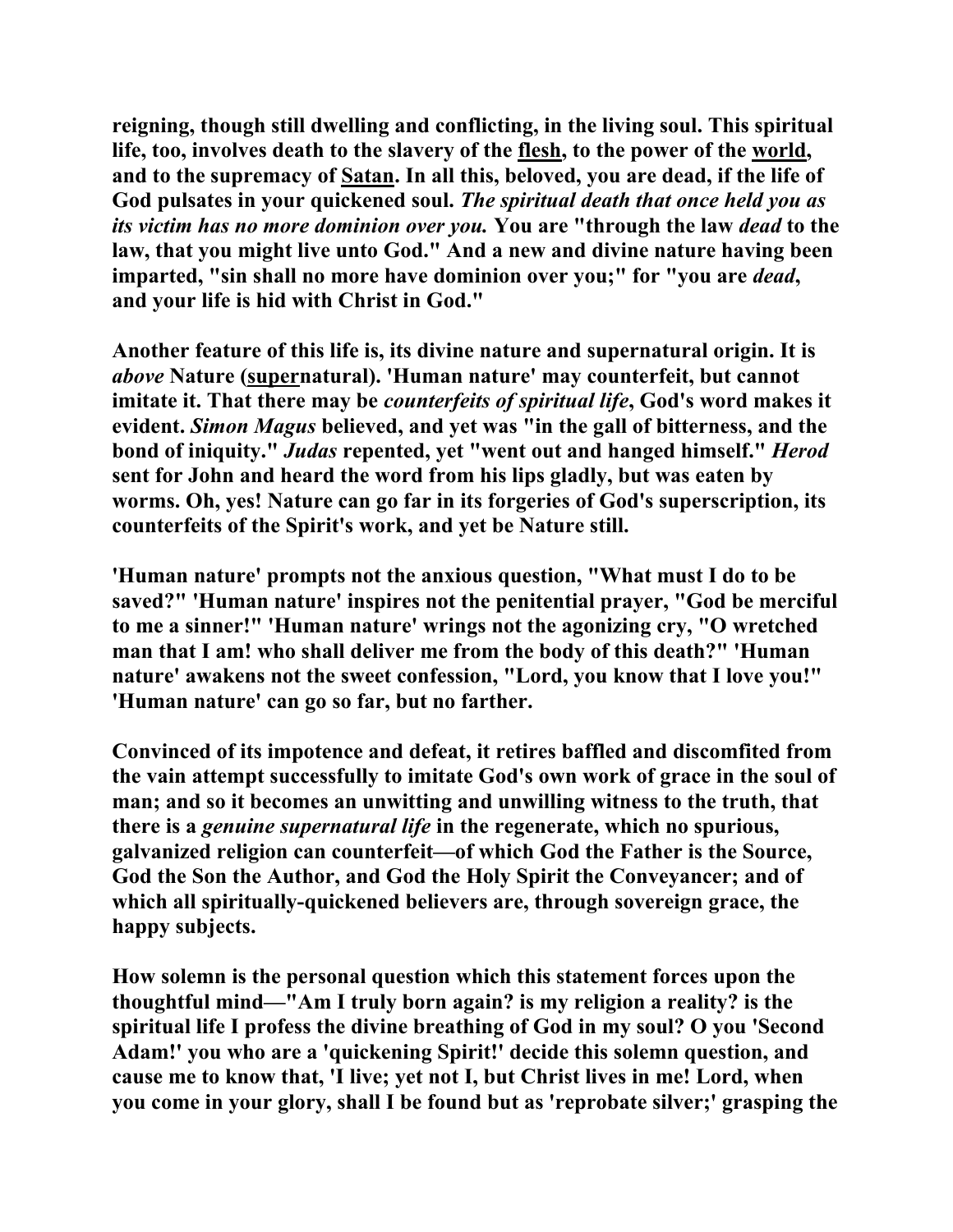**burnished lamp of an empty profession, destitute of converting grace in my soul, having a name to live while yet dead? Search me, O Lord, and try me heart; examine me, and root out all that is false and spurious and dead, and make me a true temple of God through the Spirit!"** 

**This conducts us to a most vital and important view of spiritual life—the indwelling of Christ in the soul. "Christ dwells in me." The spiritual life is Christ. It is not the believer that lives, but Christ living in the believer— "Christ, who is our life." "I have come that you might have life." "Christ in you the hope of glory." "I in them, and You in Me." Such are the terms which set forth this stupendous truth—the indwelling of Him who is essential life, in the quickened soul of the regenerate.** 

**What a vivifying,** *sanctifying* **truth is this! Did we but live in the constant realization of an indwelling Savior, a reigning Sovereign, a loving Friend, what manner of people would we be in all holy conversation and godliness! How slow would we be to grieve the Holy Spirit of God, by whom Christ dwells in us, ever remembering that our bodies are the temples of God through the Spirit.** 

**The indwelling of Christ in the regenerate soul is not less** *comforting* **than sanctifying. He dwells in the believer. It is His permanent residence, never to forsake it. He dwells there to watch His own vineyard night and day, lest any hurt it; to upbuild His kingdom in the soul; to subjugate to the scepter of His grace its corruptions and infirmities, the affections of the heart, the faculties of the mind, and the passions of the soul; in a word, Jesus dwells in the renewed heart as its consolation and hope; stopping the proud waves of sorrow which else might overwhelm it; illumining and gladdening it with the joys, the hopes, the sunlight of heaven.** 

**Thus, it is a mutual indwelling of Christ and the believer. The believer dwells in Christ, his life hid with Christ in God; and by His Spirit, Christ dwells in the believer, his fount of consolation and his hope of glory. Blessed Jesus! make my body Your residence, my heart Your throne, my whole being Your sacred temple!** 

**"As myrrh new bleeding from the tree, Such is a dying Christ to me; And while He makes my soul His guest, My bosom, Lord, shall be your rest."**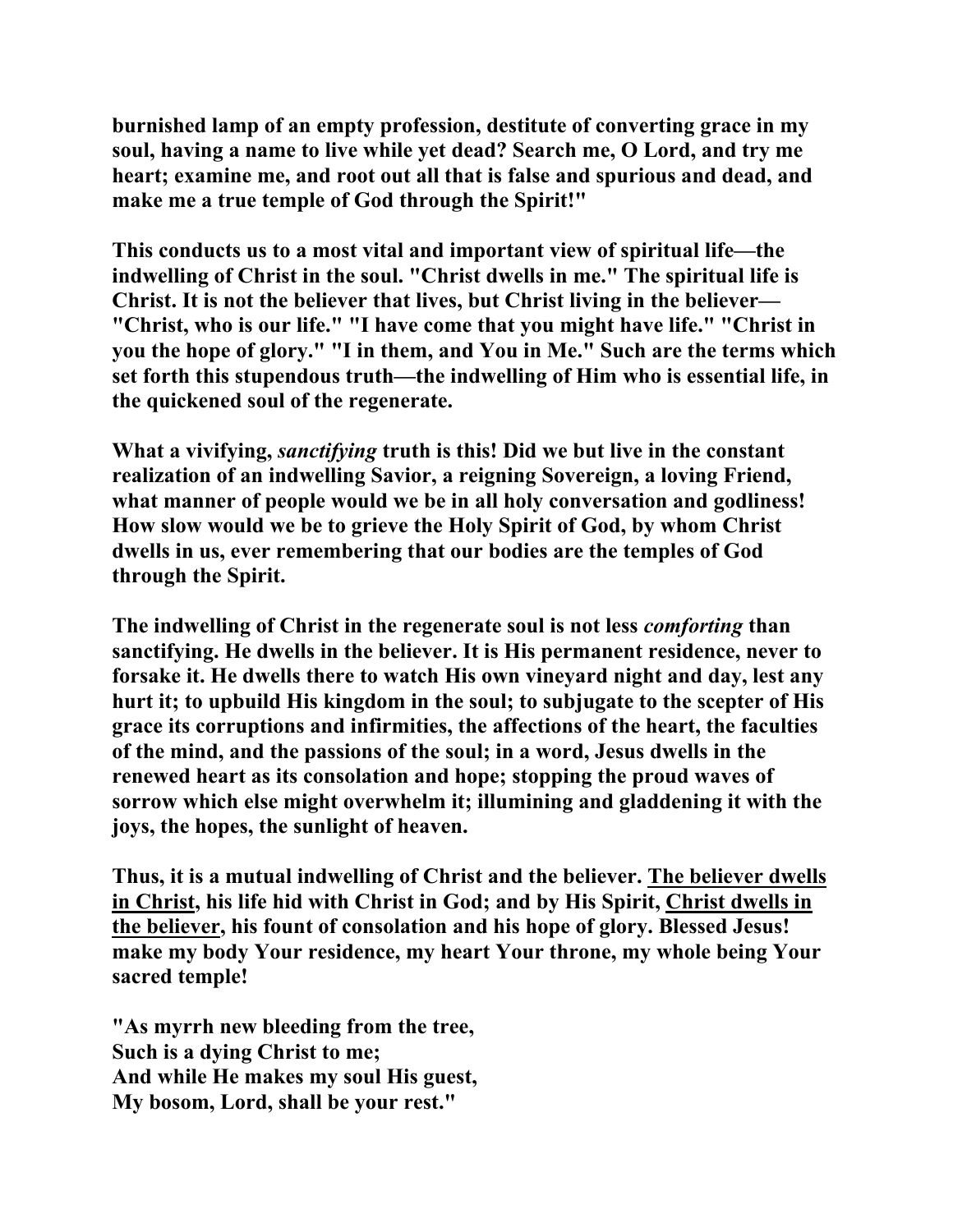**Another and most instructive characteristic of this spiritual life is, the crucifixion of self in us which it involves. This is, perhaps, one of the strongest and most convincing evidences of its reality and growth. "I live; yet not I." Here was** *an entire abnegation of self* **in the Apostle, and this grace constitutes the first round in the believer's ascent in this divine life.** *Self is the first citadel of the soul against which grace directs its battery. Until this is successfully besieged, there is no taking of "the town of Mansoul." Self-righteousness, selftrust, self-glorifying, must yield to the humbling, emptying power of the Spirit. Self must be mortally wounded before Christ lives in us. The two sovereigns cannot reign at the same time and upon the same throne. Self-righteousness, self-glorifying, self-seeking, must fall when Christ enters triumphantly to set up His kingdom, to erect His throne, and to subjugate all the powers and faculties of the soul to His own holy and gracious supremacy.* 

**"I live; yet not I, but Christ lives in me." And so should every believer respond! "I live to God—I labor for man—I win souls to Christ—I give my wealth—I devote my time—I consecrate my gifts—I mortify the flesh—I vanquish Satan—I overcome the world** *yet, not I, but Christ that lives in me!* **Though I be nothing in myself, yet, Christ** *in* **me, and Christ** *with* **me, and Christ** *strengthening* **me, I can do all things."** 

**Oh what vigilance it demands, lest this wretched self in us obtain a partial, or even a momentary, ascendancy! The two principles—self and grace—are in deadly antagonism the one to the other in the regenerate. In proportion as Christ lives in us,** *self dies***. It is recorded that, "there was long war between the house of Saul and the house of David: but David waxed stronger and stronger, and the house of Saul waxed weaker and weaker."** 

**And thus it is with the principle of self and the principle of grace in the believer; in other words, the old and the new nature in the regenerate. Between these two kingdoms—"the house of Saul" representing the old nature, "the house of David" the new nature—there is a perpetual and long war; but, as Christ increases in us, as we grow in a knowledge of Christ, and are more filled with Christ, and more closely assimilated to Christ—the new man will grow stronger and stronger, and the old man will grow weaker and weaker, until it dies.** 

**And the instant that the work of sanctification is complete—for it is a**  *progressive* **work, and is destined to completion—that instant the believer will**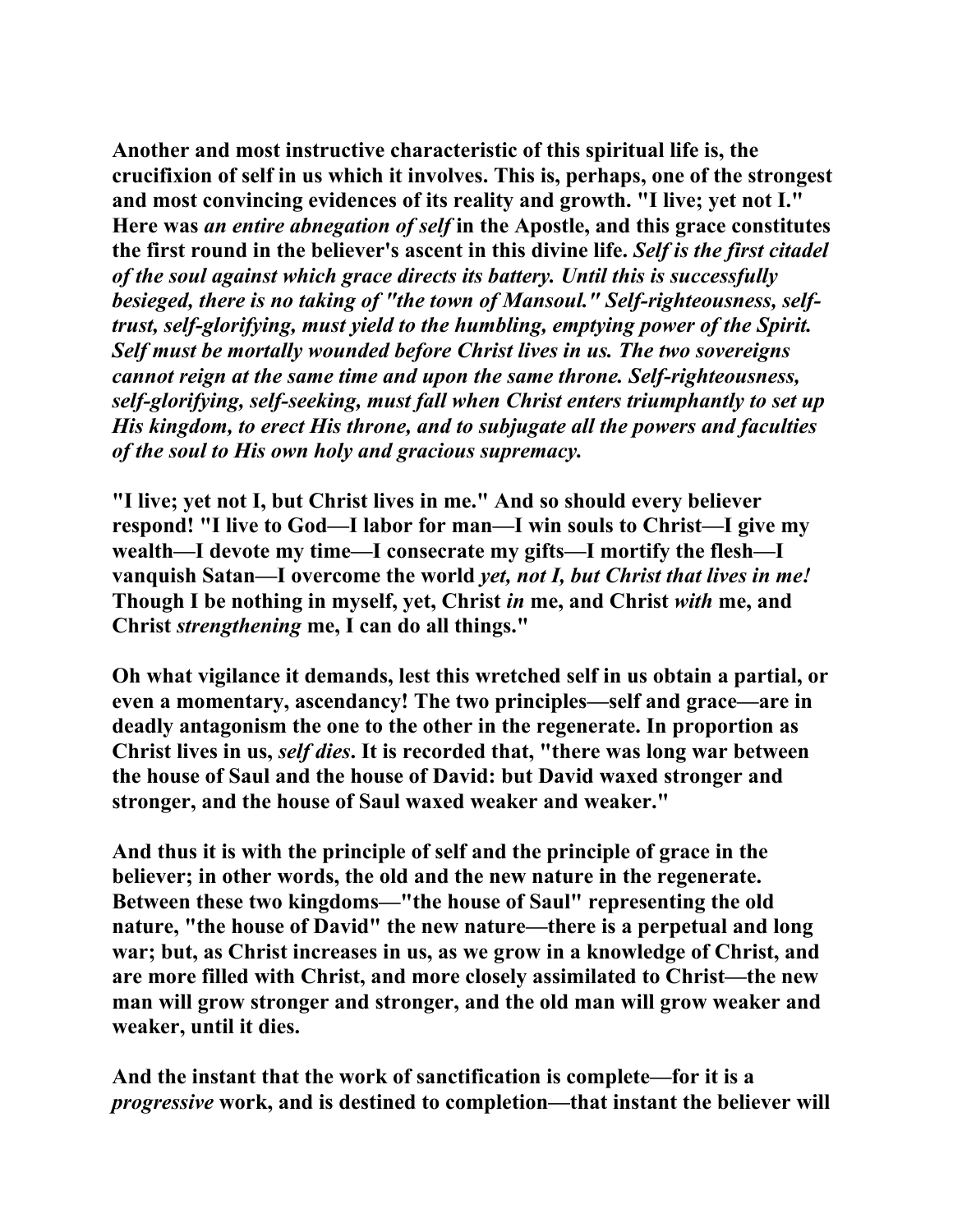**hear the Lord's words—"Come up hither," and he will ascend to that pure and blissful world of which it is said, "And there shall in no way enter into it anything that defiles, neither whatever works abomination;" for all are washed in the blood and are robed with the righteousness of the Lamb. Oh blissful life! Oh glorious hope! The thought that I shall before long be freed from all sin, and be emancipated from the body of death, thrills soul with "a joy unspeakable and full of glory."** 

**That very thrill convinces me that I am the subject of a life that is eternal, that I possess a nature containing the** *germ* **of perfect holiness, and that before long, beneath a warmer sun and a brighter sky, the germ will reach its full perfection, and I shall be—not what I now am, a sickly, drooping plant of righteousness—but a full-blown, perfect flower of holiness, blooming in deathless beauty in the Paradise of Heaven!** 

**Such is that spiritual life the variations of which these pages propose to delineate. Oh seek to know it more and more in its reality, power, and growth! It is, "Christ in you the hope of glory." And since there are fluctuations in the spiritual as in the natural life of the soul—its ebb and flow, its lights and shadows—let this truth be uppermost in your mind, that through whatever phases and variations your spiritual life may pass, He who is your life, in whom it is safely and eternally lodged, knows not the shadow of a change: "Jesus Christ the Same Yesterday, Today, and Forever."** 

# **Chapter 2. TWILIGHT—Day-dawn Before Sunrise of Spiritual Life**

**Until the day dawn, and the day star arise in your hearts."—2 Peter 1:19.** 

**The acknowledged analogy of** *Nature* **and** *Grace***—the argument of which Bishop Butler has so conclusively established, and with such a master's hand—must impress every thoughtful mind with the conviction that, One Infinite and Divine Intelligence is the Creative Power and emanating Source of both. Few points of analogy are more striking and beautiful than the one suggested by our present subject the** *day-dawn which precedes the sun-rising of grace in the soul.* 

**Long before the orb of day has peered above the horizon, soft and golden rays trembling upon the eastern sky, have foretold and heralded his approach. To**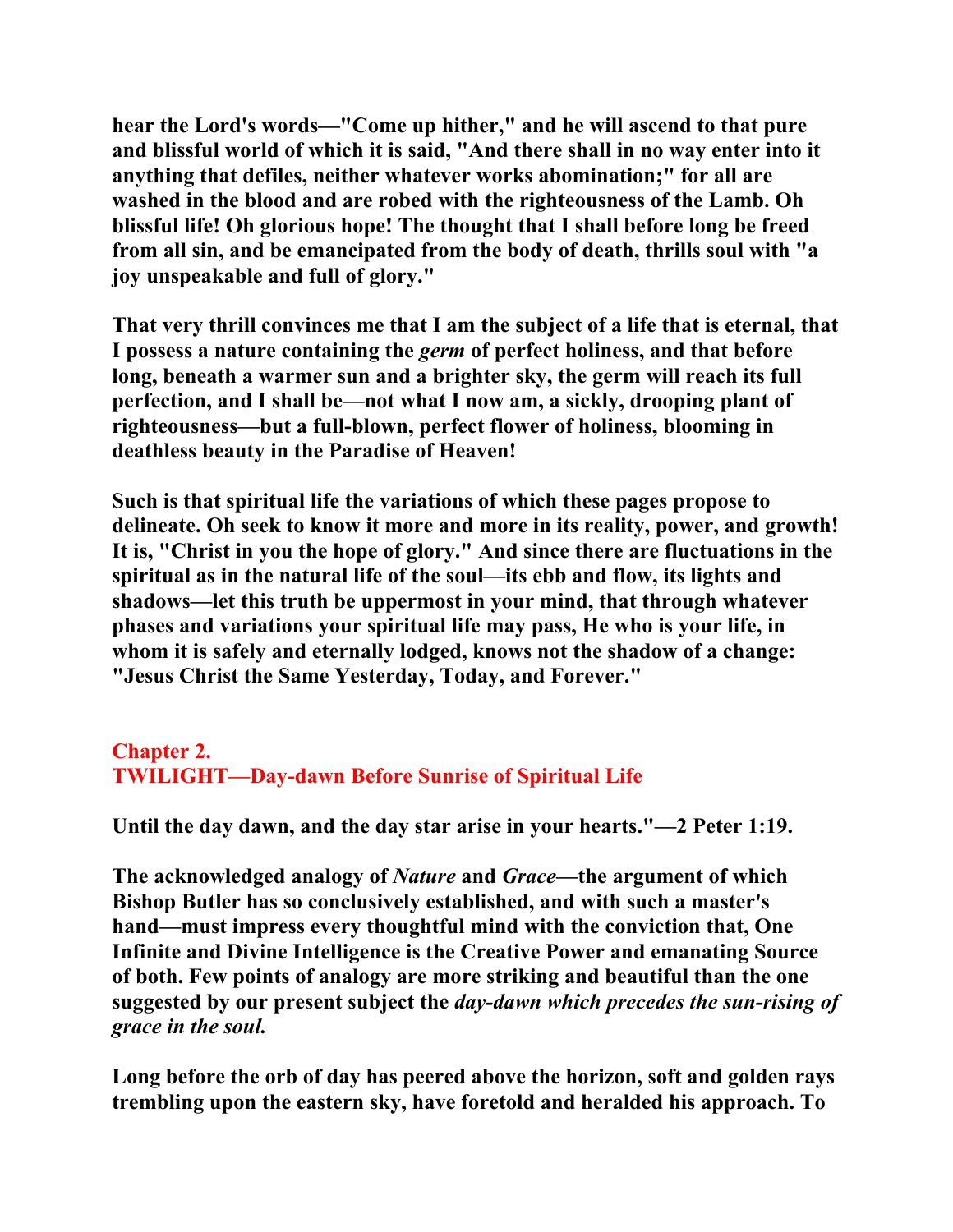**the poet's eye "In fine frenzy rolling, "few spectacles in nature are replete with such interest and loveliness as this. To a mind susceptible of the most delicate forms of beauty, the scene is far more enchanting and impressive than even the sun's full, noontide splendor. Now this is just the image the Holy Spirit employs to illustrate a most beautiful and interesting phase of spiritual life—that** *delicate and incipient state of grace* **which, in numerous cases of conversion, is the harbinger of the full advent of the Sun of Righteousness in the soul.** 

**In this light we interpret the passage which supplies our present subject, "Until the day dawn, and the day star arise in your hearts." There is a daydawn of grace, as there is a daydawn of nature—and the analogy is true and striking. Few who have not studied the varied phenomena of spiritual life are aware how faint and colorless, how almost insensible and invisible, may be the**  *advent of the kingdom of grace in the soul of man.* **To this beautiful feature of conversion, day-dawn before sunrise, let us address our thoughts. "Until the day dawn, and the day star arise in your hearts."** 

**The first feature which arrests the mind is, the profound darkness of the soul which precedes the first dawn of spiritual light. The spiritual darkness of the mind, in its abnormal or natural condition, it is almost impossible by any description or image adequately to depict. It surpasses Egyptian darkness; it is a darkness that might be felt. When God, who was the original Sun of the soul, withdrew from this magnificent orb, all spiritual light was extinguished, and a cloud of great darkness ensued, filling and mantling the whole being of man. True, there still remained the** *natural* **light of reason and of conscience and of the affections, when God left the soul; and these constitute man a morally responsible and accountable being.** 

**But, spiritually, the soul passed into profound and total eclipse; and the darkness of night and of death, with all its derangement and disorder, flung its gloomy pall over man's entire being. How clearly the word of God puts the solemn truth! "Behold, darkness shall cover the earth, and gross darkness the people." Their foolish heart was darkened." "Having their understanding darkened." "If the light which is in you be darkness, how great must that darkness be!" What spiritual darkness veils the mind to the Being, character, and truth of God! What gross darkness steeps the soul, deranging the mental and enshrouding the moral faculties of the whole man! What impenetrable and fatal darkness hides the exceeding sinfulness, the indescribable enormity of sin!**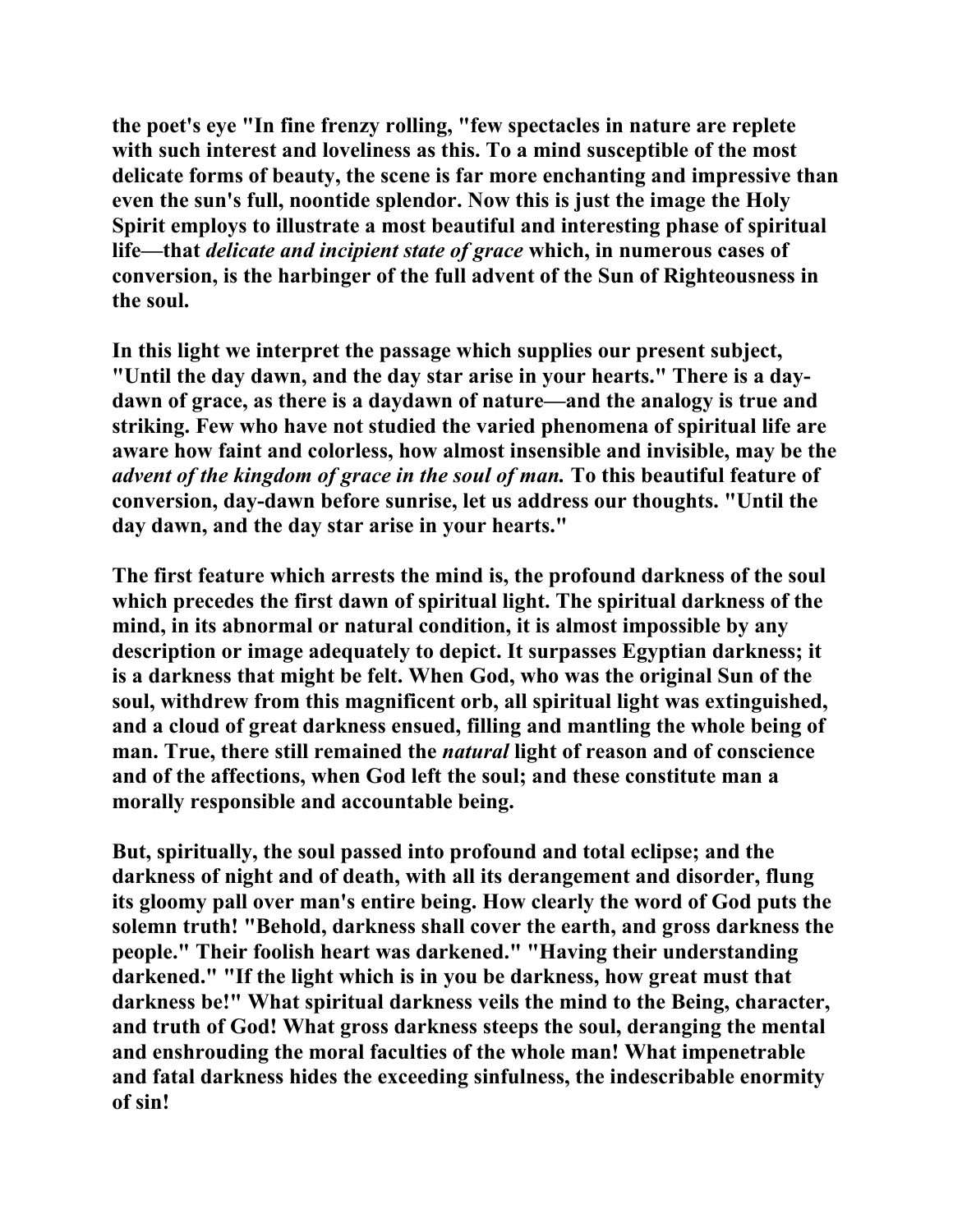**My reader, this is your condition by nature. With all the splendor of your intellectual powers—with all the natural light of your reason—with all the luster of your scientific discoveries—with all the wealth of your gathered wisdom—with all the love, amiability, and winning attractions of your natural disposition, character, and address, you are still in nature's darkness, "having the understanding darkened, being alienated from the life of God through the ignorance that is in you, because of the blindness of your heart." You are walking in darkness, not knowing how perilous is your path, upon what a precipice you stand, and to what a world you go! Oh that "God, who commanded the light to shine out of darkness, may shine into your heart," and give you to see your darkness, and then "to behold the light of the glory of God in the face of Jesus Christ." Seek this in earnest prayer, lest your feet stumble, and your soul is finally and eternally landed in "outer darkness, where there is weeping and wailing and gnashing of teeth.** 

**"But, "the day dawns." How beautiful the image! how significant the words! How faint and trembling the first dawn of divine grace! How feeble and fluctuating the first pulse of spiritual life! It is, perhaps, but a thought, an emotion, a sigh, a misgiving, a tear, the first breath of prayer gently heaving the anxious breast. But it is real for all that. Just as the first and faintest streak of light trembling in the eastern sky is as really light as the meridian splendor of noontide day, so the first sigh, and the first tear, and the first prayer in the soul is as truly divine as the faith that moves the mountain, or the grace that embraces the martyr's stake. Cheer up then, you awakened, trembling soul! You have just enough light to render darkness visible; enough to see yourself a poor, ignorant, lost sinner, needing Jesus. Following, and not quenching, that light, it will increase more and more, grow brighter and brighter, until the perfect day.** 

**And who is this "Day Star arising in the heart," of which the passage so glowingly speaks? Who but the Lord Jesus Christ, the "Star that should come out of Jacob," and who Himself declared, "I am the bright and Morning Star." Christ is emphatically "the Day Star."** *Stars* **are the jewelry which adorn the brow of night. When the sun has disappeared, the firmament blazes with countless constellations, fixed and revolving, vast and minute, which enkindle the vault of heaven with indescribable effulgence. A star in full, unclouded splendor, shining out at noonday would be an astronomical phenomenon, strange and unheard of.**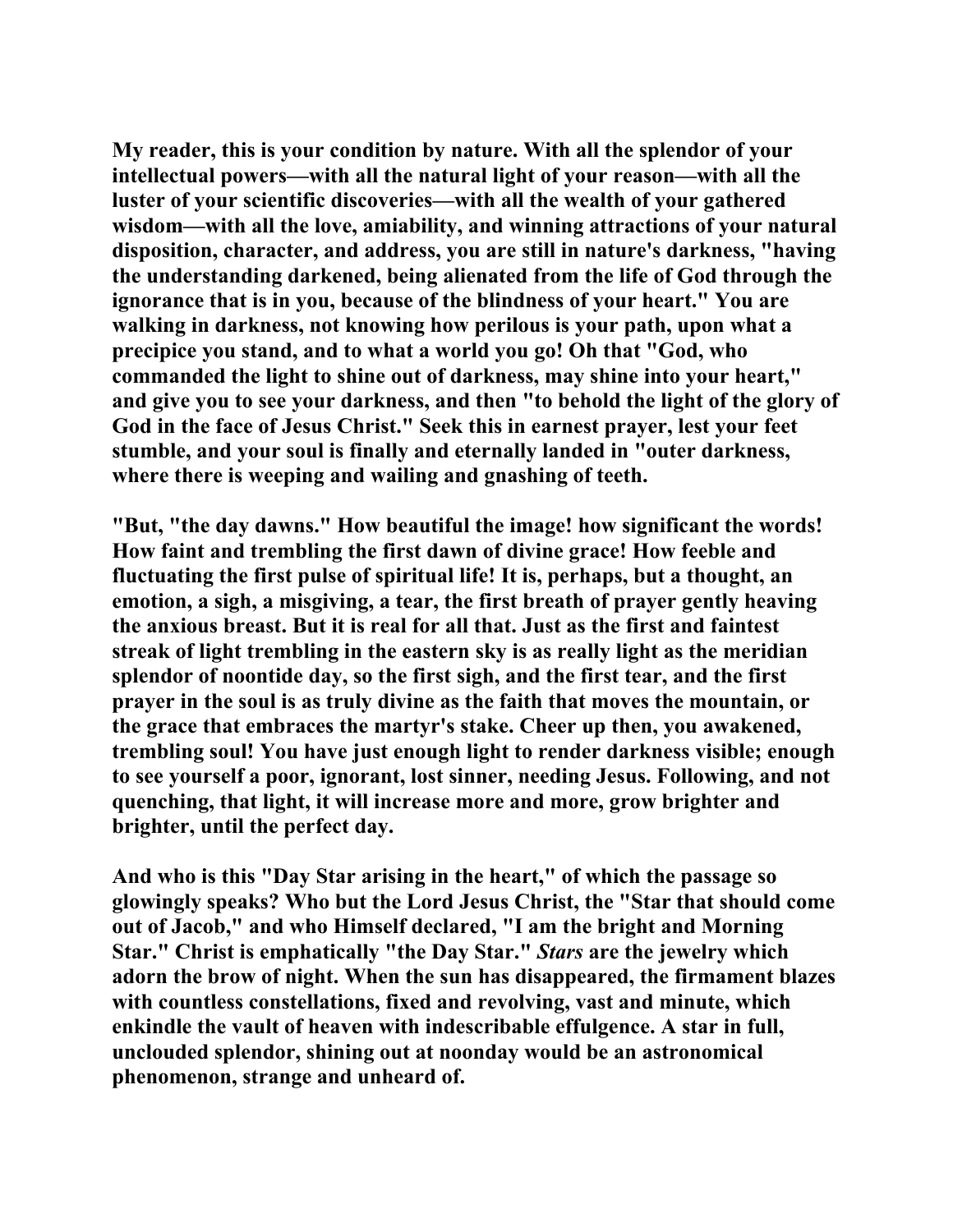**But it is written, "His Name shall be called WONDERFUL." The** *Incarnation* **of the Eternal Son of God was the center and source of all the countless wonders that clustered around His wondrous life. And this is not the least, that He is the DAY, or Morning Star from on high, shining in the soul with a life and splendor compared with which all other is but the torpor and the shadow of death. As the "Day Star," our Lord Jesus Is Essential Light. Divine, His nature is self-existent and independent; Infinite, His resources are boundless and inexhaustible. Borrowing light from none, He imparts light to all others. Who but the Son of God could with reason and truth thus authoritatively and sublimely affirm, "I Am the Light of the World"?** 

**All light the light of the natural and of the intelligent world—light of grace and of glory—flows from Christ, the Essential Sun of the universe, the "Day Spring from on high." This is the only light that can guide the soul to heaven. The light of reason and of nature "Leads but to bewilder, Dazzles but to blind." We ignore and undervalue not the natural light God has given to man. It is from Him, and, as such, is to be gratefully acknowledged and reverenced. But yet more unhesitatingly we affirm that, guided to eternity by this light alone, it is a light that will most assuredly and fatally mislead the traveler there. We cannot place this fact too prominently before the reader, that the human intellect is fallen and benighted; and that without the life of Christ and the illumination of the Spirit, it cannot find its way to God, or up to heaven.** 

**We will concede to the soul of man all the marvellous powers—second only to Himself—with which God has furnished it. We will admit that it is capable of solving the most abstruse problems in science; that it can mathematically calculate the distance of the sun from the earth, and of the planets from each other; that it can triumph over the most formidable obstacles in nature, subjugating its most potent agencies to its control, bidding the very lightning obey its behests; and yet, with all this magnificent display of power, it cannot find out God, or take one step towards Him!** 

**Let the reader study thoughtfully the first chapter of the first epistle to the Corinthians, and learn from thence the attested and solemn truth that, "the world by wisdom knew not God;" that, when every expedient of are and science had been tried to find out God, and discover a healing for creation's fatal wound, a panacea for man's moral malady, had failed, God took the work in His own hand; and "it pleased Him by the foolishness of the preaching of Christ crucified to save those who believe." Oh, when will the wise of this world cease to glory in their wisdom, and learn to place their**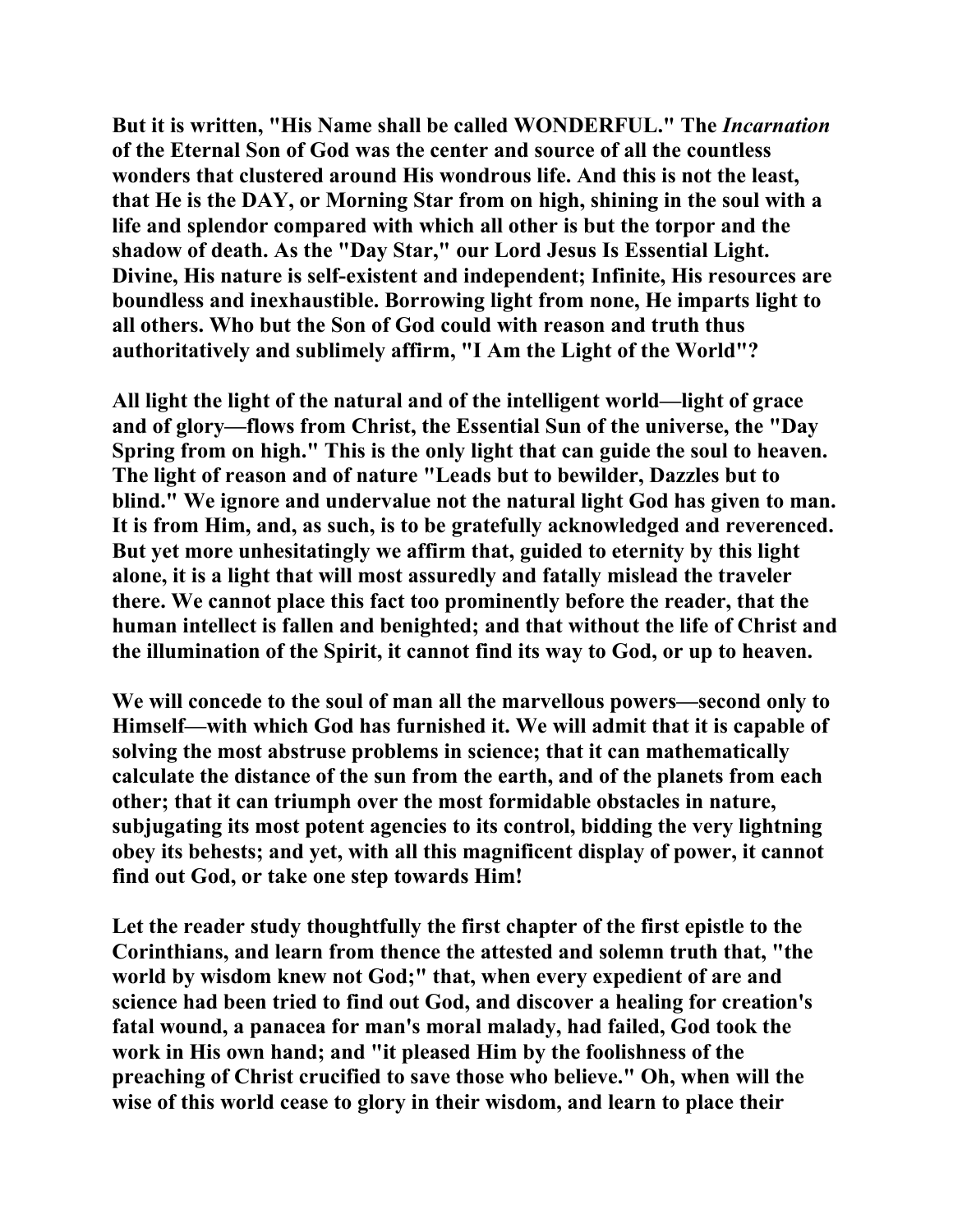**intellectual powers and high attainments, not above the cross, where Pilate placed his Greek and Latin and Hebrew, but beneath the cross, where alone they must receive the kingdom of God, even as a little child? "Whosoever shall not receive the kingdom of God as a little child, he shall not enter therein."** 

**But daylight before sunrise is deepening—the twilight is dissolving, and spiritual life, thus gently and gradually dawning, is about to rise in the heart in all its noon-tide power. The** *heart* **is the orbit of this new-born sun. It is there the first conviction of sin is experienced; it is there the first pulse of life is felt; it is there the first victory of faith is achieved; it is there the first emotion of love thrills the soul. The heart is the home, the temple, the throne of God's life in man's soul. A religion that illumines the intellect only, that goes not beyond an informed judgment, is as the moonbeams playing upon a palace of ice, poetical and beautiful, but lifeless and dead.** 

**But the light of spiritual life is** *quickening***. It illumines the judgment; but it does more, it quickens the soul, renews and takes captive the heart, vitalizing the passions and powers of the entire being; it ushers into existence a new world of thought and feeling and action, claiming our entire being, all for, and consecrating all to, God. This is the new birth! This is that great change of which Christ spoke as essential to the kingdom of heaven—"Marvel not that I said unto you, You must be BORN AGAIN."** 

**Its advent, like the day-dawn before the sun-rise, may be faint and progressive; or, like the "new-born babe," may have a gradual and a hidden growth, and its birth be ushered in amid the throes and pangs of a soul convulsed to its lowest depths by sin's conviction, and the terror of the law. Nevertheless, the perfect day comes, the heavenly child is born, and all the angels sing together for joy! And thus the spiritual life enthrones itself upon the soul, never, never to be dethroned!** 

**We are not, however, we trust, in thus depicting the process of spiritual life as a gradual work, from dawn to day, from childhood to full age, entrenching upon the sovereignty of the Spirit, who in this marvellous work does not limit Himself to one line of procedure, or restrict Himself to one process of action, but, "working all things after the counsel of His own will," quickens the soul at a time and by a mode that illustrates the inexhaustible opulence of His own means, and receives the largest revenue of glory to His own self. Thus, while spiritual life in some, perhaps in many individuals, is as the dawn of day,**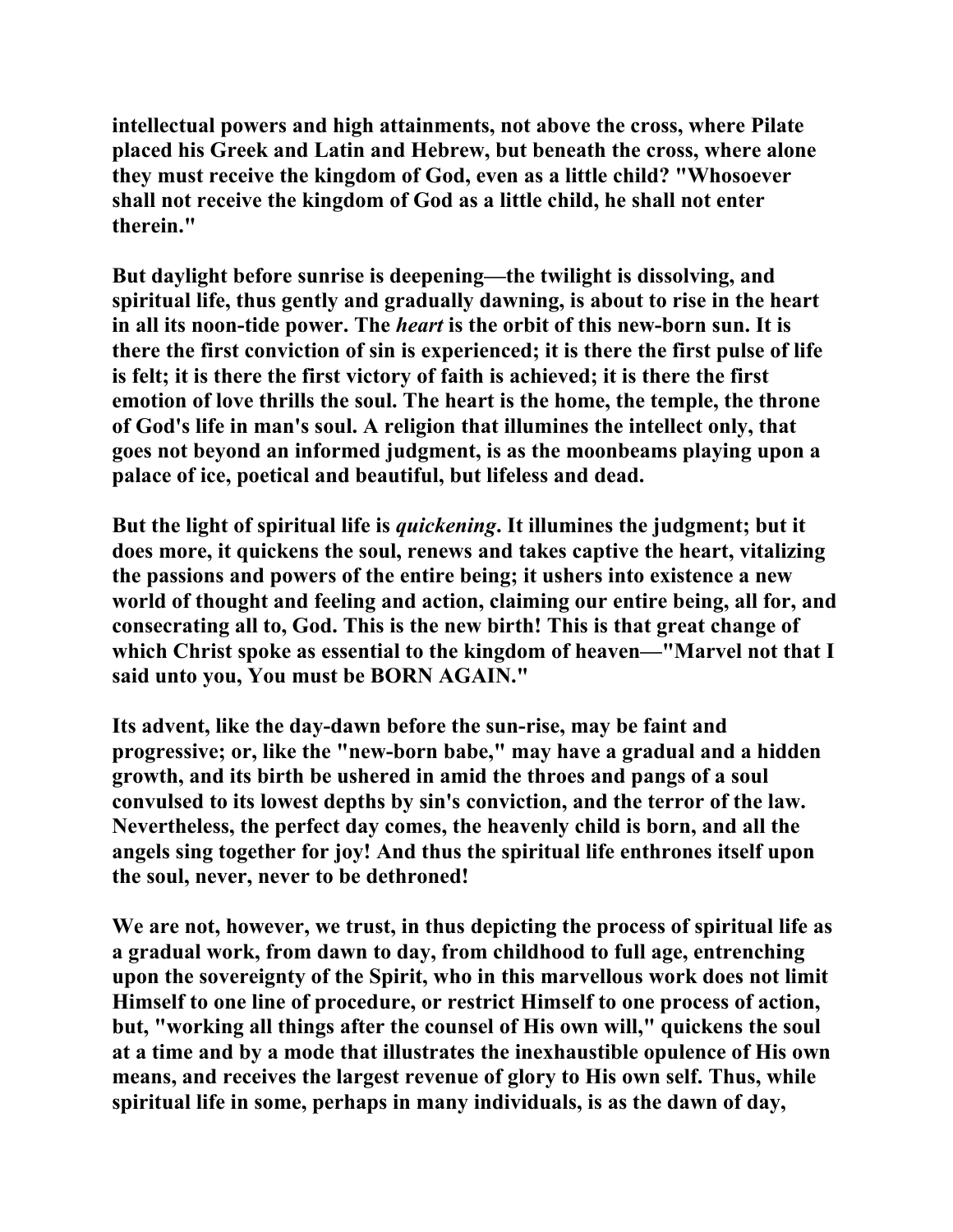**faint, slow, imperceptible, as in the case of Nicodemus; in others, it is rapid, sudden, instantaneous, as in the case of Saul of Tarsus, and of the three thousand converts on the day of Pentecost.** 

**Let us be cautious, therefore, of limiting the sovereignty of the Holy Spirit to a given and prescribed mode of operation; and equally so how we sit in judgment upon any case of conversion, simply because it has transpired, not according to the mode by which we, perhaps, were 'born again,' but in a way totally different to our own,—in the one case, gradual as the day-dawn; in the other, rapid as the lightning's gleam; in the one, the soul is drawn; in the other, it is driven to Christ.** 

**But, oh, though the paths by which the goal is reached may be different, the goal itself is one—Christ Jesus the Savior of sinners! All are taught alike to know the plague of their own hearts; all are led to wash in the same sincleansing blood; all put on the same soul justifying righteousness; and all alike produce the same "fruits of righteousness which are by Jesus Christ, unto the praise and glory of God." And thus, whether we enter the divine temple of God's Church by the south gate or by the north, whether by a soft gale or by a tempest,—all are brought to Jesus, and** *free and sovereign grace wears alone the crown***, and the Triune Jehovah receives all the glory! "The wind blows where it wills, and you hear the sound thereof, but can not tell where it comes, and where it goes: so is every one that is born of the Spirit."** 

**"As blows the wind, and in its flight Escapes the glance of keenest sight, So are the wonder-working ways Of God's regenerating grace. "As nothing can its power withstand But Him who holds it in His hand, So are the heart's corruptions slain When once the soul is born again. "As over our frames we feel the gale Gently or mightily prevail, So some are** *softly drawn* **to heaven, And others as by tempest** *driven***. "And as the herbs, the flowers, the trees Are seen to bend beneath the breeze, So visible the change we view When grace does thus the heart renew.**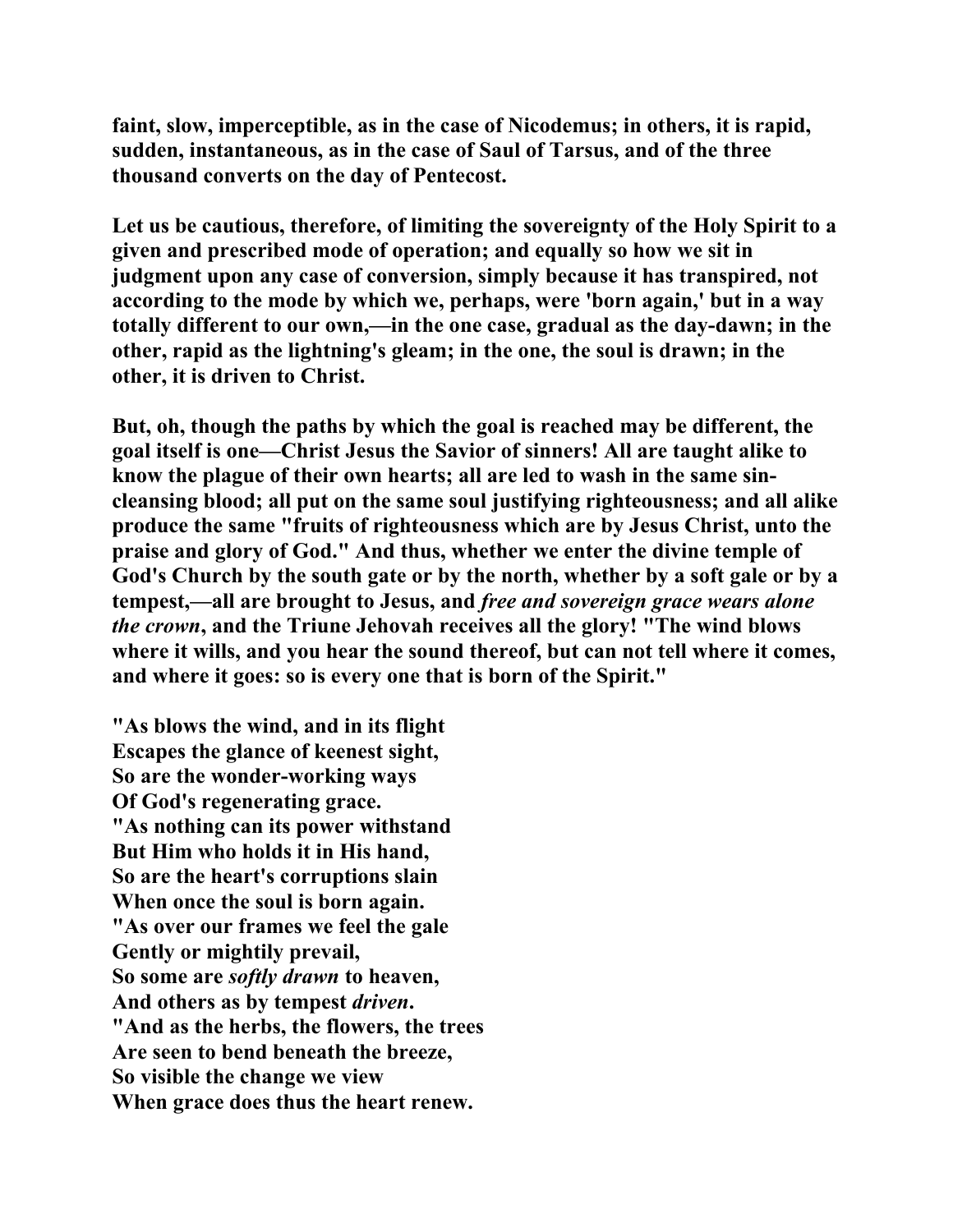**"Come, Holy Spirit, and impart Your** *secret virtue* **to my heart; And let this be the happy hour To show Your mighty, quickening power!"** 

**But there is the twilight of glory—the daylight before the sunrise, as well as of grace. What, indeed, is the day-star of earth but the harbinger of the Morning Star of Heaven?** *Grace in the soul is the embryo, the germ, the first-fruits of glory.* **It is not the quantity or the ripeness of the first sheaf that determines the future harvest, but the nature of the grain. And so, it is not the amount, or the strength, or the achievement of divine grace in the believer, but its reality that forever settles the question of its future and glorious harvest of eternal blessedness.** 

**Oh to be true, real, honest, and genuine believers in Christ! Look more, my reader, to the** *character* **of your religion—to the** *reality* **of your conversion—to the** *nature* **of your faith, than to the amount of your religious knowledge, or the splendor and popularity of your Christian profession. We may have a name to live—a name high up in the records of the Church, and emblazoned on the roll of its charities—and yet be 'dead' to that divine and spiritual life, the faintest dawn of which in the soul is the token and pledge yes, the very commencement of the life that is eternal—a life of glory forever with the Lord.** 

**In the anticipation of that glory, and in a growing fitness for its inheritance, let us aim to live! Soon it will dawn—yes, in countless souls, it has already dawned.** *If you feel sin a plague, and Christ precious, if you trample your own righteousness in the dust, and have put on by faith the righteousness of God, if your walk and conversation is holy, and are careful to maintain good works as fruits and evidences of your faith in Jesus***, if you are 'chastened of the Lord, that you may not be condemned with the world,' of which chastening all the sons of God are partakers—then, beloved, the day-dawn of glory, the daylight before the sunrise of heaven, has already begun in your soul; and your path through the wilderness—though it be rough and thorny—the lights and shadows of spiritual life alternately penciling your way—shall be as the "shining light, that shines more and more unto the perfect day."** 

**And then comes the meridian of glory! the noontide splendor of eternal purity and blessedness: no more clouds to shade—nor tears to dim—nor sickness to waste nor pain to torture—nor death to separate; best, and brightest, and**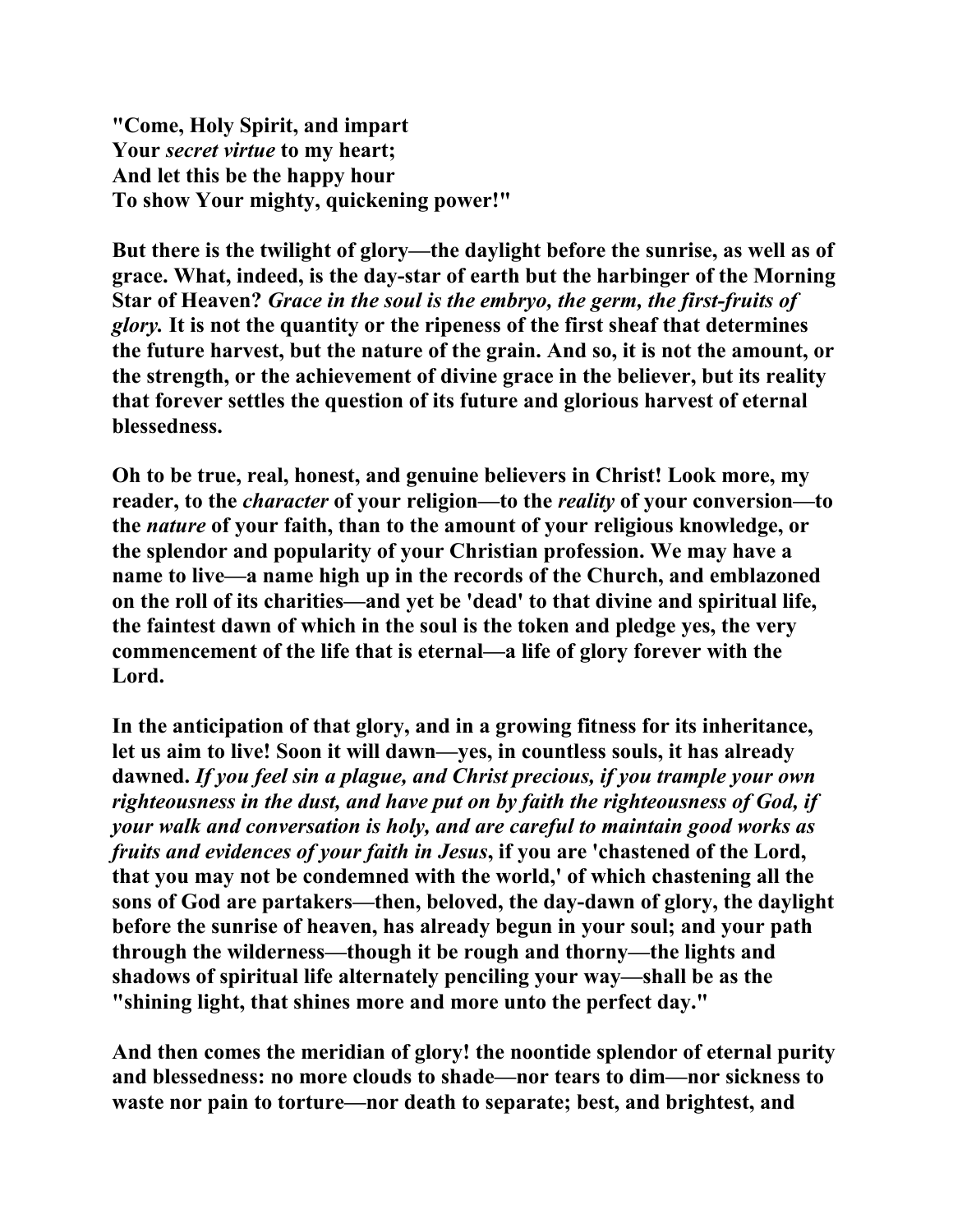**holiest of all—nor SIN to disturb, mar, and taint. "As for me, I will behold Your face in righteousness: I shall be satisfied, when I awake, with Your likeness." Oh yes! SATISFIED, perfectly and forever satisfied. 'Satisfied' with all the way—its sunshine and its shade—by which You, my Lord, shall have led me there!** 

**"I shall be satisfied, but, oh, not here, Where sin its wild, dark waves tumultuous rolls: Here is the conflict of the world and hell, But never calm repose for human souls. "Here is the turmoil, loud and fierce, of strife; Here is the widow's woe, the orphan's tear, The parent's grief as closes some young life; I know there's nothing can satisfy me here. "Earth's fairest scenes are soonest desolate, Her coolest streams most speedily run dry; No sooner is a new Elysium found Than the Destroyer to its gates draws near. "Where, then, may we ever reach that wondrous bliss? Is there above or 'neath the firmament One spot where longing souls may know the joy, The speechless happiness of full content? "Yes! to my mind a vision rises, fair A royal city, streets of purest gold A river through it flowing, trees and flowers Whose loveliness can never on earth be told. "There evermore to roam in those sweet fields, No more to war with Satan, sin, and pride, To join the wondrous chorus round the throne Ah! then I shall be fully satisfied. "But who can tell the bliss of that one word? Satisfied! satisfied! while the ages roll! Nothing to mar the joyous full content There felt by every blessed, ransomed soul. "Then when and where shall I be satisfied? I ask, and know the answer that will come: When in my Savior's likeness I awake Where I shall dwell with Him in Heaven, my home."** 

**Chapter 3.**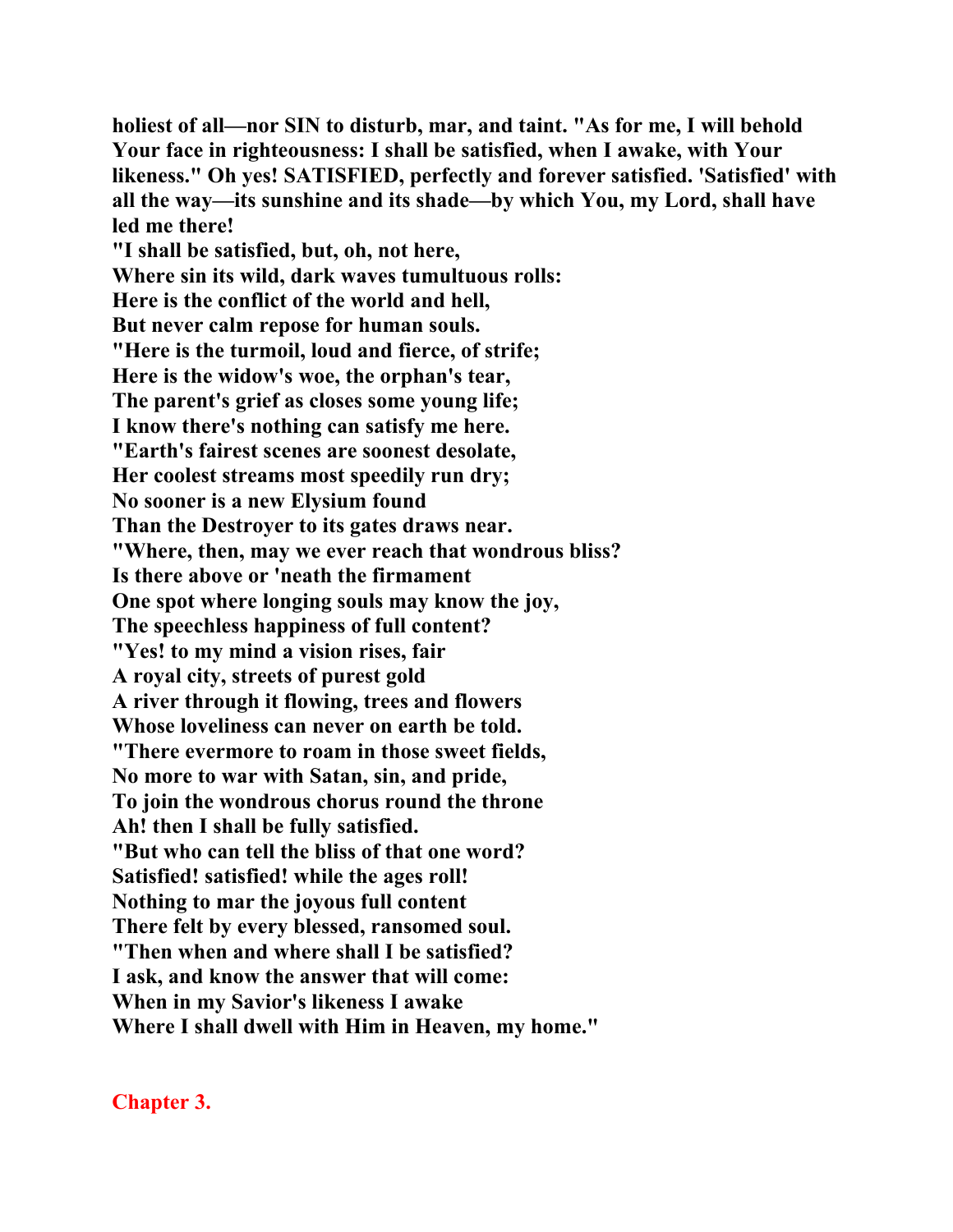### **"The Obscurations of Spiritual Life"**

## **"Until the** *shadows* **flee away."—Solomon's Song 4:6**

**Shadow is as essential as light to the beauty of a** *landscape***, or the perfection of a** *painting***. Either, destitute of shading—the darker hues heightening the effect of the more brilliant coloring, and throwing into bolder relief the objects of nature, and the studies of the pencil—would lose more than half their expression and grandeur. Thus is it with the spiritual life of the soul.** *Light* **and** *shade* **are closely and artistically blended with the picture of the Christian's life. Drawn by a Divine Artist, all its parts—however inartistic and incoherent they may appear to the superficial eye, or even to the more tutored eye of the Christian himself—are essential to the completeness of the work, and are the production of Him who is "excellent in counsel, and great in beauty."** 

**Let it be once admitted that God is a Great Artist, and that the Divine Image restored to the human soul is the masterpiece of His productions, and all mystery vanishes touching the necessity, wisdom, and perfection of blended light and shade in the daily walk of the believer. Our present subject, then, is of the SHADOWS of spiritual life. The words which suggest it are replete with instruction and beauty. They are, if we correctly interpret them, the language of the Church. "Until the day break, and the SHADOWS flee away, I will get to the mountain of myrrh, and to the hill of frankincense." The truth embodied in the first part of this passage has already received our attention. And yet we cannot too frequently or too emphatically remind the reader of the strong tendency there exists of overlooking the "day of small things" in the history of divine grace in the soul.** 

**Living in an age of rapid thought, and of yet more rapid action—an age in which even religion has caught the spirit of the times, and immediate conversion would seem to be the popular idea of the day—and against this idea we are loath to breathe a word of dissent, seeing that the Holy Spirit is a Sovereign, and that,** *instant grace* **may be as real; and as frequent, as instant glory—may there not exist the danger of overlooking the** *mere faint and progressive* **process in which, perhaps, the majority of cases, divine grace dawns and grows in the regenerate soul?** 

**But our present chapter proposes to delineate, not the lights which illumine, but the** *shadows which darken***, the path of spiritual life in its course to that 'perfect day' of glory, that 'morning without clouds,' to which it is destined eventually and surely to arrive. In the absence of those shadows, which we**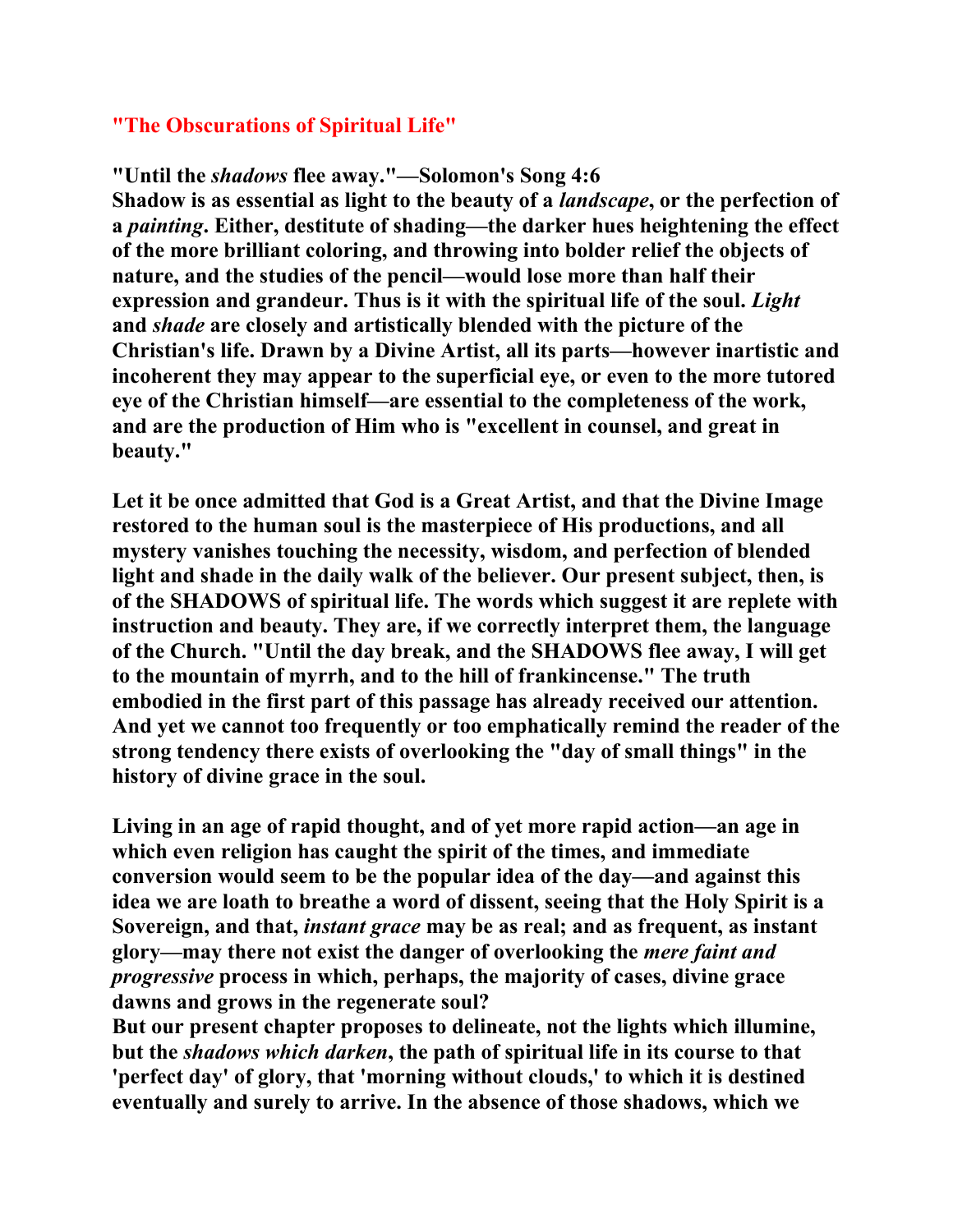**now proceed to notice, how much of the beauty and completeness of the Christian character would be lacking! The landscape would be too light, the picture too brilliant. Both would lack that soul-subdued and chastened tone which the varied and somber hues of the Christian life impart. Let us, then, briefly trace a few of the clouds which thus shade the spiritual life of the believer.** 

**The first we adduce is, the shadow of spiritual ignorance, which, more or less deeply, rests upon every pious mind. The spiritual education of the believer is, in its most advanced stage, but** *initiative* **and** *progressive***. Compared with what he may yet attain, he has learned but the** *alphabet* **of divine knowledge. The Bible, with all his profound knowledge and research, is still but as the kindergarten book in his spiritual training; and the more advanced his attainments, the profounder and more humbling is his conviction how little he knows in comparison with what he yet may know.** 

**Such was the experience and such the testimony of Paul, who, writing to the Philippian Church, thus expressed himself. "Not as though I had already attained, either were already perfect: but I follow after, if that I may apprehend that for which also I am apprehended of Christ Jesus." "That I may know Him." He knew Christ as few knew Him; but, placing no limit to his attainments, and thirsting for yet higher ones, praying to know more and still more of the Divinest, loveliest, and most wonderful Being in the universe, he was willing to forget—not ignore—'the things which were behind' -the ground he had traversed—pressing forward and upward to higher rounds in his heavenly ascent, 'apprehending' or taking hold of that for which he was also 'apprehended'—or taken hold of by Christ Jesus.** 

**Oh for more of this Christ-longing spirit of the Apostle! The grand secret of growth in grace, of planting our feet higher in the steep of holiness and love and heavenliness, of rising above earth and its sins and sorrows, is in knowing more of Christ. Realizing more our resurrection and ascension with Christ, it will be moral lever lifting the soul into a higher region of love and purity and communion, even where Christ sits at the right hand of God. Nor was the Apostle alone in this aspiration after the increase of spiritual knowledge. Listen to the prayer of Elihu: "That which I see not, teach me." Here is the**  *humble acknowledgment of conscious ignorance.*

**How much there is in our spiritual education for heaven which we do not see! "We know** *in part***." Let the range of study be as wide, and the spiritual eye as**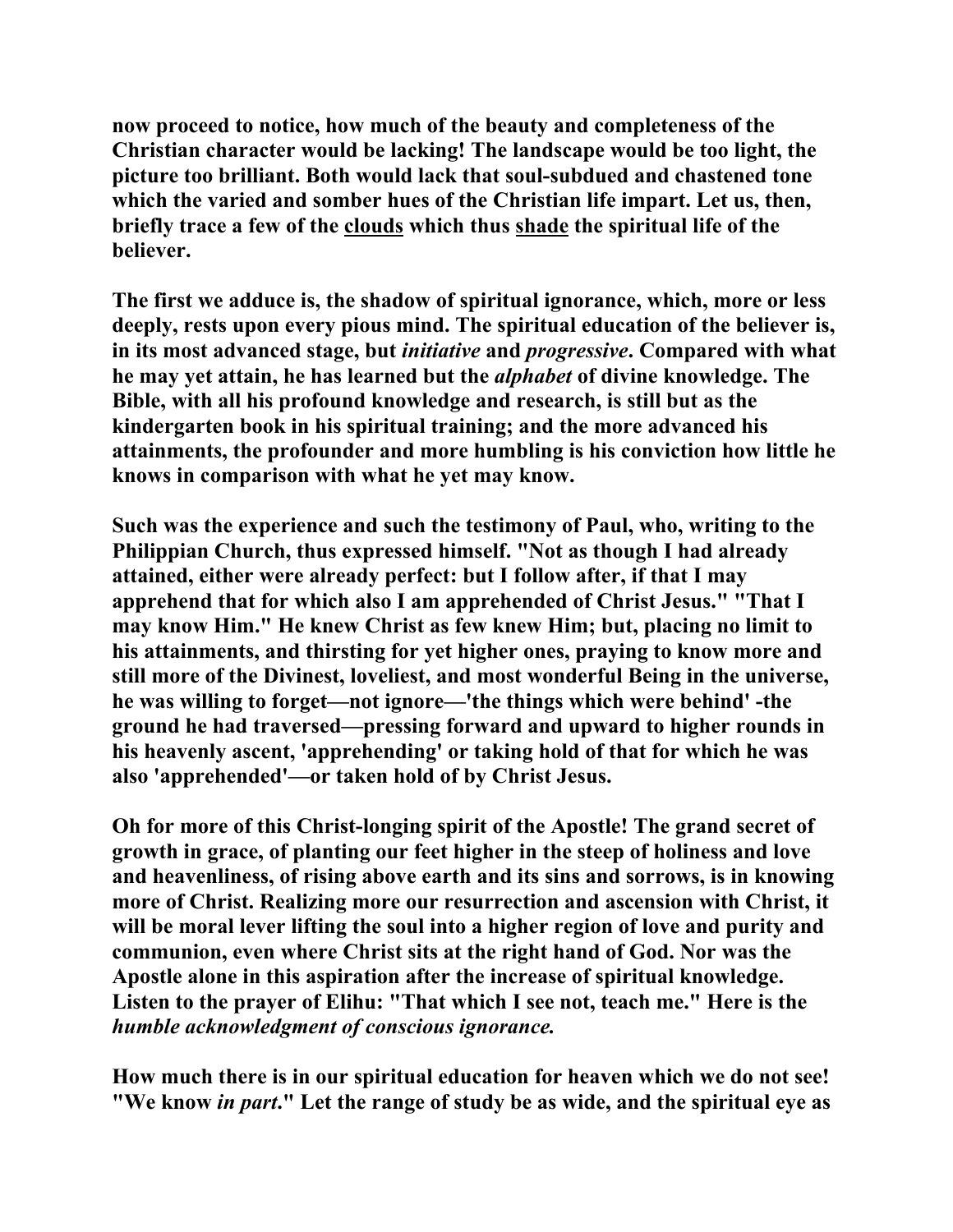**strong as it can be, the confession of the most advanced Christian will still be, "I see through a glass** *darkly***—I know** *in part***." Take, for example, our knowledge of sin. We do, indeed, know something of its blackness just enough to impel us to the Open Fountain; but our views are shallow, our conceptions cloudy, and our contrition imperfect. There is a depth in sin we have not sounded, a mystery we have not unraveled, and a turpitude we have not felt. "Who can understand his errors? Cleanse me from secret faults." The error of the judgment, the error of the will, the error of the affections. Hence, the necessity and wisdom of David's prayer—"Cleanse me from secret faults."** 

**The secret faults against which he prayed were not sins committed in secret and veiled from every eye; but those faults which in themselves were secret, of which he himself knew nothing, nor even suspected—sins of the mind, sins of the affections, sins of nature, and "the iniquity of our holy things." "Cleanse me from secret faults." What a needed prayer for Christian men of business! The vast commercial transactions of the day, the opening fields of enterprise, the thirst for wealth, the ease with which it is acquired, the temptations to deviate from the strict line of integrity and uprightness, must, necessarily, involve a tendency to many 'secret faults,' against which the religious professor, borne on upon the rapid current of the age, has need vigilantly to watch and pray. Oh when will the mercantile men of our nation, imitating the example of the devout Thornton, that true Christian merchant of his day erect an oratory side by side with the counting-house, to which, in 'all times of their wealth,' and in all times of their adversity, anxiety, and temptation, they may resort, and receive grace and strength and soothing, where alone it is found in holy, confidential communion with God!** 

**Closely allied with the cloud of spiritual ignorance of sin, is the passing shadow of guilt upon the soul. Perhaps no shadow of the spiritual life is so darkening and depressing as this. It may, indeed, be but as a vapor—some known duty neglected—an opportunity of usefulness lost—an unkind word spoken—a hasty spirit betrayed some Christian principle faltering—still, it is a passing shadow; and the mirror of the conscience, which should ever be kept in the highest polish, is in a moment dimmed, and the soul is affected thereby.** 

**And is there no remedy for this temporary obscuration of spiritual life no dissolving of this passing cloud? Oh yes! The blood of Jesus applied, effaces in a moment the sense of guilt, leaving not the shadow of a shade upon the conscience.**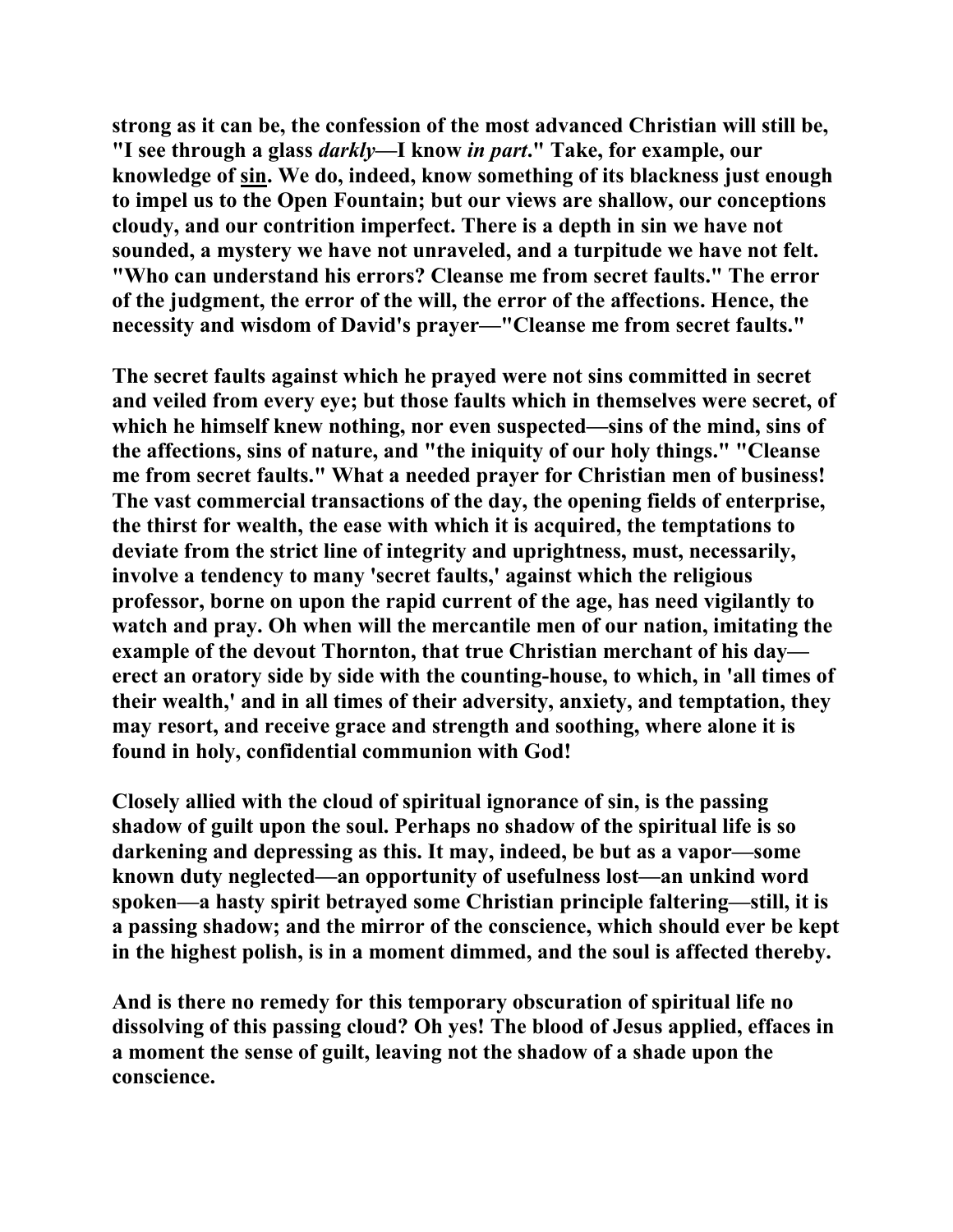**And what a chill shadow is the temporary obscuration of the Divine presence—the veiling of the light of God's countenance—the momentary hiding of Jesus from the soul. The vicissitudes through which spiritual life passes—its ebb and flow-its partial or its total eclipse—are, more or less, the experience of every believer. Oh, there is no sorrow like spiritual sorrow: no cloud so dark, no shadow so cold, no sky so rayless as that which intervenes between God and the living soul. It is a solemn and instructive thought, that He who is our spiritual life, Himself traveled through this stage of its history. "My God, my God! why have You forsaken Me?" It was the total eclipse of the "Sun of Righteousness," of which the natural sun, now clothed in sackcloth and in sympathy with its Creator, was a type.** 

**Are you walking in soul-darkness, beloved? Is God hiding His face? Has Jesus suspended His sensible presence? and is this shadow, deep and dark, resting upon your spirit? Cheer up! It is not the darkness of unregeneracy, but the**  *passing shadow* **of Christian life, and before long it will dissolve and vanish. Listen to the language of your covenant God and Father: "For a** *small moment* **have I forsaken you; but with great mercies will I gather you. In a little wrath I hid my face from you for a moment; but with everlasting kindness will I have mercy on you, says the Lord." The 'small moment' will before long pass, and the shadow will disappear—and the joyous language of your soul will be, "O God! You were angry with me; but Your anger is turned away, and You comfort me."** 

**With the shadow of adversity, in some one or more of its protean forms, all true believers are familiar. "The Lord tries the righteous," and He tries them because they are righteous. Not more essential the knife that prunes the branch—not more necessary the fire that refines the gold—not more needful the storm that rarifies the atmosphere—than is adversity to the growth of the spiritual life of the soul. Is not the experience of every believer in harmony with that of the Psalmist? "Before I was afflicted I went astray: but now have I kept Your word." "It is good for me that I have been afflicted; that I might learn Your statutes." To no discipline is the divine life of the soul under greater obligation than that which thus** *prunes* **and** *refines***, and which thus**  *fructifies* **and** *purifies***.** 

*Sweet* **are the uses of** *adversity***; and never so sweet as when most bitter! "Out of the eater comes forth meat, and out of the strong comes forth sweetness;" and from an adversity that looked so consuming—from an event that threatened, as with lion-strength, to crush every fair prospect of life—there**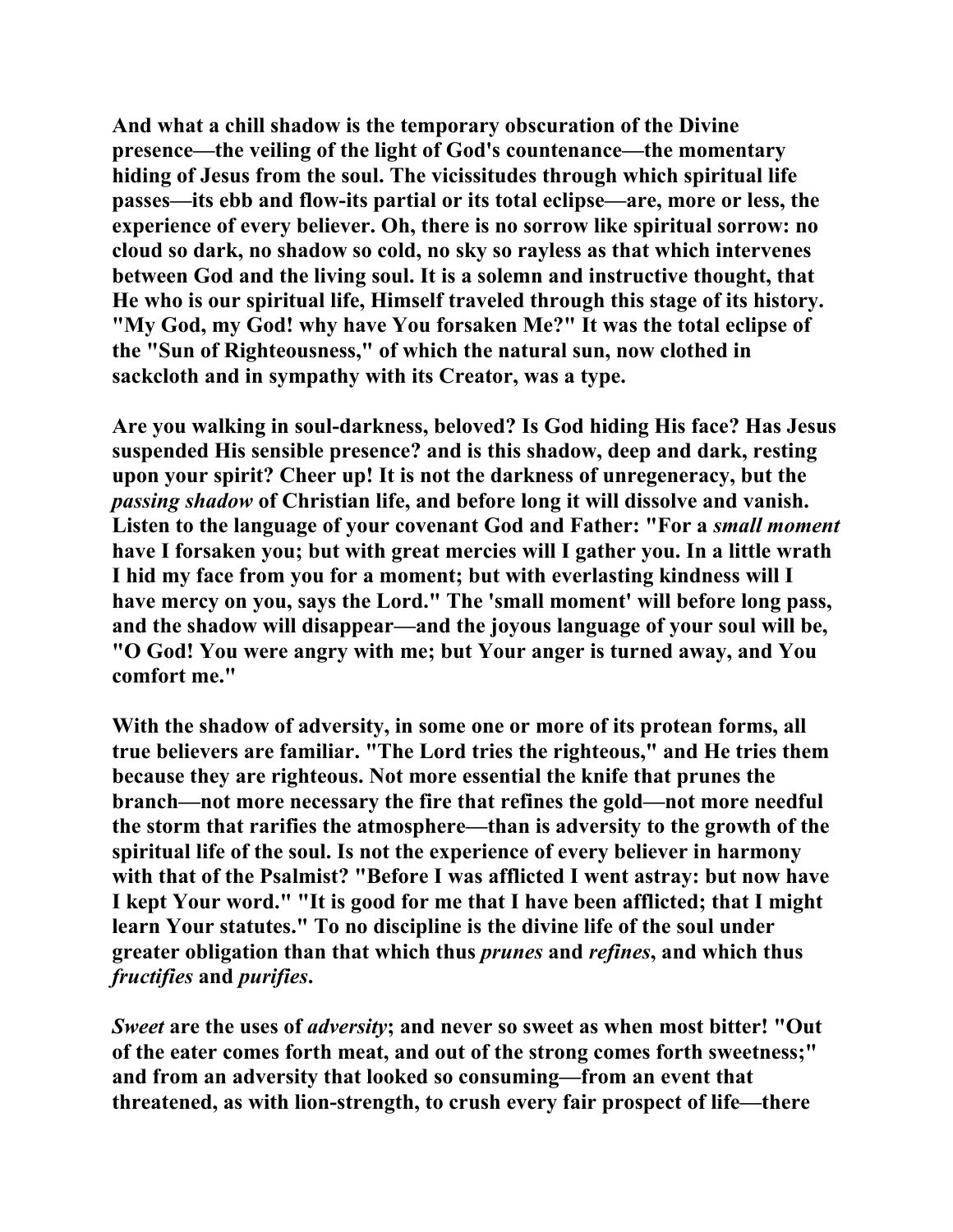**has issued some of the costliest blessings in the believer's history.** 

**God fashions graciously the hearts of all His children alike; "for what son is he whom the Father chastens not?" All are tried. The family provisions are "the bread and the water of affliction." "Humble and scanty fare this!" exclaims the worldling; nevertheless, lowly and distasteful as it may be to those who are living upon 'husks'—that which they call food—there is in it an element of sweetness, and a power of nourishment and growth, which the living soul only knows and fully tests. "The full soul loathes a honeycomb; but to the hungry soul every bitter thing is sweet."** 

**Affliction times are** *fruit promoting* **times to God's "trees of righteousness." Afflictions deepen the roots, and clothe the boughs with the foliage and fruit of righteousness. Oh, who can fully estimate the real advance of the spiritual life of the soul in one hallowed trial, through one sanctified sorrow? The slumbering spirit of prayer is roused—the truant heart is recalled—trembling faith is strengthened—and the spirit shaded with sorrow and the soul bowed with calamity, turns to Jesus, and finds in the wounded and wounding hand of the Savior, the balm and the succor which 'heals the broken in heart, and binds up their wounds.'** 

**There are some believers who only become fruitful in trial, who make no headway in their spiritual voyage but in a storm! Their language is the echo of the sweet poet of Olney; "More the treacherous calm I dread, Than tempests bursting over my head." And does not this shadow pass away? Oh, yes! When, like a faithful servant, it has discharged its errand; when its heavensent mission is fully accomplished, it will dissolve into the light of joy, and issue in a new song of praise. "The Lord is merciful and gracious, slow to anger, and plenteous in mercy. He will not always chide: neither will He keep His anger forever." "Weeping may endure for a night, but joy comes in the morning."** 

**In the literal night, when suffering, nervousness, or mental depression, banish sleep from the pillow, life's shadows—its responsibilities, cares, and anxieties—gather thick and dark around the soul. Every object assumes an exaggerated form of terror, and is clothed with a deeper hue of gloom. But all is not shadow to the Christian then. One remembrance of God, one glimpse of Jesus, one thought of heaven, one moment's realization of eternity, and the clouds dispel, the shadows flee, and the melody of the song—never so sweet as at night, floats like angel's chimes around the pillow.**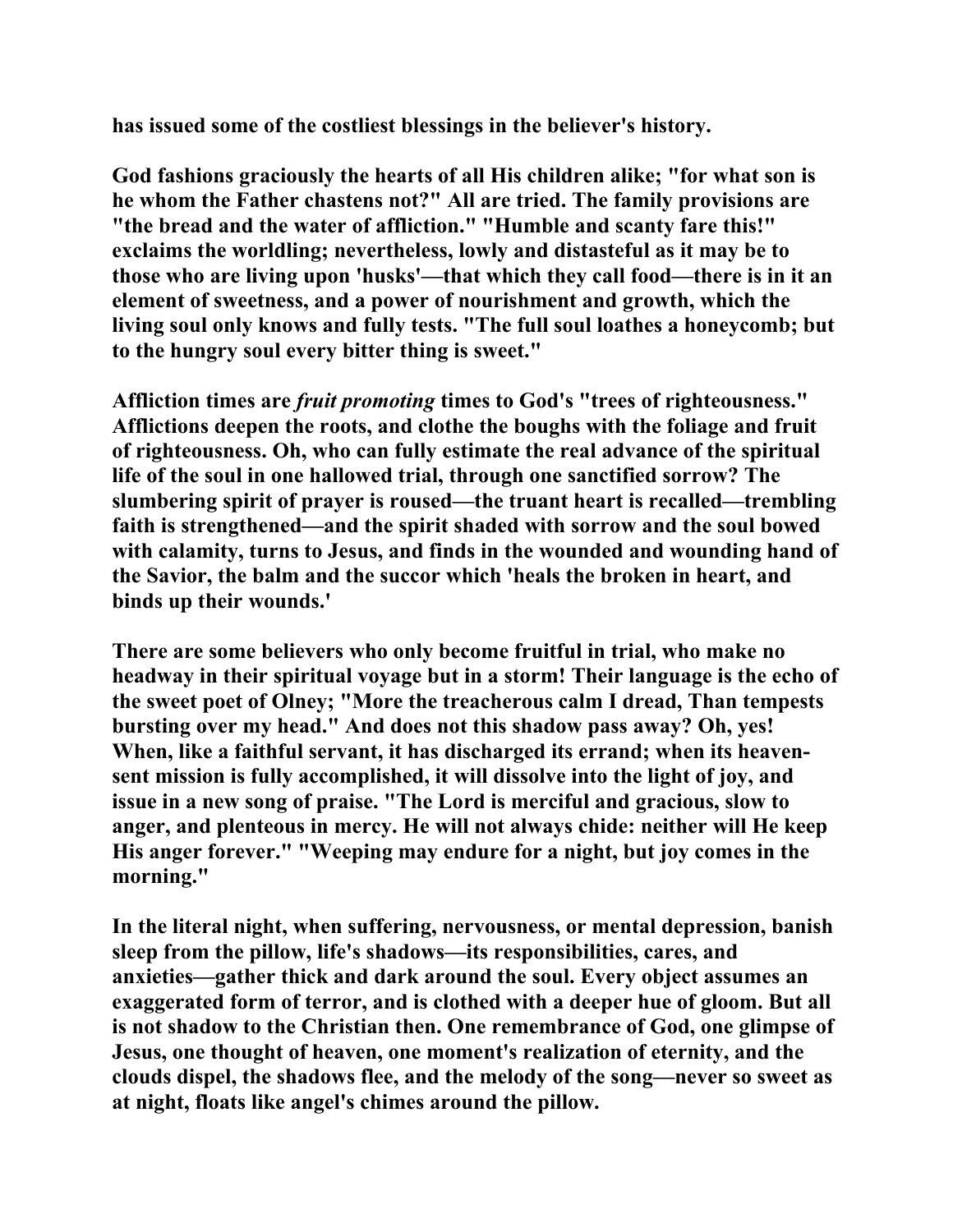**"I have remembered Your name in the night"—Your name as Father, Your name as Jesus. "In the night His song shall be with me." "When I awake"—as from a troubled dream, from those darkling shadows which drape my bed— "I am still with You," and find myself reposing upon Your paternal bosom. Oh what a mercy to wake in the morning and feel ourselves with Jesus!** 

**So it will be when we fall asleep in death! We shall awake in Heaven, and find ourselves still and forever with the Lord!** 

**"In silence or the middle night, I awake to be with Thee; And through the shadows as the light Your mercy smiles on me. "I talk with You upon my bed, In meditation blest, And sweetly pillow there my head, Upon my Savior's breast. "I think of Him who knelt and prayed At midnight on the hill; Then walked the sea, His friends to aid, And bid the storm be still. "I think of Him who took the cup, In dark Gethsemane, And, gathering strength from prayer, rose up To die for such as me. "I think of heaven, where never more The weary ask for night, But ever freshening glories pour New raptures on the sight. "So do I learn a parable, That in my darkest day, When waves of sorrow round me swell, The storm shall pass away. "Nor will I turn my head aside, Though bitter griefs be mine; But say with Him, the Crucified, Father, my will is Thine. "Thus shall I praise You while I've breath, To sing Your love to me,**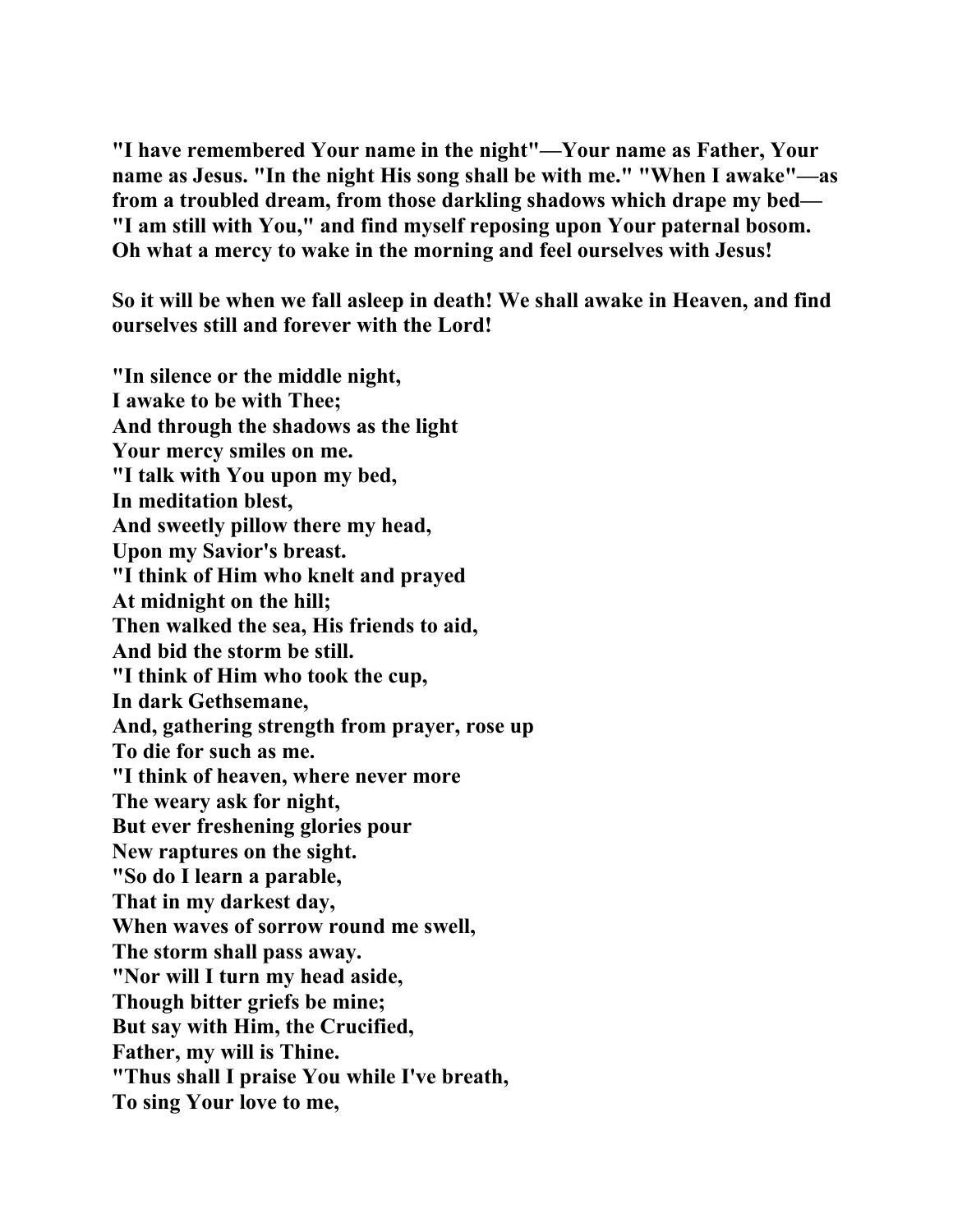**And welcome even the night of death, To wake and be with Thee."** 

**The shadow of temptation, be it from Satan, from the world, or from his own heart is, to many Christians, the most severe and terrible of all that fall upon the soul. Our Lord passed through this fearful ordeal as none other ever did, or ever can. "Then was Jesus led up of the Spirit into the wilderness to be tempted by the devil. "And during forty days and nights He fought singlehanded with the foe, assailed by him with every form of weapon, yet foiling him at every point, and quenching the flaming dart with the Divine shield of the Word—"It is written." Long and dark was the conflict, but He came out of it—as every tempted believer will—more than conqueror, even triumphant; as Daniel from the lions' den, unwounded; as the three Hebrews from the fiery furnace, unscathed.** 

**Look up, tempted one! Your spiritual life needs this discipline. It is but a**  *passing shadow***, obscuring for a moment its luster and beauty. And yet how little of Christ as tempted in all points like as we are, and as succouring those who are tempted, should we experimentally know but for this shadow falling upon our spirit!** 

**It is a pleasant thought, that the shadow of temptation, however severe, leaves no trace of** *guilt* **upon the conscience, except only when we voluntarily yield to its power. The mere assault of a temptation involves no sin, and leaves no taint. And this reflection should go far to lighten the dark shadow with which this subtle and malignant foe of the Christian seeks to overwhelm the soul.** 

**"The Lord knows how to deliver the godly out of temptation," and He will deliver you. When He has tried you, you shall come forth as gold, your spiritual life all the purer, and your Christian character all the brighter, for the fiery temptation through which your loyalty to Christ and truth and conscience has passed.** 

**But all is** *shadow* **here! The world is a shadow—and it passes away! The creature is a shadow—and the loveliest and the fondest may be the first to die! Health is a shadow—fading, and in a moment gone! Wealth is a shadow today upon the summit of affluence, tomorrow at its base, plunged into poverty and dependence! Human friendships and creature affections are but shadows—sweet and pleasant while they last, but, with a worm feeding at the root of all created good, the sheltering gourd soon withers, exposing us to the**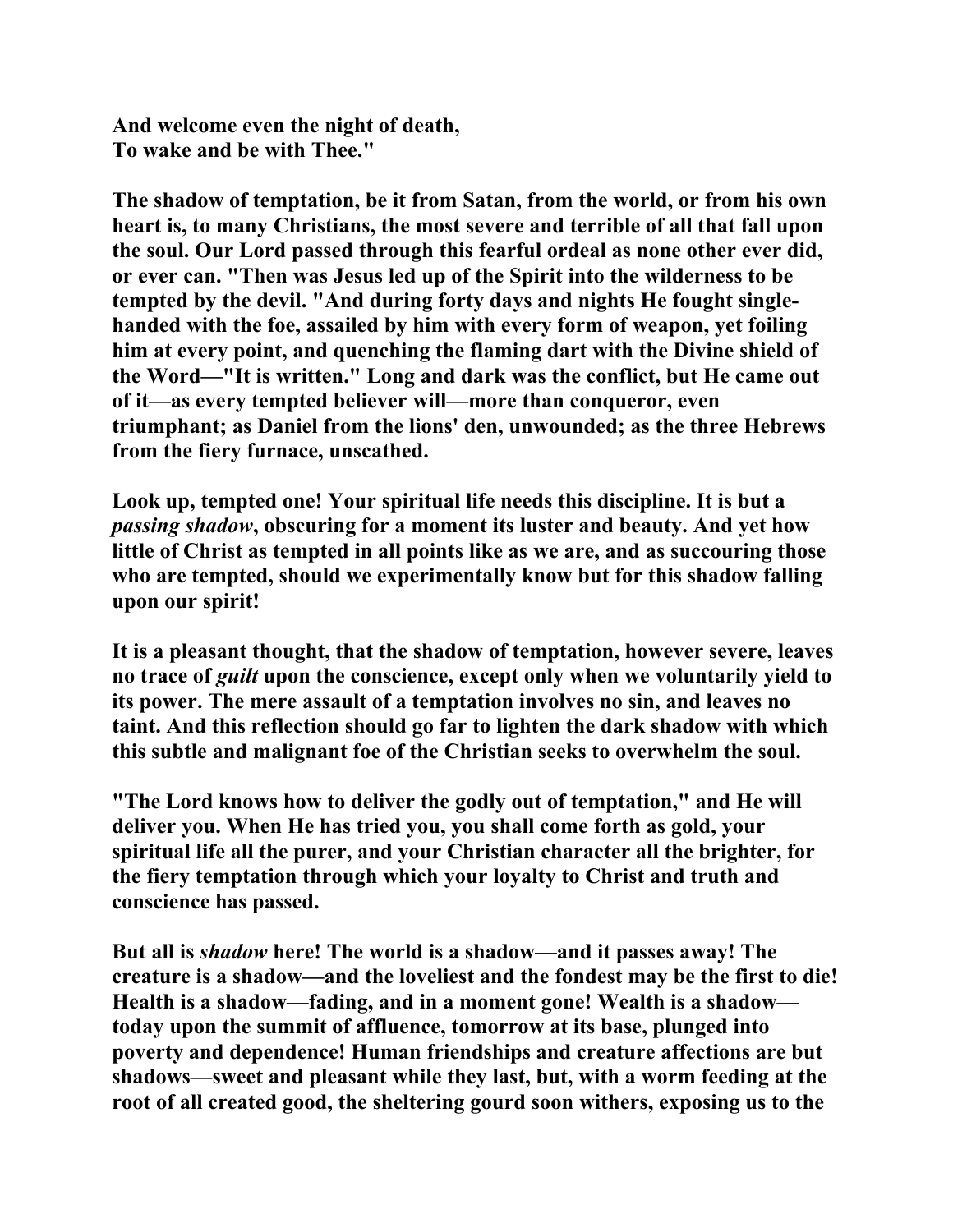**sun's burning heat by day, and to the frost's cold chill by night! Oh, yes! 'Passing away' is indelibly inscribed upon everything out of and below, God; yet how slow are we to realize the solemn lesson it teaches—"What shadows we are, and what shadows we pursue!"** 

**In this point of light our subject addresses itself pointedly and solemnly to the unconverted reader. What is your life but a vapor that passes away? and what its pursuits but shadows—unreal, unsatisfying, evanescent? Your rank, your wealth, your honors, your pleasures, are but phantoms which appear but for a little while, and then are lost in the deeper shadow of the grave, and the still deeper and longer shadow of eternity! Oh, turn from these dreams and hallucinations, and, as a rational, accountable, immortal being, on your way to the judgment-seat of Christ, fix your mind upon the solemn, endless future! You are going to die! And, oh, when that dread hour comes—viewed from a stand-point so real and appalling—how will your past life appear?** 

**While penning this chapter, the writer was requested to visit a gentleman approaching the solemn hour of death. Casting his eye upon the rich gems of art which crowded the walls of his room, he pointed to them, and solemnly exclaimed, "What can all these shadows do for me now?" And such will be your exclamation when you come to die! Oh flee to Jesus! Believe in Christ! Embrace the Savior, who rejects no poor penitent sinner who comes to Him! "What shall it profit a man, if he gain the whole world, and lose his own soul?** 

**"But there is a Shadow—which yet is not a shadow—beneath which we may recline and find perfect refreshment and repose. It is CHRIST, the "Shadow of a Great Rock in a weary land." He is a "Shadow from the heat," when the sun of affliction scorches us; "the Rock that is higher than we," when the heart is overwhelmed with the billows of grief. All other shadows will dissolve, but "Jesus Christ is the same yesterday and forever," and "knows not the shadow of a turning."** 

**Soon the last cold shadow will fall upon us, and then all will be glorious and endless reality. Shrink not from death, O believer in Jesus! for, through Christ, it is but a shadow. Jesus, by dying and rising again, has annihilated the substance of death, transforming it into a phantom, a shadow, a sleep, an unsubstantial thing; through which the ransomed soul passes, and finds itself in a moment encircled by the realities, the splendor, and the music of Heaven—"absent from the body, present with the Lord."**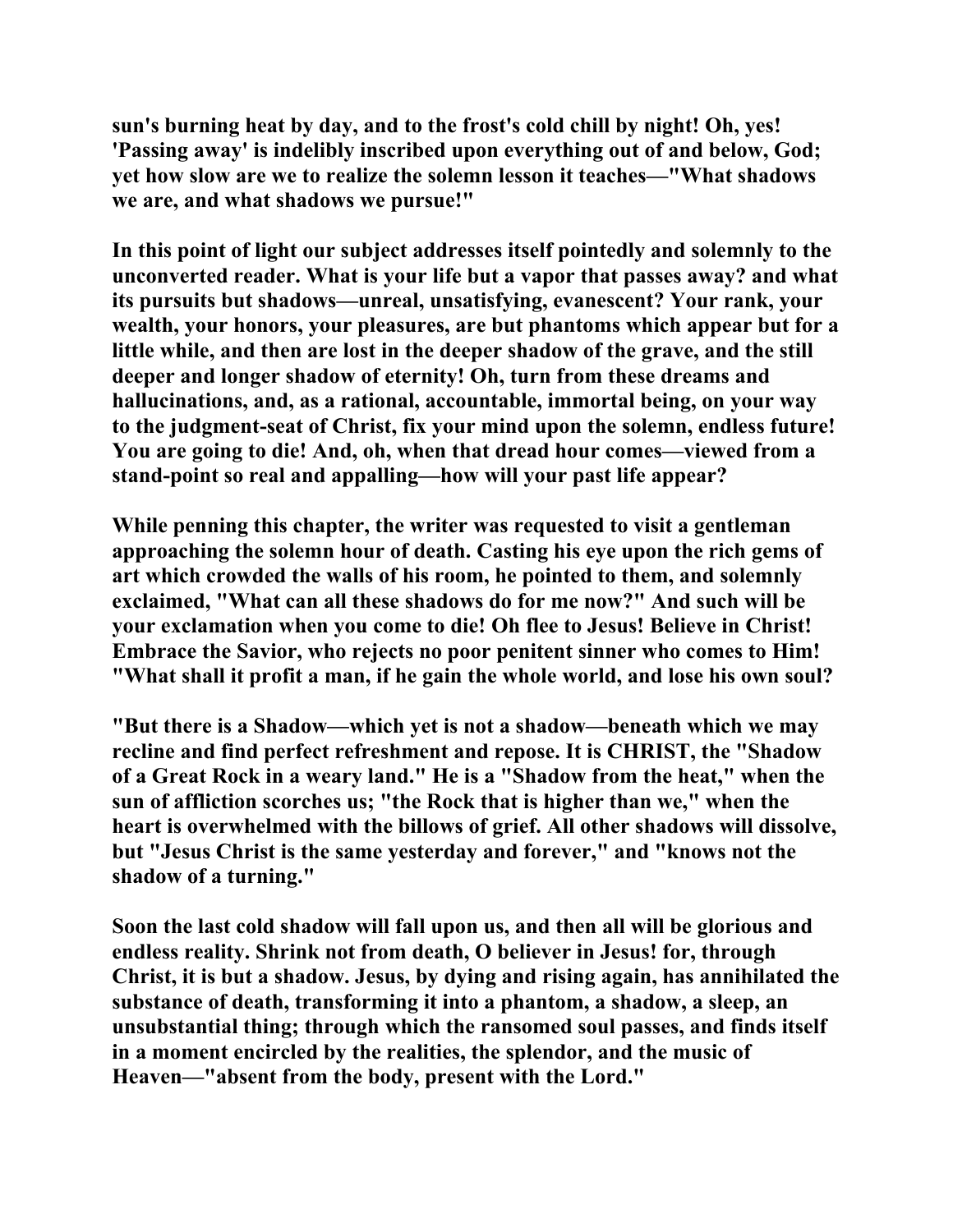**"Yes, though I walk through the valley of the** *Shadow of Death***, I will fear no evil: for You are with me." Until then—"Until the shadows flee away, I will go to the mountain of myrrh, and to the hill of frankincense,"—I will go to Christ, and give myself to prayer.** 

**"The clouds hang heavy round my way, I cannot see; But through the darkness I believe, God leadeth me. 'It is sweet to keep my hand in His, While all is dim, To close my weary, aching eyes, And follow Him. "Through many a thorny path He leads, My tired feet; Through many a path of tears I go; But tis sweet To know that He is close to me My God, my Guide; He leadeth me, and so I walk Quite satisfied."** 

**Chapter 4. "REVIVAL: The Depression and Revivification of Spiritual Life"**

**"O spare me, that I may recover strength, before I go hence, and be no more."—Psalm 39:13.** 

**A dying bed is a solemn and searching standpoint from where to review the personal and past history—its lights and shadows of spiritual life! All is stern reality! The fictions and deceptions of religion now yield to the tremendous conviction that the soul, disengaging itself from the relations and delusions of time, is about to confront the dread realities and changeless decision of eternity! Such was David's position, and such his feelings, when he breathed the prayer—"O spare me, that I may recover strength, before I go hence, and be no more." His mental powers were waning, and the scepter of a long and prosperous reign was falling from his death stricken grasp. But, a more startling and solemn fact was unveiling to his mind!**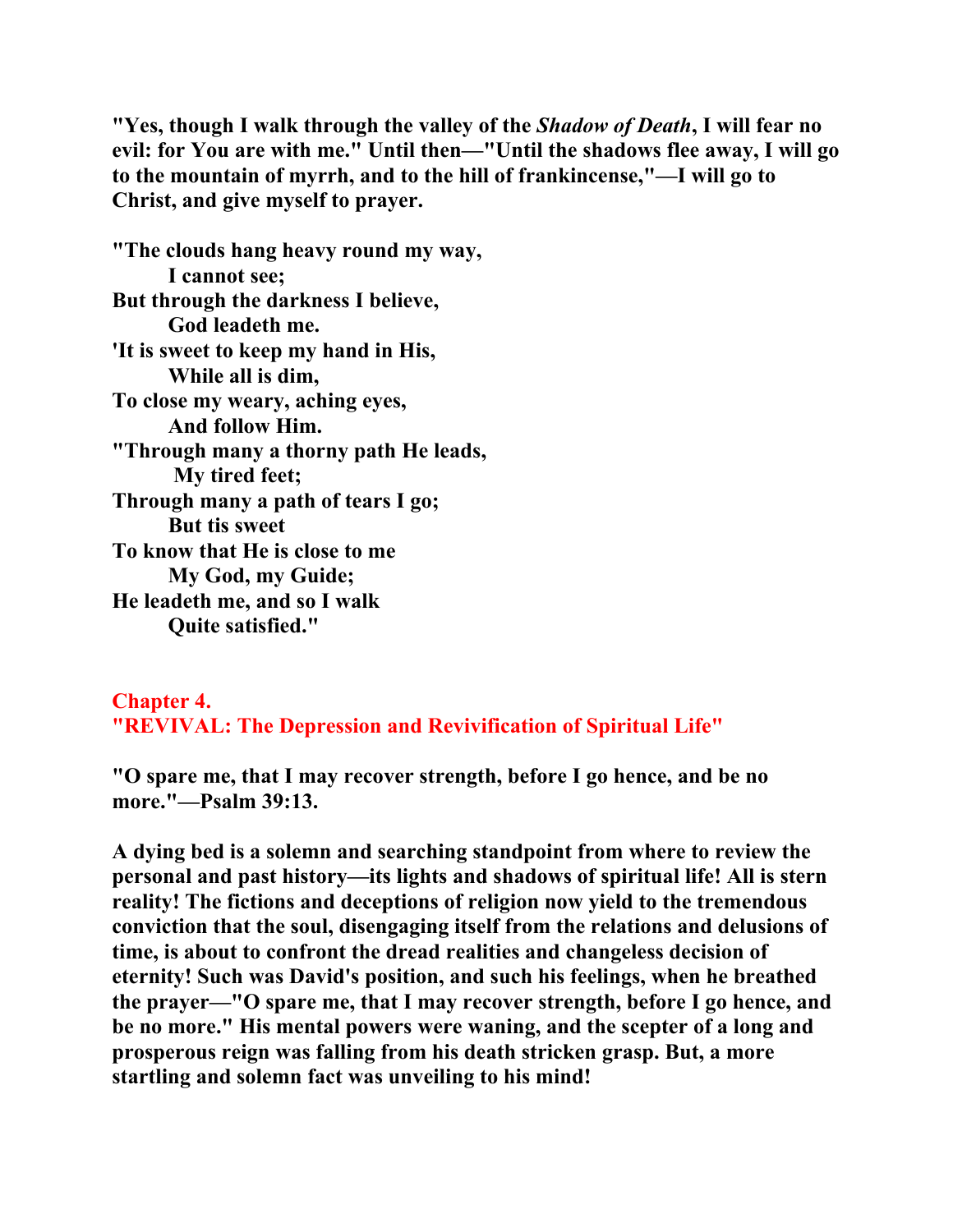**Now it was that the real state of his soul, as before God, burst upon him in all its reality! In the true and searching light of that tremendous hour he discovered a declension and loss in the tone and evidence of his spiritual life which filled him with dismay. At the moment that he was about to confront the 'last enemy,' and fight the last battle, lo! the 'standard-bearer faints' by reason of exhausted spiritual power! The subject is singularly instructive and profoundly solemn. May the Spirit of life make its consideration a quickening power to our soul!** 

**The first point raised is the spiritual state which David thus deeply deplores: it was the declension and decay of the life of God in his quickened soul. And, before we unfold this state, it may be necessary to remark that, this is not the condition or the prayer of a soul utterly destitute of spiritual life. A corpse is insensible of feeling—it has no consciousness of the absence of life. But** *where there is life, there is the intelligent and acute consciousness of waning health and vigor.* **So is it with the living soul. The fact of a believer's possession of spiritual life is** *evidenced* **by the** *consciousness of its decay***. The felt loss of spiritual power proves to demonstration its previous existence just as pining sickness brings home to the sufferer the painful consciousness of the loss of vigorous health.** 

**We should, therefore, in considering this condition, be careful to mark the distinction between a soul actually "dead in trespasses and sins," and a living soul lamenting, as David does, the** *decay of spiritual life.* **It is thus the Lord often teaches us by its negative, the real value of a positive blessing. He will have a thankful and praiseful heart. "Whoever offers praise glorifies me." And when, undervaluing His mercies, gratitude congeals in the heart, and praise sits silent upon the lips, He most wisely and righteously suspends His favor for a while, that we might appreciate more fully the value of the gift and the goodness of the Giver. "Open my lips; and my mouth shall show forth Your praise."** 

**It is thus with the greatest of all gifts—the gift of spiritual life. We may not have valued that life, as we should have done; we have not employed it in the service of Christ and for God's glory, as He intended; and so He has allowed it for a while to decay, and permitted sin to have the ascendancy; and that thus we more deeply estimate its value, and learn to watch against its declension. We now turn to the case before us. A believer, in the near prospect of his departure, may deplore the loss of the** *sense* **of his adoption. At the moment that he plants his foot upon the threshold of his heavenly home, he discovers**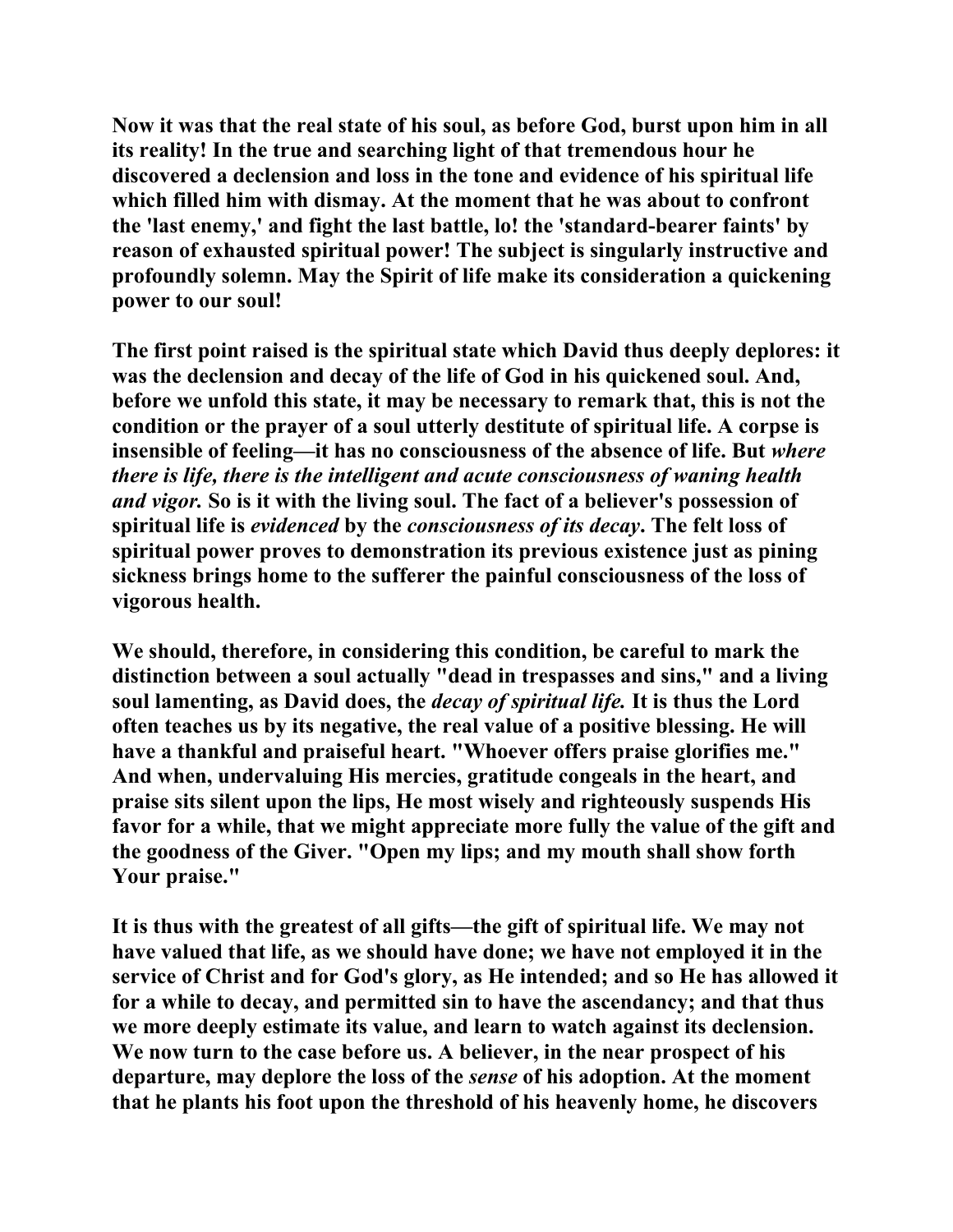**that—like Bunyan's pilgrim—he has "lost the white stone with the new name," and has to retrace many steps to find it. And thus, in place of the joy and hope he should experience in the near prospect of his arrival at his father's house, he is filled with doubt and dismay, and cannot enter glory with "Abba, Father," breathing from his lips.** 

**May not this loss of the sense of adoption be attributed to two causes—the little filial dealing of the heart with God, and to the spirit of bondage in which the soul had been allowed too long to travel? If, then, receiving instruction from this fact, we would find ourselves in full and undoubted possession of the "white stone, and the new name written therein," at the moment when we shall need all the consolation and succor it is possible from every source to receive, let us be careful of our filial and close walk with God. Examine each day the evidences of our sonship—see that nothing shades a fact so divine and precious, and so walk in the holy liberty with which Christ has made us free from the power of sin and the fear of death—the liberty of filial communion with our Heavenly Father, and of submission to His paternal will—that thus living in a sense of our adoption, we may not drag our slavish chains to a dying bed, but meet our last enemy with the shout of liberty and the paean of triumph!** 

**Not less conscious may the departing saint be of the loss of his sense of a present and complete acceptance in Christ. His prayer is "O spare me, that I may know my standing in Christ: my acceptance in the Beloved." And, alas just at the moment that he is summoned to the Banquet, he is casting about in search of evidence of his possession of the robe in which he is to appear! To what may this sense of loss be attributed? May it not, in part, be traced to**  *those activities of religious life which too much draw off the believer's care of his personal and spiritual interests?* **The white robe may be loosely girded, and carelessly worn; it may hang slovenly, and trail heedlessly. And when most we need to know our full, free, and present justification our possession of the 'wedding garment' and the 'best robe'—the plaintive cry is heard, issuing as from the dying pillow—"O spare me, that I may recover strength."** 

**We have ventured to ascribe this sense of loss to the Christian life lived too much in the region of social and public religious engagements; and to this we may add** *the deteriorating, deadening influence of theological polemics and ecclesiastical controversy.* **Scarcely any causes are more prolific of a loss of the vigor and evidence of spiritual life than this. Baxter speaks of his "hand as crushed in the vice of religious controversy." Now many a man of God will**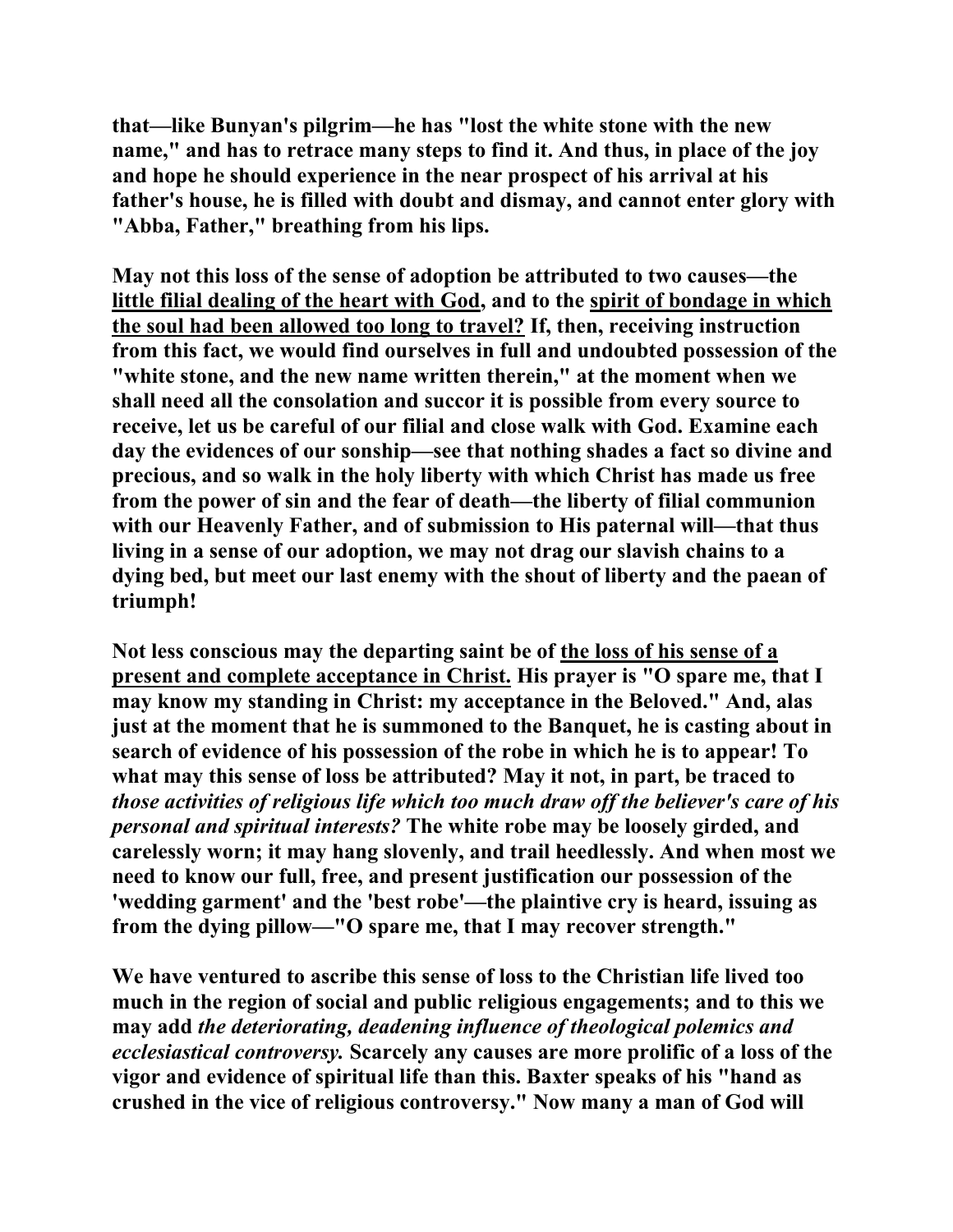**confirm this testimony of the worthy puritan, touching the spiritual loss of the soul experienced in the heat and strife of religious conflict—contending, it may be—not for some vital tenet of the faith—but for a non-essential rite, or a denominational shibboleth. A solemn lesson is taught us here!** 

**We live in an age of great religious activity: the active, rather than the reflective and devotional element, would seem to be the leading characteristic of modern Christianity. It behooves us, then, to be doubly vigilant and prayerful, that we allow no earnestness and labor for others to draw us off from the state of our personal religion—our present standing before God, lest the lamentation is wrung from our lips in the hour of our departure—"They made me the keeper of the vineyards; but mine own vineyard have I not kept."** 

**But, a fresh view of Jesus in death brings back the departing soul to its right position; faith is enabled to come to Christ, just as though it had never come before—and looking to Him, if not as an accepted believer, yet as a poor empty sinner, thankful to be able to come as such, the departing soul, having recovered strength, enters the valley with the victor's song upon its lips—"O death, where is your sting?"** 

**The departing believer may discover that he was equally at fault in the distance at which he traveled from the "Open Fountain" thus finding himself on a dying bed without the clear sense of the applied blood—the sweet, joyous consciousness of the present and full pardon of all his sins. This is traceable, as we have hinted, to the too infrequent washing in the blood of Christ. The dwelling-place was pitched too far from the stream; the travel was at too remote a distance from the laver: and so the feet—dusty and soiled—when they smote the cold waters of the River, found the need of a renewed application to "the blood of Jesus that cleanses from all sin." "O spare me, that I may recover strength."** 

**We need scarcely trace the declension and decay of spiritual life to its many exciting and proximate causes, since they will for the most part be obvious to every devout and observant mind. We may, however, briefly group a few of the more ordinary and fruitful ones. Among which we may cite:** *the distance of the soul in following Jesus; the restraining of secret prayer before God; the absorbing influence of the world—its calling, its conformity, its pleasures; sin indulged, unrepented and unconfessed; cold neglect of the means of grace; the walking by sight and not by faith; a separation in charity, affection, and*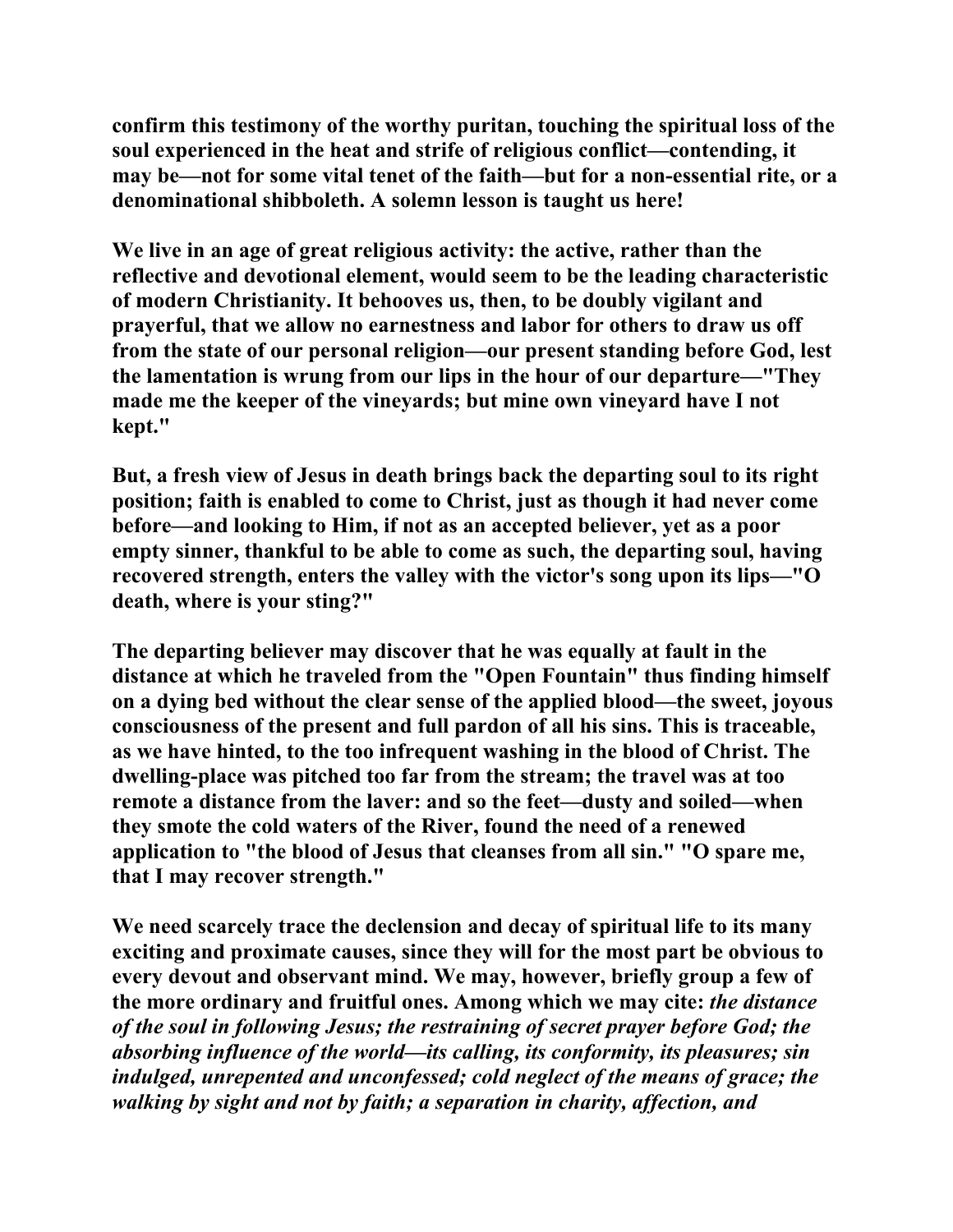*communion from other saints; covetousness in withholding from the cause of Christ and of truth of our worldly substance more than is fit; the neglect of a daily washing in the fountain of Christ's blood, thus keeping the conscience tender, and the feet of our Christian travel constantly purified from the habitual contraction of earth.*

**All these are among the more immediate causes of the decay and declension of the spiritual life of the soul—fully discerned, it may be, only at the moment of its departure, with the prayer, breathing from the expiring lip, "O spare me, that I may recover strength, before I go hence, and be no more!"** 

**But there is revivification of spiritual life, the existence of, and the provision for, which we must not overlook. This fact is implied in the prayer of David— "That I may** *recover* **strength." If spiritual life has its decays, it has also its recoveries; if its depressions, it has also its revivings.** *Nothing is more imperishable than the life of God in the regenerate***; nothing more deathless than a spiritually living soul. The revivification may not transpire, in some cases, until the soul's near approach to eternity, yet, come it will, before the soul takes its flight to heaven.** 

**It is the quaint remark of an old divine, that "God never puts any of His children to sleep in the dark;" that is, He does not allow them to die without some clear evidence, that, in death they are in life "dying in the Lord," who is their life, and are passing to that blessed "hope of eternal life, which God, who cannot lie, promised before the world began." But every true believer will feel it too solemn and momentous a thing to postpone the work of a renewed spiritual life until 'heart and flesh are failing,' and his feet smite the cold river over which he is about to pass.** 

**It is our true wisdom to be laying up for a dying hour—living as those who are watching and waiting for the Royal Chariot that is to bear us to the King. Dying grace is, indeed, reserved for the dying hour; but it is the privilege of the child of God to "die daily,"—dying** *to the power of inbred sin, the lusts of the flesh, and the pride of life; dying to the attractions of the world, the idolatry of the creature, and the still greater idolatry of self.* **Then, when we really come to die, having detached ourselves one by one from the "things that are seen and temporal," and, with a carefully-trimmed and brightly-burning lamp the evidence of adoption, acceptance, and pardon, unquestionable and undimmed—we shall have nothing to do but to die!**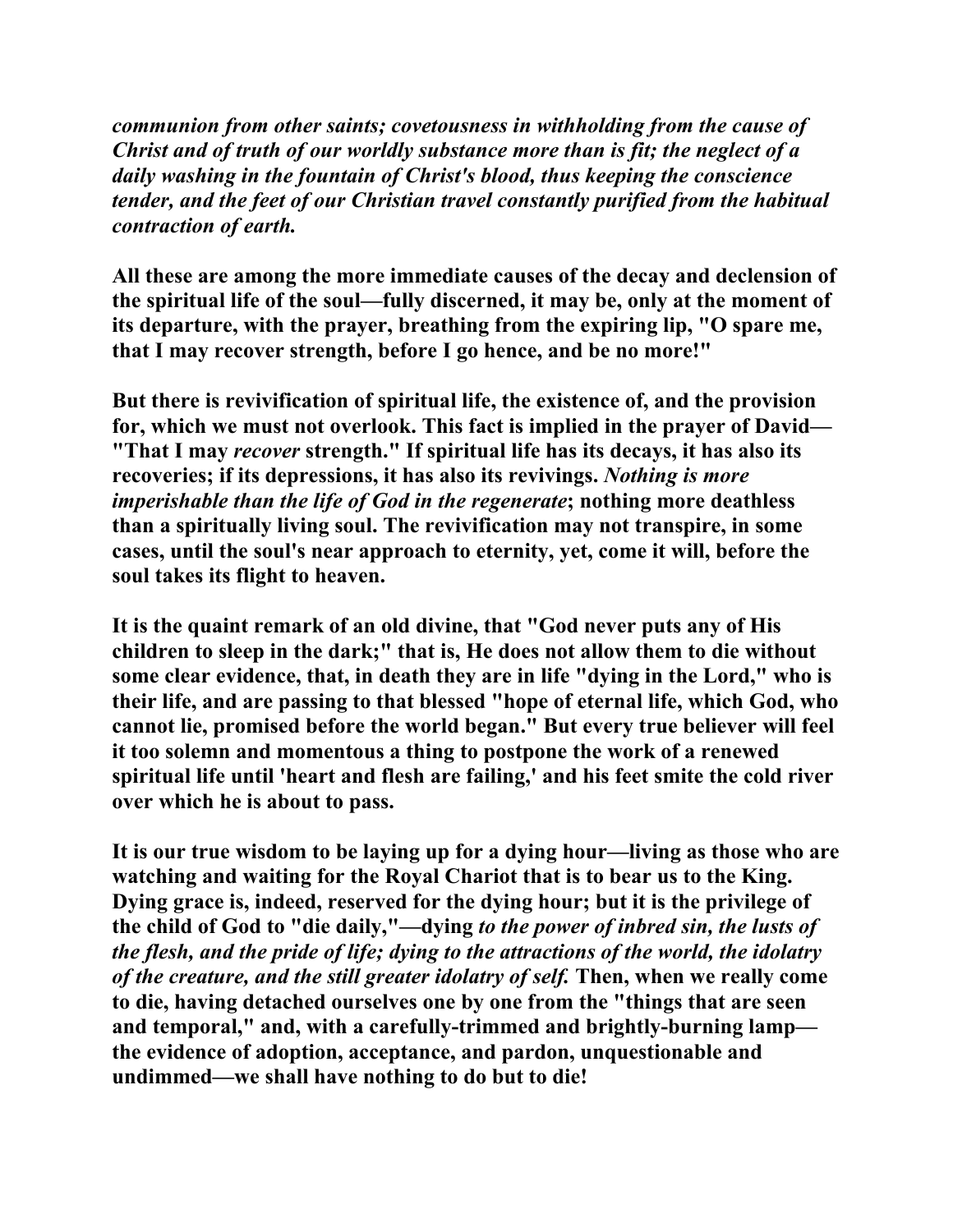**Oh seek, then, a daily supply of spiritual life from Christ! Not merely has He come that you might have life, but that you might have it more abundantly. Christ is prepared to impart so richly and freely of this divine and precious blessing that you shall rise to a higher life—not another life—but a higher degree of the same spiritual life you already possess; a loftier standard of holiness and love and service—ascending the rungs of the spiritual ladder-the type of which Jacob saw in his midnight vision—until you plant your foot upon the summit, and find yourself—oh sweet surprise!—in heaven, 'safe in the bosom of Jesus!'** 

**Among the most fruitful means of spiritual revival, overlook not the hallowed results of sanctified affliction. Times of trial are times of** *restoring* **and growth in the history of spiritual life. "Though I walk in the midst of trouble, You will revive me." The** *cloud of sorrow* **may be upon your heart, the shadow of death upon your tabernacle, but this may be the appointed way of** *quickening your soul to more spiritual sensibility, of recalling the truant affections, and of drawing you nearer, and still nearer to God. Oh blessed discipline of trial that quickens, revives, and strengthens the life of God in the soul!* 

**Above all means of spiritual revival, seek to be "filled with the Spirit." All spiritual life is of** *His* **breathing; all communications of grace are of** *His* **conveyancing; of all evidences of our sonship, and pardon, and acceptance,** *He* **is the Witness; and of our hope of glory He is the earnest and the seal. "Grieve not the Holy Spirit of God, whereby you are sealed unto the day of redemption." Honor the Spirit—worship the Spirit—obey the Spirit—walk in the Spirit, and your peace will flow like a river, and your righteousness as the waves of the sea.** 

**And if 'clouds'—dark and depressing—sometimes shade the picture of your spiritual life, 'lights'—luminous and cheering will throw a pleasant and hopeful radiance across the scene: and thus, through** *sunshine* **and** *shade* **you will be preparing for the glorious world of which it is said—"There shall be**  *no night* **there, for the Lord God and the Lamb are the light and glory thereof." Oh, then, let your faith's eye—afresh anointed with Christ's true 'eye salve'—look from the present** *shadows* **of your spiritual life to the light beyond, where no shadow will ever fall upon your soul, but where all will be perfect and eternal sunshine—undimmed, unclouded forever! "Your sun shall no more go down; neither shall your moon withdraw itself: for the Lord shall be your everlasting light, and the days of your mourning shall be ended."**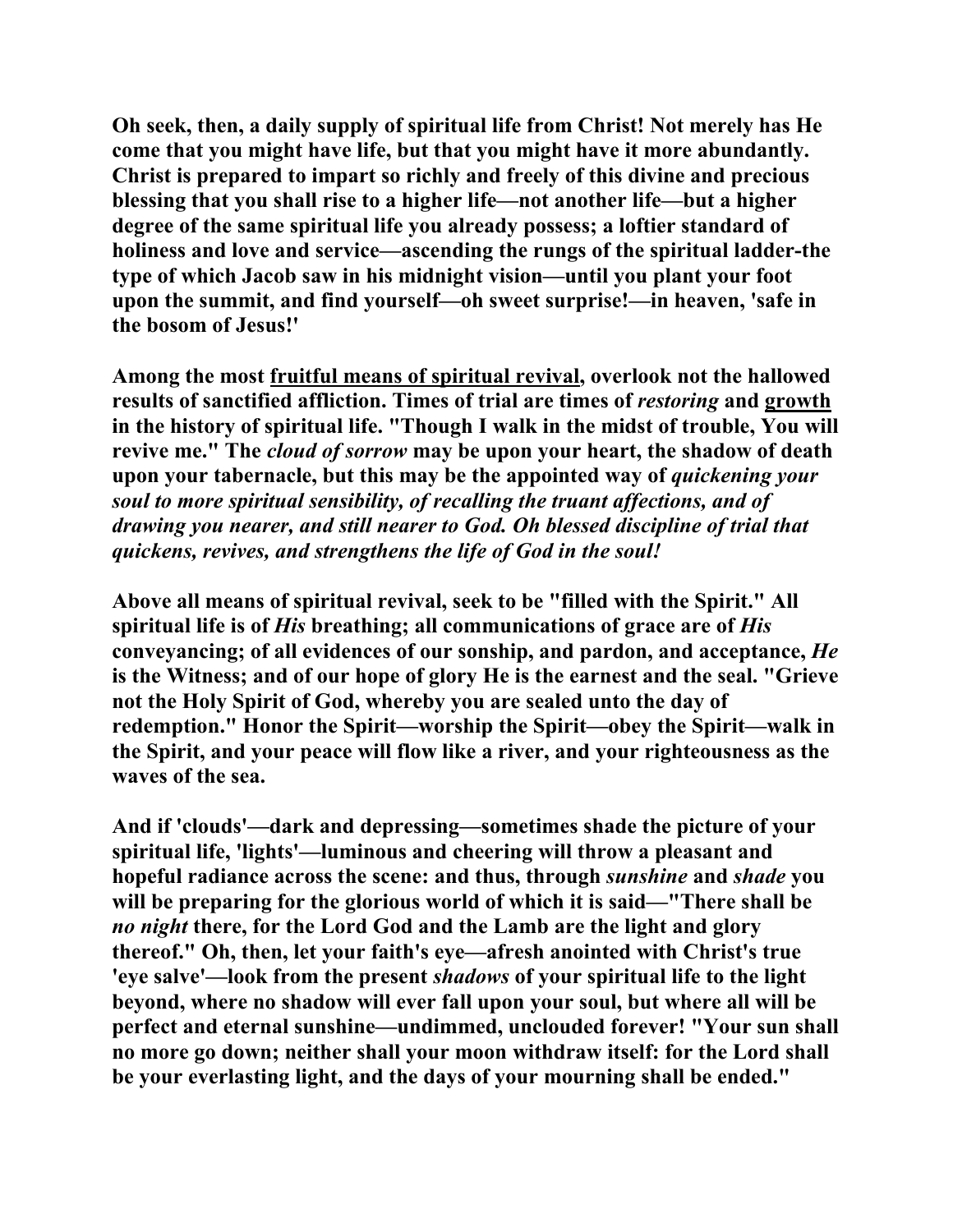**"Beyond the stars that shine in golden glory, Beyond the calm, sweet moon, Up the bright ladder saints have trod before you, Soul! you shall venture soon. Secure with Him who sees your heart-sick yearning, Safe in His arms of love, You shall exchange the midnight for the morning, And your fair home above. "Oh, it is sweet to watch the world's night wearing, The Sabbath morn come on! And sweet it were the vineyard labor sharing Sweeter the labor done. All finished! all the conflict and the sorrow, Earth's dream of anguish over, Deathless there dawns for you a nightless morrow On Eden's blissful shore. "Patience! then, patience! soon the pang of dying Shall all forgotten be, And you, through rolling spheres rejoicing, flying Beyond the waveless sea, Shall know hereafter where your Lord does lead you, His darkest dealings trace, And by those fountains where His love will feed you Behold Him face to face!"** 

**Chapter 5. SERVICE, The Sphere and Culture of Spiritual Life**

**"And to every man his work."—Mark 13:34.** 

**God has formed nothing—not the most infinitesimal product of creation that has not a mission and that answers not an end. There is no waste in nature—nothing superfluous, or in excess. But, it is in the Christian life we find the most true and impressive illustration of this fact. If God has charged any creation of His wisdom, goodness, and power with a mission and a purpose worthy of Himself, it is the new creation, or, in other words, the spiritual life of the soul.** 

**A new creation—as the believer is—a new world of being, of thought, and**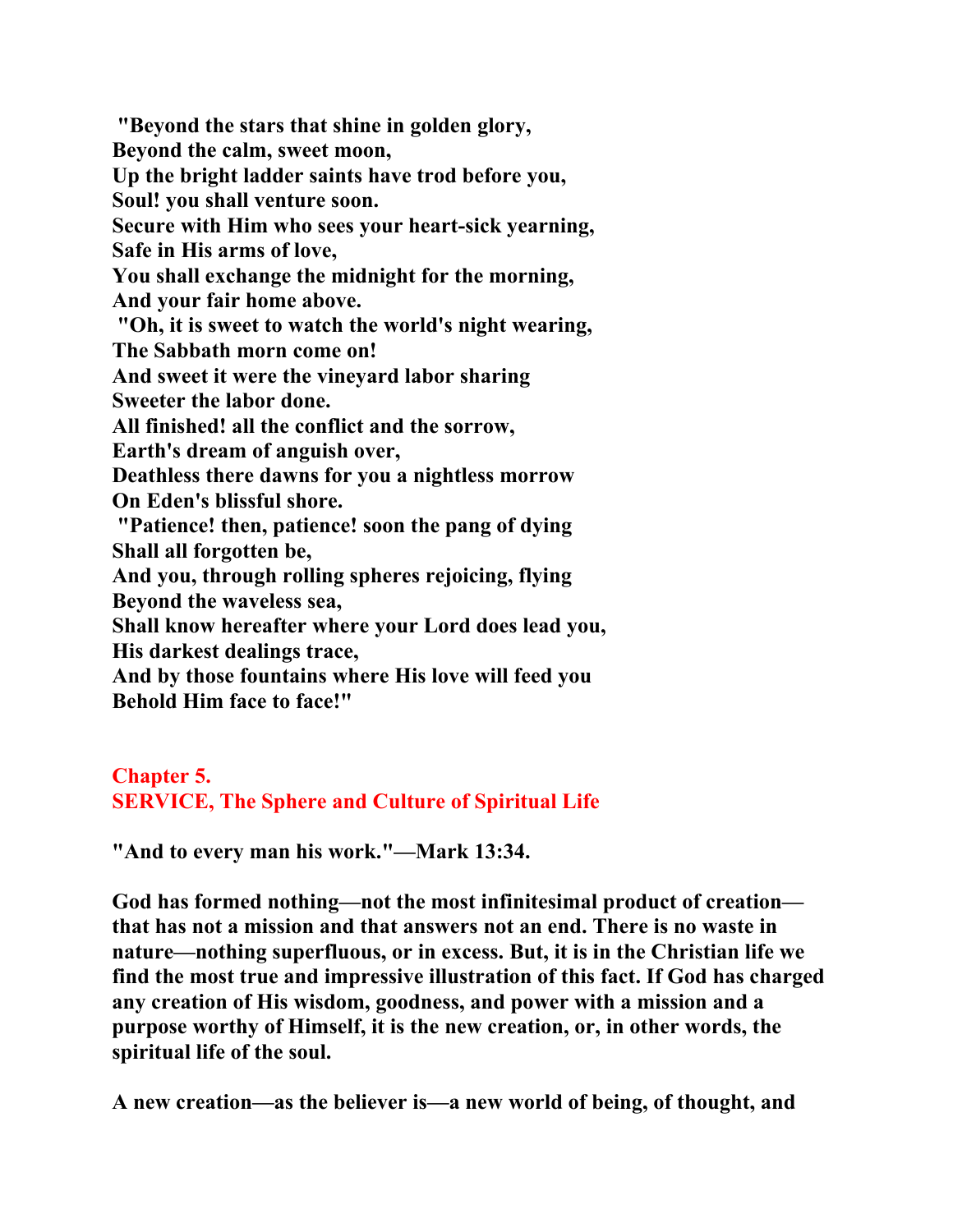**action, floats before him. He himself is that world! Partaking of a divine nature, invested with new powers and tastes and purposes, the regenerate man has found an** *object* **and** *end* **of life worthy the motive and the Author of his new-born being. It is now the noblest end and happiness of his life to live for God. Hitherto he has lived for himself. Up to a certain point of his creation, he has lived to the flesh. It could not possibly have been otherwise.**  *Nature, apart from a supernatural power, will never rise above itself.* **"That**  which is born of the flesh is flesh,"—and will be flesh, and nothing but flesh, **until the end of its existence.** 

**The new birth is not the transubstantiation—so to speak of the flesh into spirit; of the carnal into the spiritual: it is the infusion or impartation of a new and divine nature whereby the recipient becomes "a new creature in Christ Jesus." The old nature, though brought into subjection to the new, still retains its fleshly principles and its incessant propensity to sin. Now, it is for the appropriate and full exercise of the new nature or, the spiritual life of the believer—that God has provided.** 

**It is a fixed law of our natural organism that** *exercise* **is essential to its development and growth. Its powers, left to an inert and inactive condition, would soon become paralyzed and bedwarfed. God has, therefore, mercifully ordained that** *labor* **should constitute an integral part of man's existence. This is not an accident, but an essential part of his original creation. Anterior to the fall of man, God sent him into the yet unsinned and uncursed garden to till it, thus teaching that labor is coeval with man's creation—a part of his abnormal existence. Now the same law equally applies to the spiritual as to the natural creation: and it is to this the preceding remarks have a bearing.** 

**The object of the present chapter, therefore, is, to illustrate and enforce the truth, that** *Christian service is an appropriate sphere, and provides an efficient means for the development and culture, of the spiritual life of the soul.* **And we believe that the sequel will prove that, where indolence, selfishness, and inactivity have traced the personal religion of a Christian, his Christianity has, to a great degree, become stunted in its growth, unfruitful in its results, and impotent for good in its influence upon others.** 

**The parable of our Lord upon which our present subject is based, strikingly and impressively illustrates it. Our blessed Lord speaks of Himself as "a man taking a far journey, who left his house, and gave authority to his servants, and to every man his work." The simple and obvious interpretation of the**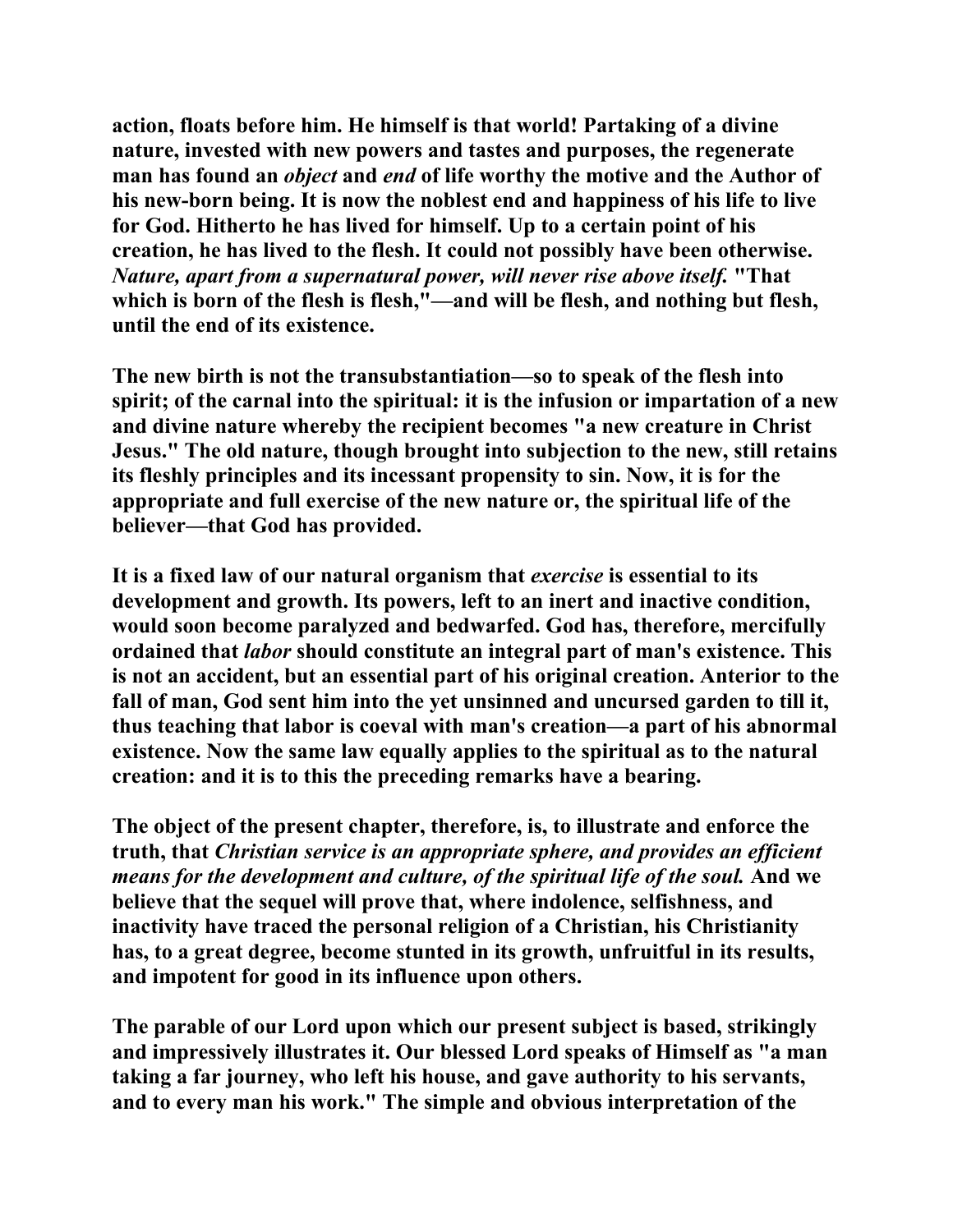**parable is found in the return of our Lord to the glory from where He came, leaving His house—or Church—on earth, and assigning to His ministers and all His servants each their duty—"to every man his work." The truth thus taught, and the precept thus enjoined, recognizes individual Christianity, and points to** *individual responsibility* **and office.** 

**Christ has gone to heaven, to return again. During His absence, pending His return, all His servants have each one a charge to keep, a service to perform, a duty and a privilege to discharge in His name, and for His glory. "To every man his work." Now it is in a personal, diligent, and faithful performance of this service, the believer is to evidence the possession, develop the power, and promote the growth of his own personal religion. It is in this field of Christian service the** *active* **graces of the Spirit find their most appropriate sphere of exercise and culture. Before, however, we advert particularly to this point, let us first speak of Christian service: this will have prepared us to trace its reflex influence upon individual character.** 

**"To every man his work." Personal responsibility and duty is the lesson here taught. As in a great building there are a variety of workmen, and each one has his special part in the superstructure so is it with Christ and with the world. Every Christian is a co-worker with God: employed in rearing that "spiritual house"—His Church which is destined to replenish the universe with His glory, and to fill eternity with His praise. All have not the same office; are not appointed to the same sphere; are not fitted for the same work. "For as we have many members in one body, and all members have not the same office," so we, being many, are one body in Christ; and to every man individually God has assigned his own work. It would be difficult to determine for** *another* **what is the most appropriate sphere of Christian service he is to occupy: this must be left to the Lord, and to his own intelligent consciousness.** 

**No earnest Christian, longing to serve Christ, need be at a loss to know in what sphere the Lord would have him labor. He has but honestly and earnestly to send up the petition—"Lord, what will You have me to do? Show me Your way. Direct my steps to that field of service and of duty which You have ordained, and for which You have fitted me. Here am I, send me." This petition, offered with true-heartedness, the sphere of duty and of privilege, sooner or later, will be made known. That the Great Head of His Church—the Divine Architect and Builder of His spiritual Temple—has fitted you for, and appointed you to, a service, is not a question of doubt. He who does nothing without a purpose—who has formed not an atom or an insect without its**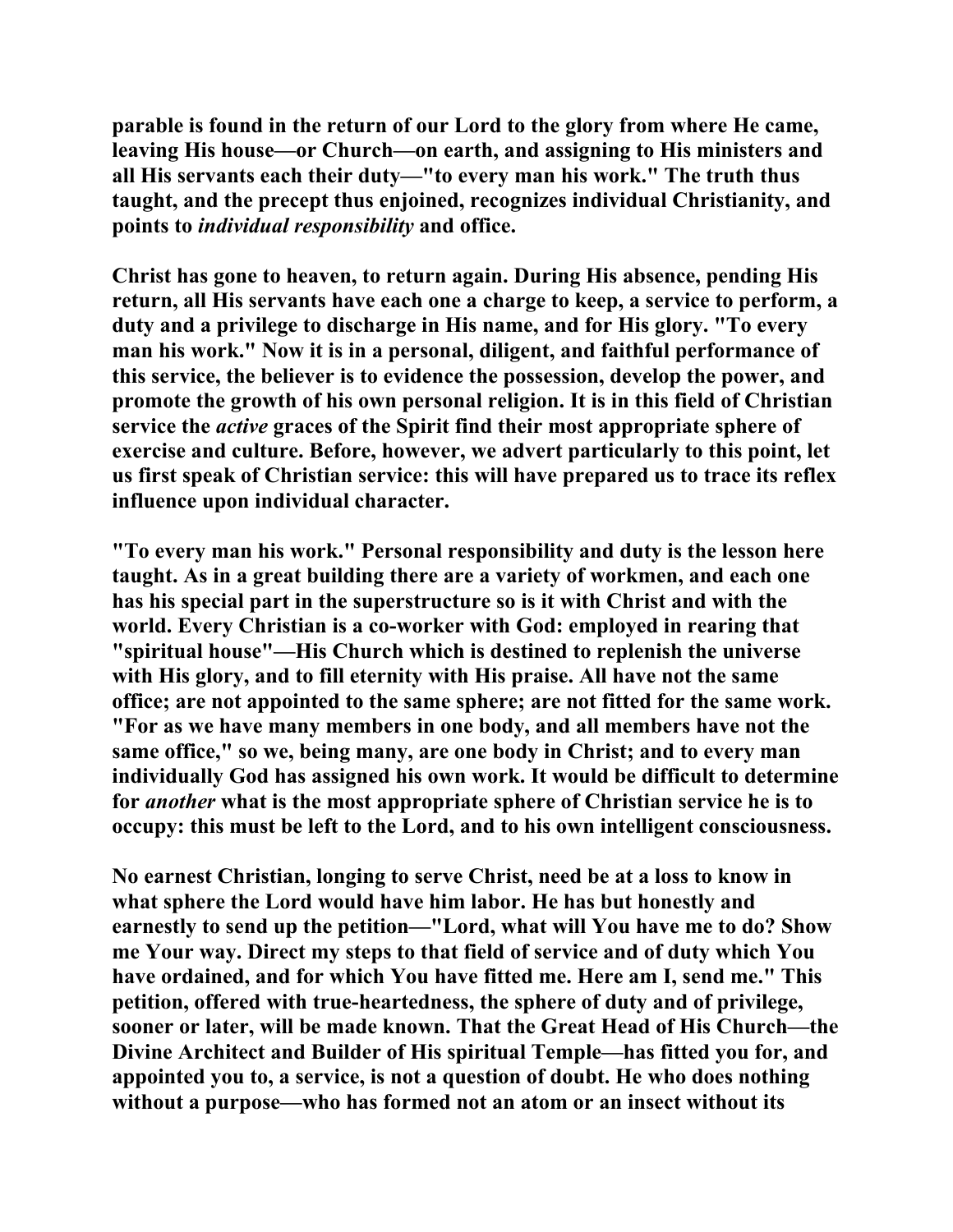**adaptation to an end has not created you for an object unworthy your intelligence, responsibility, and destiny.** 

**The obligations to a personal consecration of service to Christ are many and strong. Let a few suffice. And the first we mention is, your natural creation. "God has created all things for Himself." "I have created Him for my glory." The law of your creation imposes upon you the duty of loving, serving, and glorifying God. Not made to terminate in yourself, but in Him who made you, you are bound, by the law of your creation, to make God the one and the great end of your being. "No man lives to himself." He may strive so to do, but his relation to God renders it impossible. From that relation, as God's creature, he cannot disengage himself. It will follow him into eternity, and hold him in its grasp forever!** *Lost* **though he may be, he is still the creature of God's natural, and the subject of His moral, government; and God must cease to be what He is, before He relinquishes His claim!** 

 **But the obligation of the** *Christian* **to Christ's service rests upon a higher basis than the natural. He is not only the Lord's by creation, but he is His by redemption. As a redeemed subject, he is under the most imperious obligation to consecrate his ransomed being to the service of his Redeemer. "You are not your own," says the Apostle; "for you are bought with a price: therefore glorify God in your bodies, and in your souls, which are His." Could any argument be so convincing, or any plea so touching, why we should dedicate to Jesus' service our entire being? Bought with a price so precious—ransomed at a cost so immense—can we hesitate for a moment compliance with the call, "Son, go work today in my vineyard"?** 

**Oh, did we more vividly realize what it cost Jesus to make us what we are delivering us from the curse, rescuing us from condemnation, paying our whole debt, and "opening the kingdom of heaven to all believers"—it would not be the question of a moment how much we should do, or how much we should suffer, or how much we should give, as an act of consecration, and as an expression of gratitude to Him, "who, though He was rich, for our sakes became poor, that we through His poverty might be made rich."** 

**Called to be saints, with the especial and effectual call of the Spirit, implies that, henceforth, we are Christ's servants, and that His most free service is our highest ambition, our supremest delight, and our richest reward. Christians, in general, realize so faintly what Jesus has done and suffered for them, that the sense of obligation to enlist in His service, to advance His**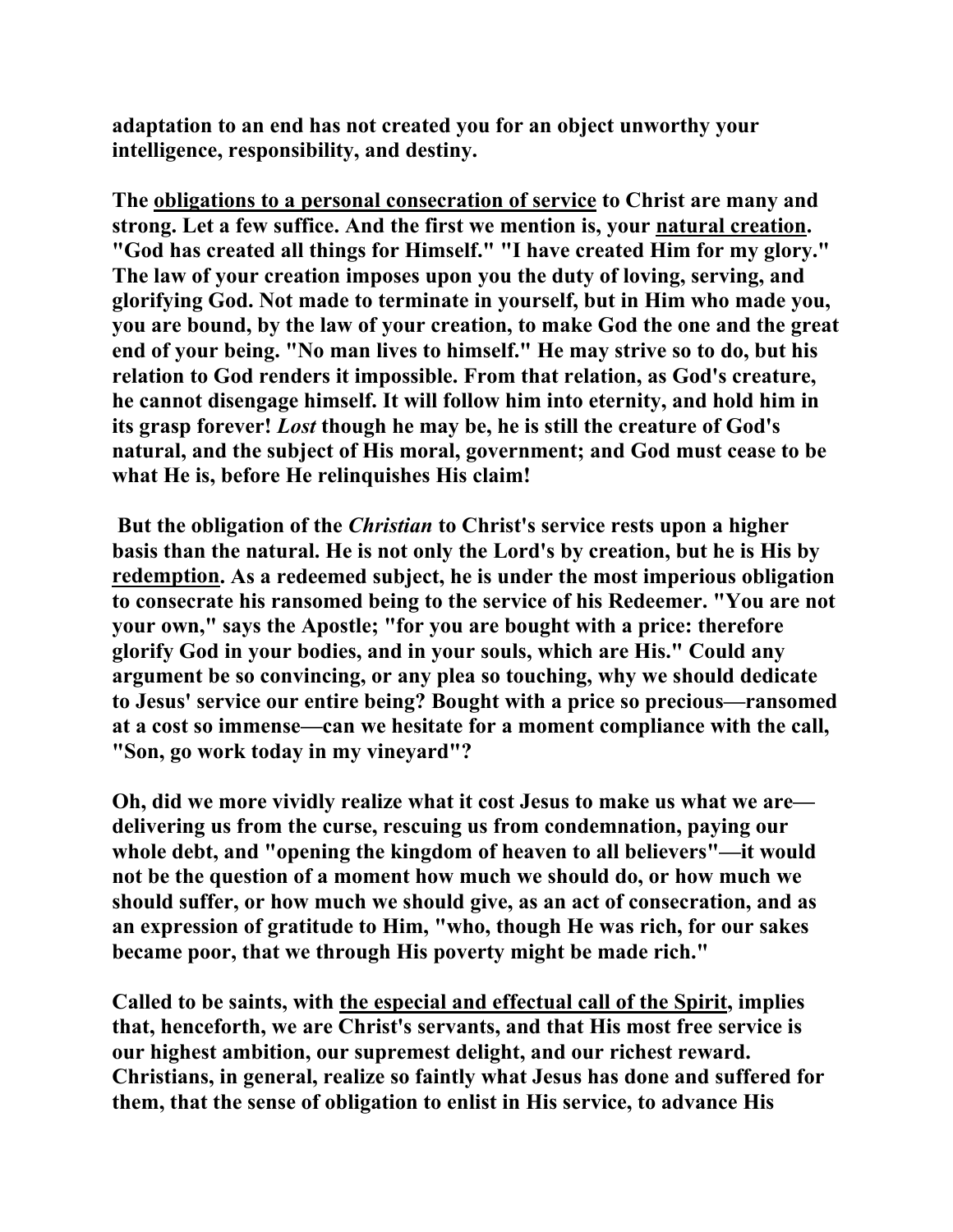**kingdom, and to vindicate His truth, is correspondingly faint; and the result is, a withholding—Ananias-like, of a 'part of the price,' all of which—without the slightest reservation should be laid at Jesus' feet. Called, then, with so high a calling as a saint—adopted to so high a dignity as a son of God—the obligation to service, the most demanding and self-denying, for Christ, allows not of a moment's hesitation or demur.** 

**And when to these grounds—upon which Christ's claim to the consecration of our people, our intellect, our substance, rests—is superadded the hope of glory, the inheritance of heaven, the "forever with the Lord," the obligation is complete. What more could be added to render the bond more solemn, the reasoning more conclusive, the plea more irresistible? The reward of Christ's servant distances all conception, outvies all description. "Eye has not seen, nor ear heard, neither has it entered into the heart of man to conceive, the things which God has prepared" for him who serves the Lord Christ here. "If any man serve me, him will my Father honor." "Where I am, there shall also my servant be." "Be faithful unto death, and I will give you a crown of life that fades not away."** 

**"To** *every* **man his work." Thus we are taught our individuality. It is a personal service, a service for the Lord, the discharge, responsibility, and account of which cannot possibly be transferred to another. "Son, go work in my vineyard," is the Lord's address to every individual Christian. None are exempt. "To every man his work"—and not another's. The important question with each one, then, should be "Lord, what will You have me to do? Show me, Lord, my work; then furnish me with the gift and grace it demands." And do you think that the Master and Owner of the Vineyard will leave you long in ignorance and suspense? Oh no! There is too much to be done—"the field is the world"-and, with many a saint of God, the night of the grave is near when no man can work. The sun of your life has far gone down, and nothing is left to labor and suffer for Jesus in, but the dim and shadowy twilight! Up, then, and work for Christ!** 

**"To every man his work." You have yours. It may be as "a teacher of babes;" or, to visit the sick and the dying; or, to seek the wanderer, restore the fallen, and rescue the lost; or, to be an evangelist, or a Christian minister, or a foreign missionary, traveling to some far distant climate to unfurl the standard of the cross amid the gross darkness and degrading superstition and idolatry of a heathen world. Whether called to the highest post of Christian service abroad, or to be a "hewer of wood and a drawer of water" at home**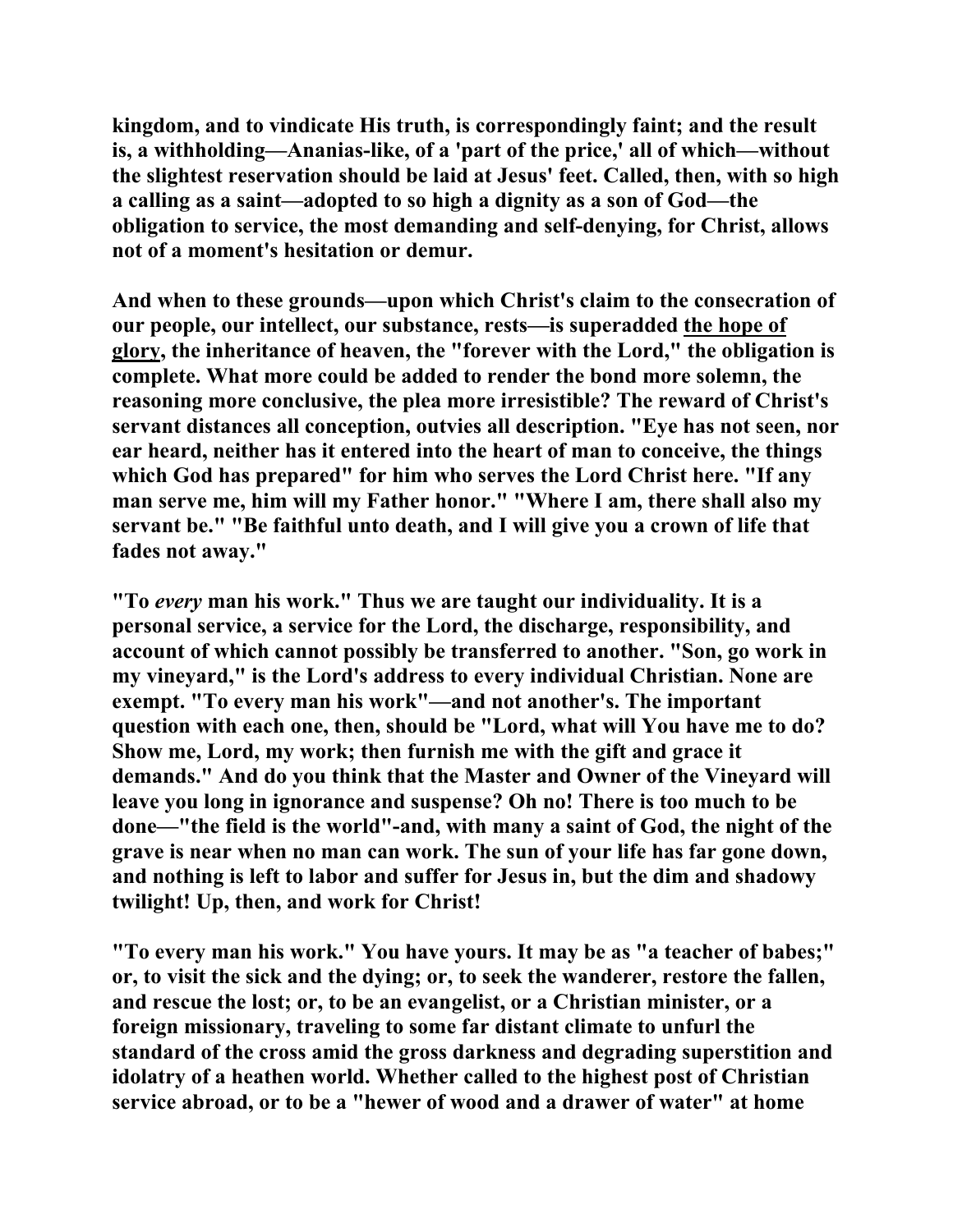**"anywhere, Lord, where I may best serve, and most glorify and honor You!"** 

*In thus working for Christ and for man, we best promote our own spiritual life.*  **The soul is as much created and fitted for activity—the mind as much formed and adapted for service—as the body. Yes, far more so. How often do we see the soul putting forth a might and majesty almost superhuman at the very moment that its mortal casement is falling in ruins from around it!—the mind thus asserting its superiority to, and its triumph over, the body. There are two classes of the graces of the Spirit—the** *active* **and the** *passive***; the former, find their proper field and development in doing; the latter, in enduring; the one, in service; the other, in suffering. It is with the** *active* **graces this chapter especially deals. In Christian work the active graces of love-zeal-patiencefidelity-faith-and prayer are brought into appropriate and vigorous action; and, thus employed, acquire development, robustness, and growth.** 

**Unemployed—allowed to vegetate and slumber—they grow enfeebled and paralyzed, and the spiritual life of the soul becomes retarded, stunted, and bedwarfed. But, as the present chapter has exceeded its assigned limit, we must hasten to conduct it to a conclusion by exhorting the reader to listen to the call of providence and of grace which is none other than the voice of Jesus—"Why do you stand all the day idle? Son, go work today in my vineyard?"** 

**Oh, there is much to be done for a fallen world, and for a redeeming Christ! There is much land yet to be possessed. Souls are hurrying fast to death what are we doing to save them? They are speeding rapidly to the judgment what are we doing to prepare them? "This is a day of glad tidings, and we hold our peace." Satisfied of our conversion—if, indeed, we are—we heed not and seek not the conversion of others! Lord, deliver us from bloodguiltiness—the most terrible of all blood—the blood of souls! "When I say unto the wicked, you shall surely die; and you give him not** *warning***, nor speak to warn the wicked from his wicked way, to save his life; the same wicked man shall die in his iniquity; but his blood will I require at** *your* **hand."** 

**Solemn work! tremendous responsibility! appalling result! Oh that, when we give in our account when our work is done and our career is finished—we may, through grace, be enabled to exclaim with the faithful Apostle—"I am clear from the blood of all men!" Live, then, earnestly and lovingly in the service of Christ, and rich will be your present, great and glorious your future, reward. Your spiritual life—deepened and enlarged—will be enriched**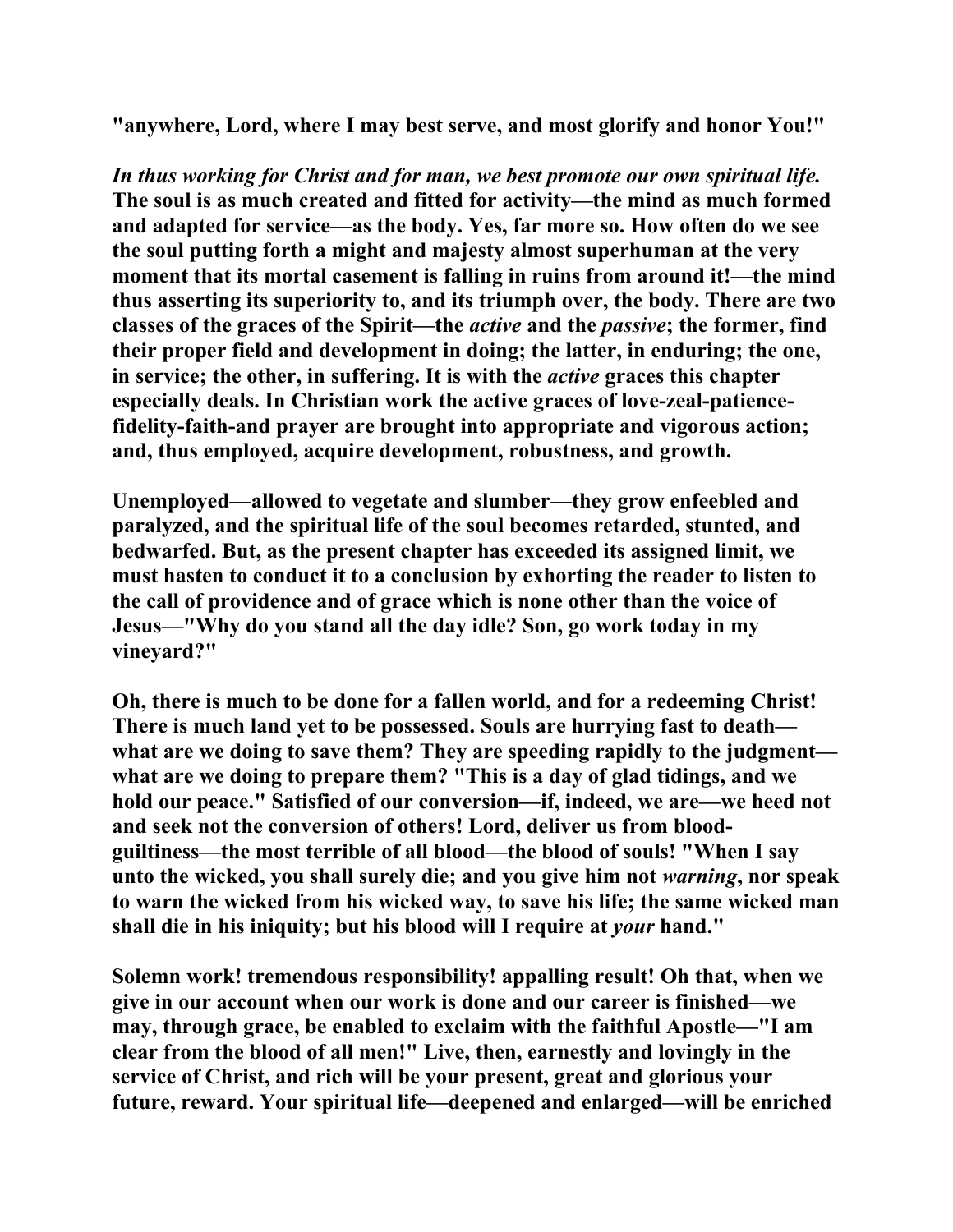**and beautified with many a precious fruit of righteousness; and your eternal life decked and honored with a many jeweled crown—will grow in knowledge, increase in happiness, and deepen in glory, as the endless cycles of eternity roll round. "They that are wise shall shine as the brightness of the firmament; and they that turn many to righteousness as the stars forever and ever," "And he brought him to Jesus."** 

 **"What can I give to Jesus, Who 'gave Himself for me'? How can I show my love to Him Who died on Calvary? "I'll give my heart to Jesus In childhood's tender spring: I know that He will not despise So mean an offering. "I'll give my soul to Jesus, And calmly, gladly rest Its youthful hopes and fond desires Upon His loving breast. "I'll give my mind to Jesus, And seek in thoughtful hours, His Spirit's grace to consecrate Its early, opening powers. "I'll give my strength to Jesus, Of foot, and head, and will; Run where He sends, and ever strive His pleasure to fulfil. "I'll give my time to Jesus; Oh that each hour might be Filled up with holy work for Him Who spent His life for me! "I'll give my wealth to Jesus: It is little I possess; But all I am and all I have, Dear Lord, accept and bless. "And if, O dearest Jesus, Long life to me is given, Your missionary let me be, To win some precious souls for Thee, And win them through eternity**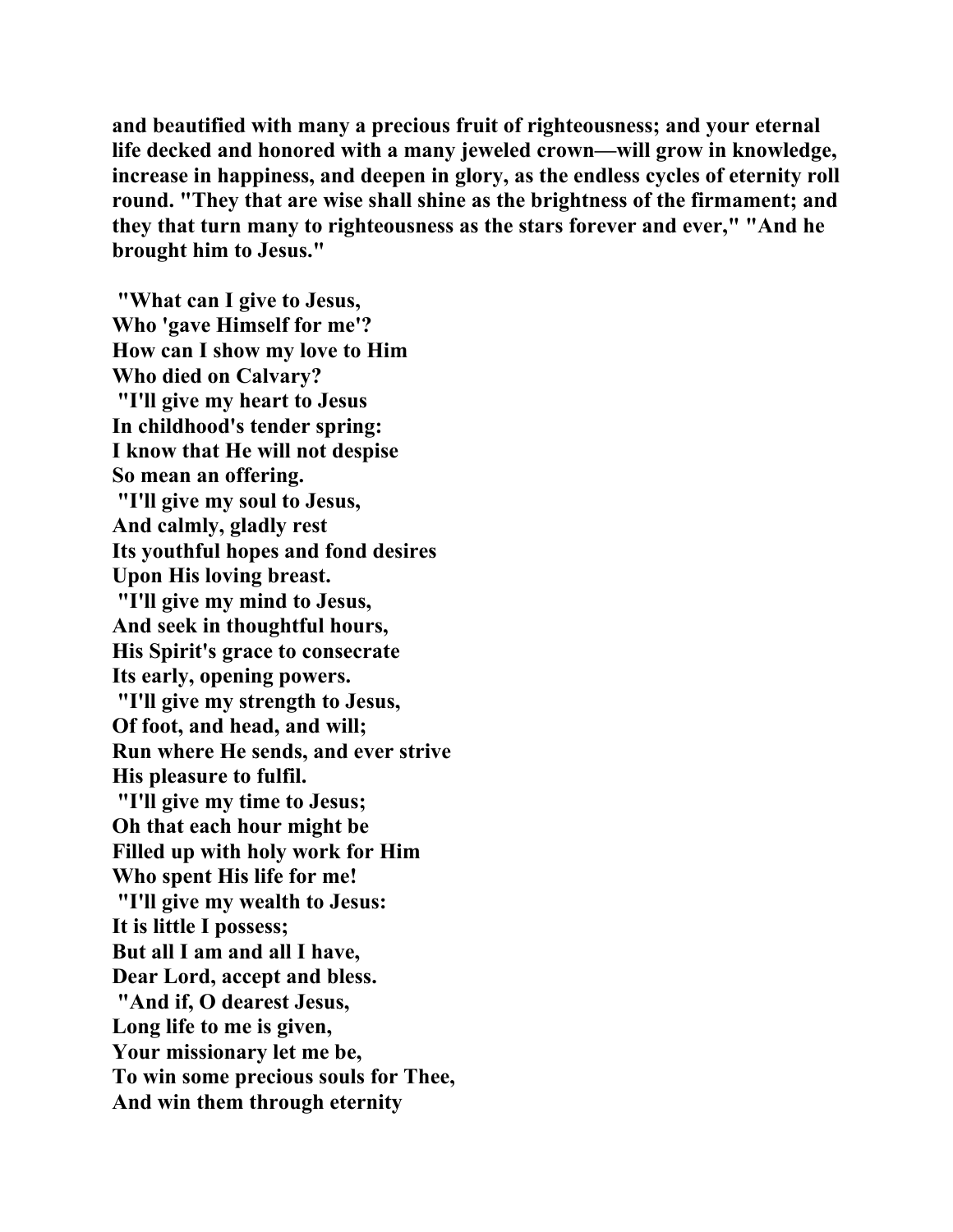**To praise Your name in heaven."** 

# **Chapter 6. "Sickness: The Succor and Soothing of Spiritual Life"**

**"Beloved, I wish above all things that you may prosper and be in health, even as your soul prospers."—3 John 2.** 

**There is, perhaps, no picture of spiritual life in which its lights and shadows more strangely meet, or more harmoniously blend, than the one selected for the present chapter of our work. Certainly, there is no affliction in which sympathy, succor, and soothing, are more imperiously demanded; or, in which the grace and fruit of spiritual life are more conspicuous and rich, than the season and** *suffering of bodily sickness.* **Taking a comprehensive view of the subject, the circle to which this chapter will apply is illimitable.** 

**Bodily disease, in some one or more of its complicated and countless forms, is a part of the sad inheritance bequeathed by our fallen Parent, of which every individual of the human race is heir. "All the world," says England's Poet, "is a stage, and all the men and women merely players," in the great drama of life, the scenes and issues of which are indescribably solemn and momentous! With equal truth, and by a figure yet more expressive,** *the world may be described as a vast Hospital, of which all are patients.* **But the present object limits our illustration of this subject to the "household of faith" sickness being one of the most common trials, as one of the most certain tests and helps, of spiritual life.** 

**It was to such an one the beloved Gaius—the loving Apostle addressed the present epistle. How instructive and touching his words! "Beloved, I wish above all things that you may prosper and be in health, even as your soul prospers." The connection of bodily disease with soul health will at once suggest itself to the thoughtful reader. In the history of the believer's spiritual life, physical disease and spiritual health would seem almost convertible terms—as closely united and as reciprocally dependent the one upon the other as the body and soul itself.** *Sickness, viewed in the abstract—and apart from its hallowed results—is not a thing to be desired.* **And Bunyan—that wise and holy man, who at one period of his life derived so great a blessing from a season of illness—was betrayed into the unwise act of asking God for such another discipline! Thus** *a wise man may not always be wise.* **The Apostle would seem to**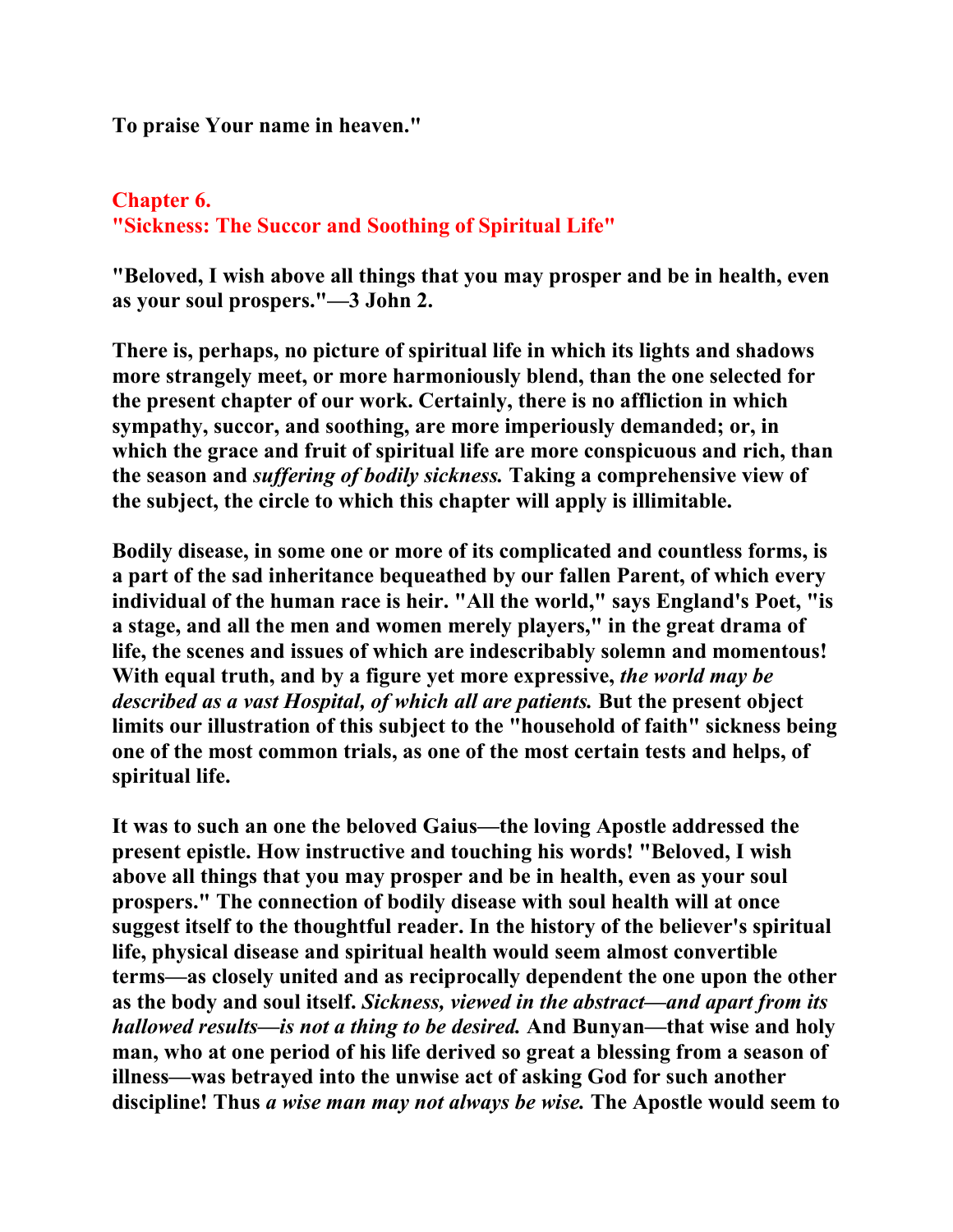**have fallen into a similar mistake when three times be prayed for the removal of a dispensation of trial, the existence and prolongation of which, God saw the absolute necessity.** 

**Oh, these examples should teach us to desire nothing—to seek nothing—to ask for nothing, less or more, than that God, in His infinite wisdom and goodness, knows we need, and sees fit to send.** *It is not proper or wise to pray for any evil that good might spring from it.* **Our duty, as our wisdom, simply is, to be still, committing all our concerns to the government of God, placing all our affairs in our Father's hands, who is too wise to err in counsel, and too good to be unkind in discipline. As our present object is** *to show how promotive bodily disease and suffering are of spiritual life***, and to suggest such succourings and soothing as this most painful discipline demands, let us at once approach the subject.** 

**We must remark, in the outset, that, in the sovereignty of God, sickness has often proved a means of conversion. Speaking figuratively, the sick-bed has become a converting-bed. Withdrawn by disease from the world's busy hum—its absorbing interests, its busy engagements, its ambitious hopes—to the quiet seclusion, the restless couch, the sleepless pillow, of a sick-room, the Holy Spirit approaches, and, amid the scene of pain and languor, of gloom and depression, commences that marvellous work of spiritual quickening which is to end in the soul's perfect and eternal health. And here the first pulse of spiritual life beats—and the first conviction of sin is felt—and the first tear of penitence is shed—and the first prayer for pardon is breathed—and the first look of faith is exercised—and the first thrill of love is inspired; and JESUS, that great Physician, has—as was His way when upon earth—made the body's physical disease the occasion and the channel of the soul's spiritual health.** 

**Thus God, in the wonder-working of His sovereign grace, has brought that poor sinner to review penitentially his past life—to reflect thoughtfully upon his present condition—and to take a close, solemn, and realizing view of eternity! and in the agony of his soul to fly to Jesus—to look—believe and be saved; and from that sick-bed he has arisen a new creature in Christ Jesus thanking God for his sickness through all time and through all eternity.** 

**And who can fully describe the hallowed results of sickness in the experience of the advanced Christian? The quickening of his spiritual life—the deepening of the work of grace—the stirring up of the spirit of prayer—the recall of the**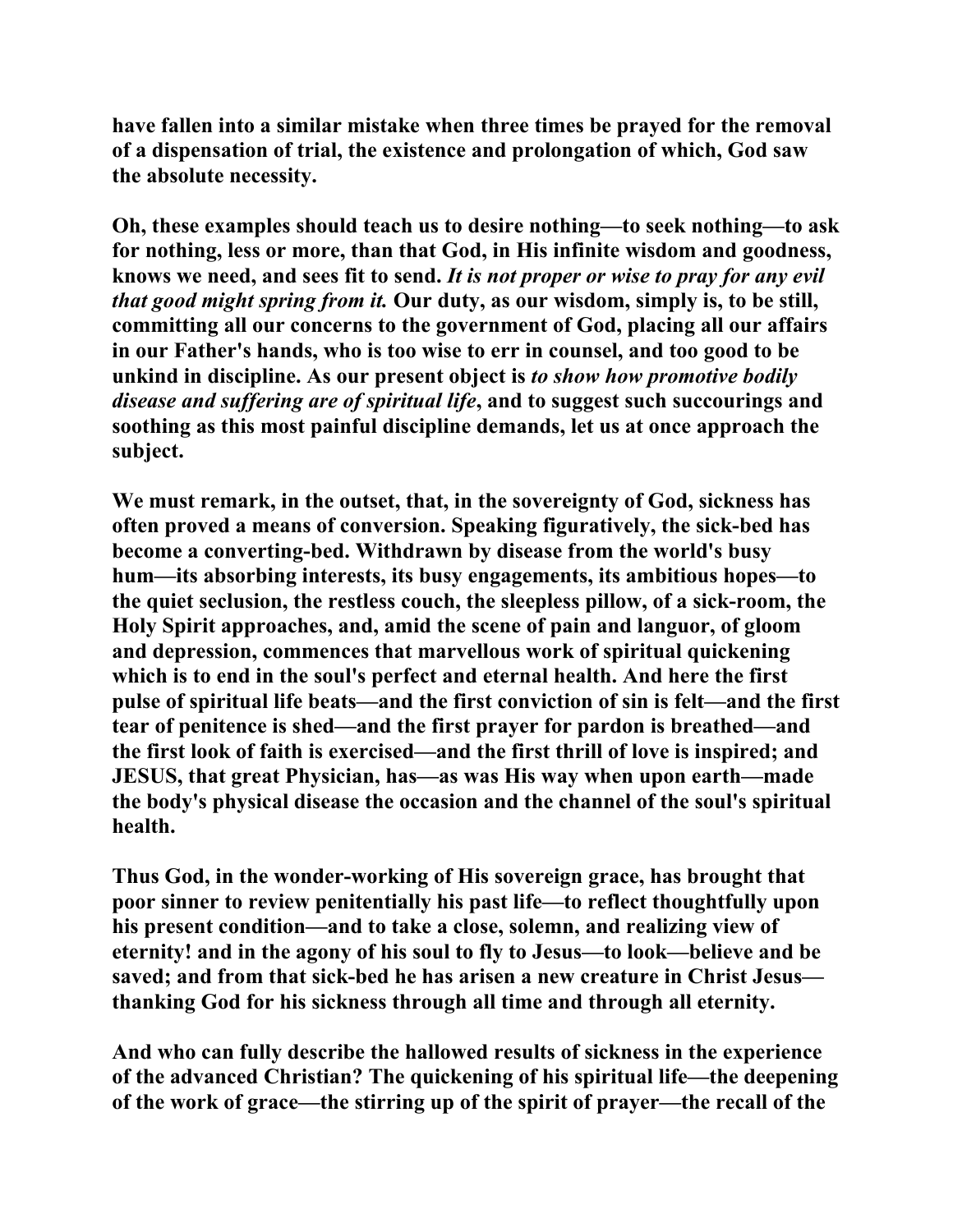**truant heart to God—the self-acquaintance and sin-loathing—and the increased sense of Christ's preciousness are sacred and costly results of the sanctified discipline of sickness.** 

**That illness has, perhaps, rescued from an existing evil, or has averted a threatening one. It required this 'decoy of health' to raise you from some profound depth—or to rescue you from some yawning precipice—or to place you in some yet loftier position of power and usefulness in the Church and in the world. And so the sickness of the body has, by its sanctified influence, quickened and advanced the spiritual life of the soul—and thus has, perhaps, proved the greatest boon, the most salutary and precious visitation of your life!** 

**We have observed that, there are few experiences of the Christian in which the lights and shadows of his spiritual life meet and blend with such remarkable and perfect harmony as in the hour of sickness. Here are bodily disease-physical languor-torturing pain-and extreme nervousness; and, for a while, all objects, temporal and spiritual, and all beings, the closest and the fondest, are viewed through a jaundiced and distorted medium—the mind is shaded, the heart unstrung—and shadows, many and dark, dance upon the walls of that lone chamber, and fall thick and fast around that pillow of suffering. Hard thoughts of God are cherished—wrong interpretations of His providence are indulged—it is the "fourth watch of the night, and Jesus has not come!" and Satan, taking advantage of bodily suffering, mental despondency, and the temporary absence of Jesus, is hurling a whole quiver of fiery darts at his poor, enfeebled, and dejected victim!** 

 **These are the** *shadings* **of the scene. But, are there no** *lights* **in the picture? no bright touches of the Artist's Divine pencil? Oh yes! many and brilliant! and all the more brilliant from the dark shadows which have so thickly penciled it, the effect of which has been to bring into bolder relief the great and essential features of the scene. Let us trace them.** 

**The first bright light illumining the picture is the submission of the will. The conflict has been long and painful, the struggle terrible and severe—but, grace has conquered—God's will has triumphed! "Not my will, O my Father, but Yours be done," is now the music of the soul—the sacred anthem pealing from that sick pillow. Oh what a beauteous light is this—how pure, how brilliant! Angels, methinks, look down from heaven's glory to gaze upon the light of grace thus bathing that scene of suffering and languor. "The cup**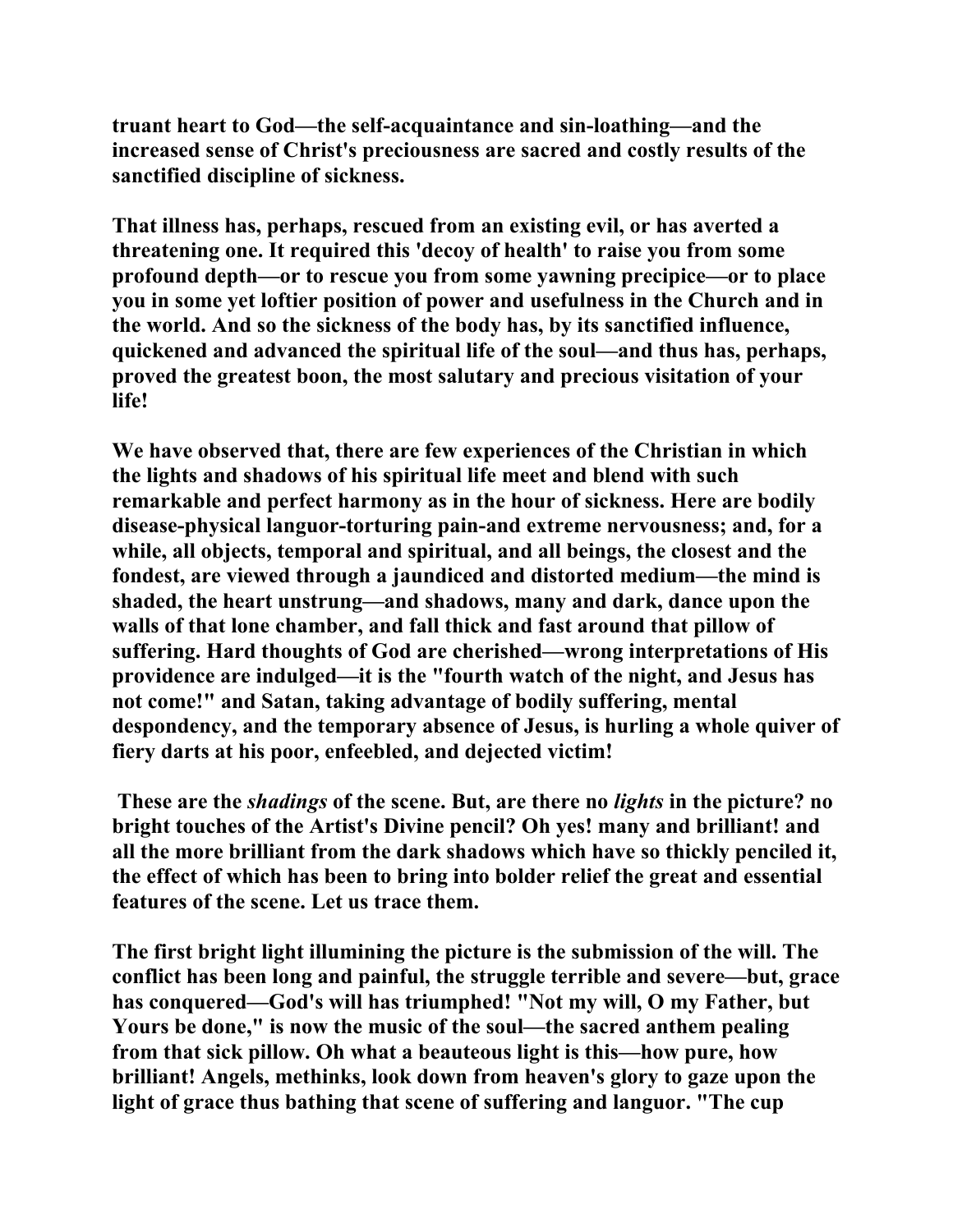**which my Father has given me, shall I not drink it?"** 

**When Dr. Payson was asked by a friend, in a season of severe illness, if he could see any particular reason for the present dispensation, he replied—"No; but I am as well satisfied as if I could see ten thousand. God's will is the very perfection of all reason." Sublime reply! God's will—be it His permitting or His approving will—is the perfection of infinite wisdom, righteousness, and love; and therefore must do right, and cannot do wrong! Beloved, in your present** *mystery of suffering* **and season of languor, be your experience that of the pious Payson; yet higher and holier still—that of our Lord and Savior— "May Your Will Be Done!"** 

**Oh, what words can describe, or imagery depict, the perfect peace, the sweet repose which, like the gentle dawn of light, or the soft zephyr of evening, will steal calmly over your soul the moment** *the conflict of the will* **ceases, and, in suffering and weakness, you are brought to "Lie passive in His hands, And know no will but His!"** 

**The discipline of patience is another light blending with the shadows of sickness. No unimportant or untimely grace of the Spirit is this; the development and culture of which finds no school more appropriate, or discipline more effectual, than that of 'pining sickness.' The continuous endurance of unmitigated pain—the prolonged and deathly weakness—the failure of skill and remedies to promote a cure—the morbid irritability and fretting almost inseparable from the prolongation of suffering—and the remembrance of duties neglected, of affairs deranged, of expenses incurred all conspire to render the discipline of patience the most needed and precious; and when attained, to shed one of the most luminous graces of the Spirit upon the shaded picture of bodily disease.** 

**Patience is one of those flowers of the wilderness, springing up from the seed of heaven, which never grows so truly or blooms so lovely, as amid the sharp, cutting bursts of affliction. "The trying of your faith works patience. But let patience have her perfect work, that you may be perfect and entire, wanting nothing." "In your patience possess you your souls." "Lord, subdue my impatience and rebellion, and grant that, in this hour of pain and uneasiness, I may wait Your time and mode of recovery; and that, the true posture and acknowledgment of my soul may be that of Your servant David—'Surely I have behaved and quieted myself, as a child that is weaned of his mother: my soul is even as a weaned child."'**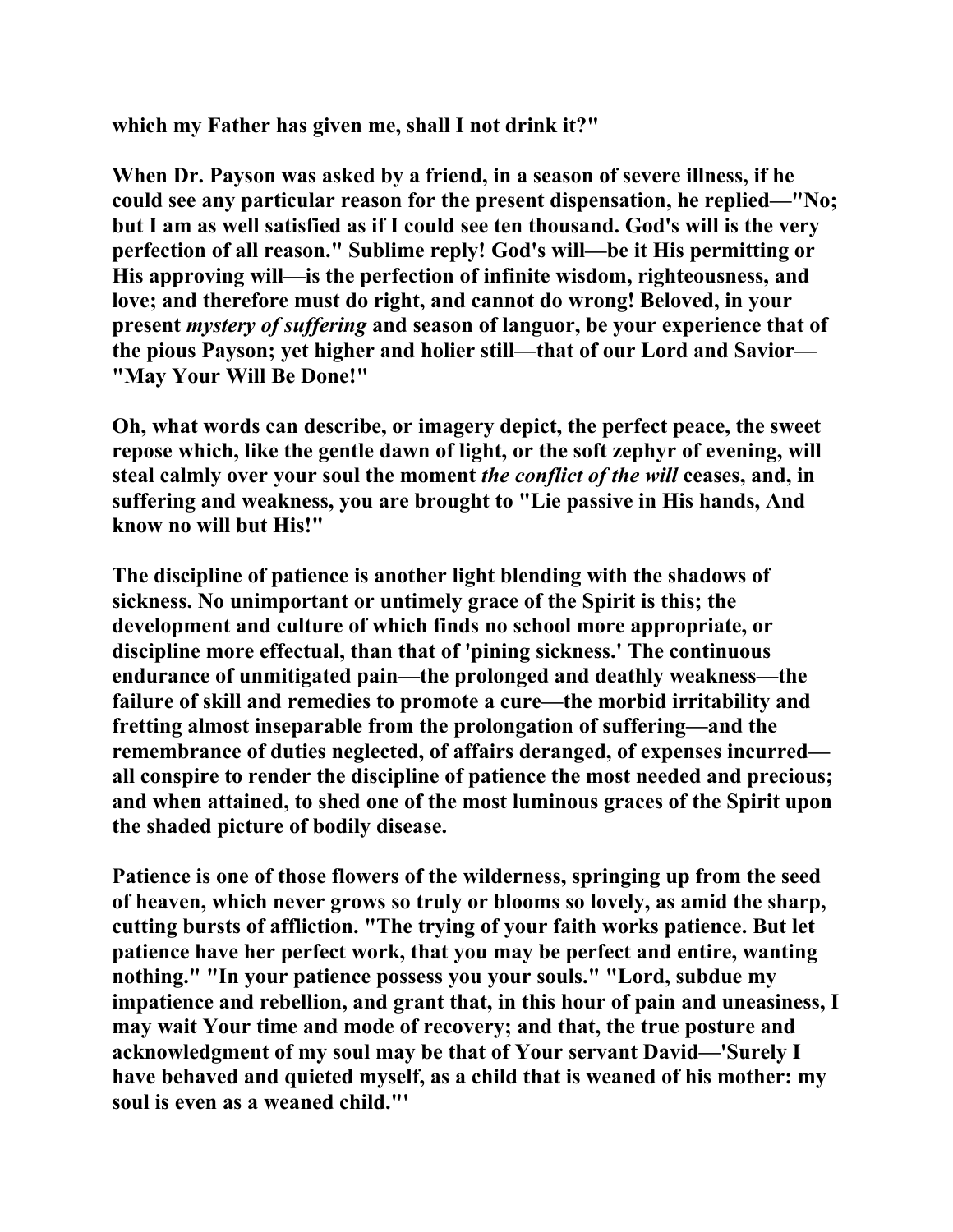**The strengthening and increase of faith constitutes one of the brightest lights in the picture of spiritual life—and nowhere does that light glow with a richer luster than on a sick-bed. It requires no small faith, beloved, fully to believe that** *you are a sick one whom Jesus loves.* **"Lord, he whom You love is sick," is a precious declaration, as applicable to you as it was to Lazarus. Love blew upon the** *health that fades***; love permitted the** *pain that afflicts***; love appointed the** *disease that wastes***; love, and nothing but love, has done it all. "Whom I love, I rebuke and chasten. Whom the Lord loves he chastens, and scourges every son whom he receives." Thus, when fever is consuming, and pain is torturing, and the nerves are quivering, and the mind is desponding, and the harpsichord of the soul hangs mournfully and silently upon the willow, it demands no little exercise of faith in the unchanging love, infinite wisdom, and righteous government of God to feel that it is all well!** 

**But, this light shall not be lacking amid the deep shadows now gloomily draping the spiritual life of your soul. Faith shall triumph; for there is One in heaven "now to appear in the presence of God for us;" and, in virtue of Christ's present intercession, your faith, tried though as by fire, shall not fail, but shall rise superior to the slow process of decay, and grow brighter and stronger as the shadows fall, and strength fails—heaven thus opening and letting down such streams of glory around your sick and languid pillow as that faith, which is "the substance of things hoped for, and the evidence of things not seen," shall exclaim—"My heart and my flesh fails: but God is the strength of my heart, and my portion forever." Thus, "though our outward man perish, yet the inward man is renewed day by day.** 

**"But a brighter light playing amid these darkling shadows is—the sensible, manifested presence of Jesus in the sick chamber of the disciple whom He loves. Yes, He is there! He is there as the Refiner—watching and tempering with unwearied eye and infinite skill the furnace fire of the sufferer. He is there as the Shepherd—guarding this tempted one of His flock, that no power pluck it from His hands. He is there to succor with His grace, to soothe with His love, to illumine with His presence, to cheer with His voice, and to encircle with His everlasting arms, the feeble, suffering, fainting child of His heart. "Lo! I am with you always."** 

**The glory brought to God by a long and lingering illness, eternity alone can fully reveal—and this is the brightest light of all, gilding and softening the shadows that drape the sick and dying-bed of a believer in Jesus.** *The sick-bed,*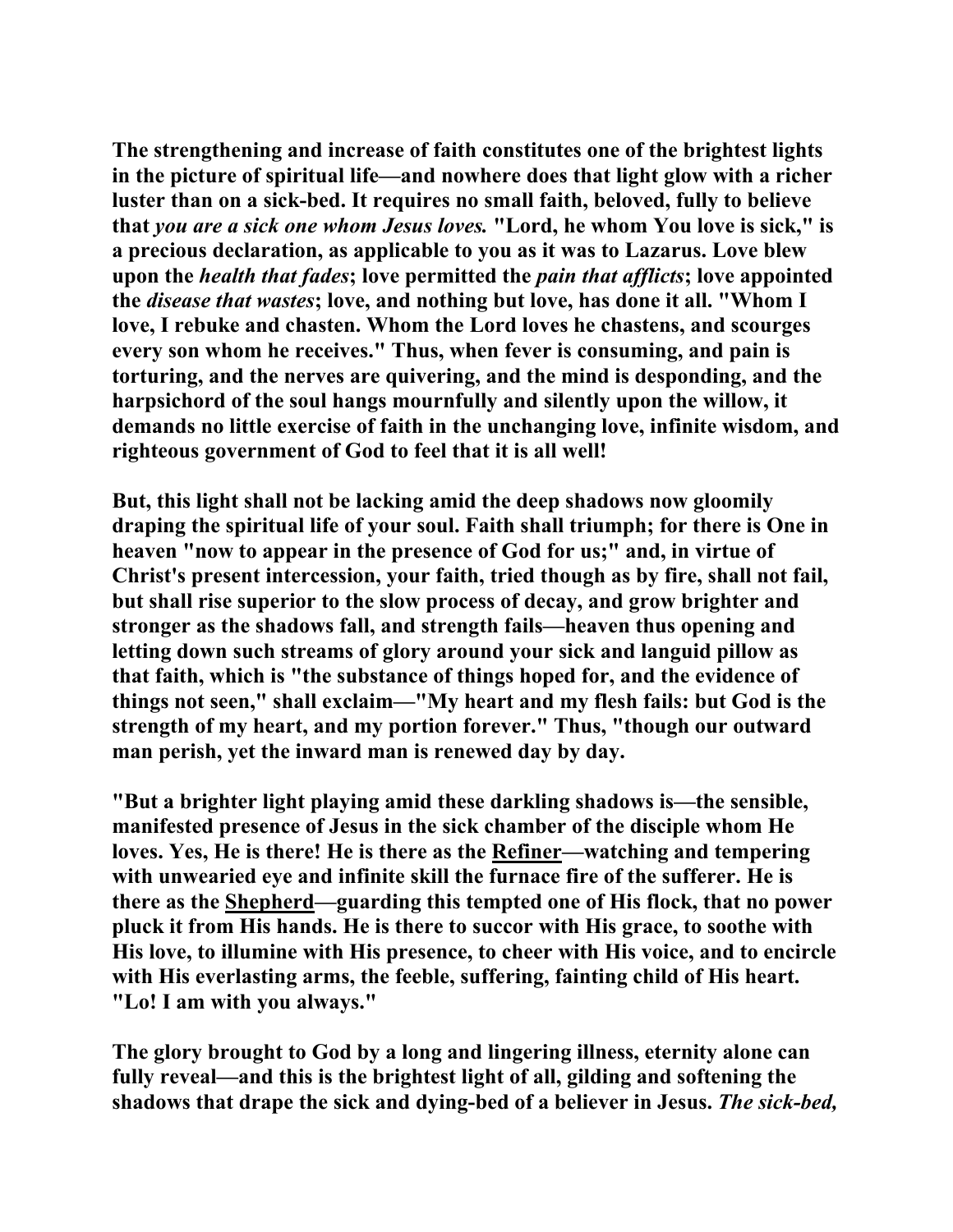*the languid couch, of a saint of God is the most powerful and impressive pulpit in the land!* **No sacred rostrum of the most eloquent preacher gives utterance to such a sermon as issues from thence! The assembly waiting upon its instructions is large! Children and families, friends and neighbors, the Church below and the Church above, intent upon the scene, are waiting and watching, as with bated breath, the** *practical testimony to the reality and power of Christianity* **as a divinely sustaining, soul elevating, death-conquering religion—to the comfort of the divine promises—to the faithfulness of God and to the sustaining grace and human sympathy of Christ—borne from this touching and solemn stand-point of life. The meekness and patience, the submission to the divine will, and the animating hope of glory, witnessed in that scene of debility, restlessness, and pain, speak with an argument more convincing than an Apostle's reasoning, and with an eloquence and pathos more winning than an angel's voice.** 

**God is glorified in the fires, and the Name of the Lord Jesus is magnified. Sick and suffering saint of God! your couch stands upon the borders of that blessed land, the "inhabitants of which shall no more say, I am sick." Shrink not from the near approach of the "last enemy!" his form is lovely—his voice is soothing—his dart is stingless—and his mission a mission of love—sent to open your cage and set your spirit free—free as the dove soaring to its dovecote in heaven! "Oh that I had wings like a dove! then would I fly away, and be at rest."** 

 **"When languor and disease invade This trembling house of clay, It is sweet to look beyond our cage And long to fly away. "Sweet to look inward, and attend The whispers of His love; Sweet to look upward to the place Where Jesus pleads above. "Sweet to reflect how grace divine My sins on Jesus laid! Sweet to remember that His blood My debt of suffering paid. "Sweet, in the confidence of faith, To trust His firm decrees; Sweet to lie passive in His hands, And know no will but His."**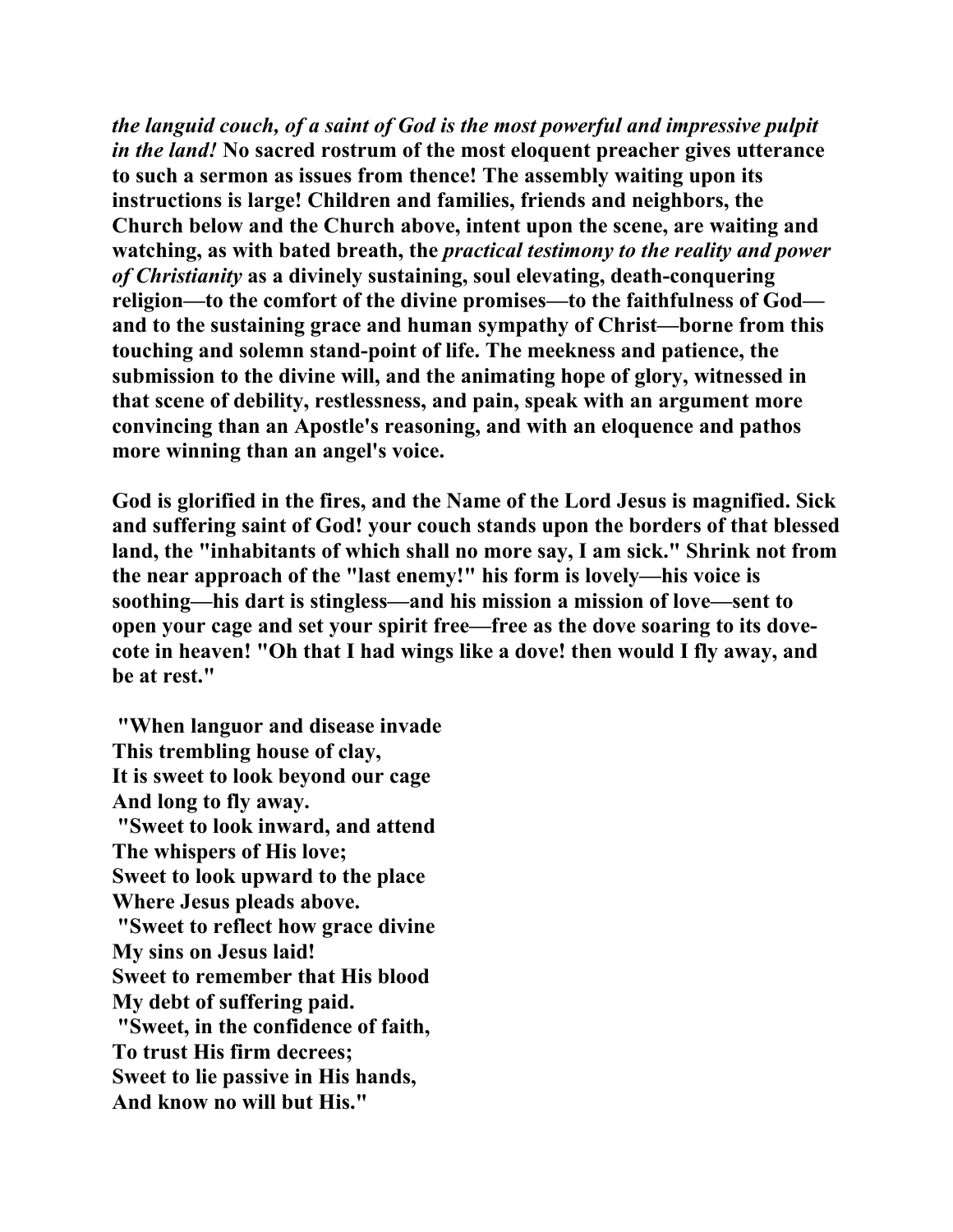## **Chapter 7. "Bereavement, The Submission and Solace of Spiritual Life"**

**"Those who sleep in Jesus will God bring with Him.... Wherefore comfort one another with these words."—1 Thes. 4:14,18.** 

**We approach in the present chapter—and with a tremulous hand the delineation of a cloud shading for a moment the luster of spiritual life, than which, perhaps, none falls upon the heart so darkly and coldly as it—the shadow of bereaved grief. What believer has not experienced it? Our blessed Lord Himself—the Lord of life and glory—was not exempt from this cloud, veiling for the while the sunshine of His human soul. It was one of the bitter ingredients of His cup of woe, as the "Man of sorrows, and acquainted with grief." He tasted it, and WEPT!** 

**"Friend after friend departs: Who has not lost a friend? There is no union here of hearts That finds not here an end." We speak of death as casting its cold shadow upon the brightness of spiritual life. Let us not be misunderstood. That the life of God in the soul of man can be exposed to anything beyond the passing shadow of death is an idea which no scripturally informed mind will for a moment entertain. Intrinsically immortal, it cannot possibly be endangered by a vicissitude so sad and destructive as this. It may, indeed, as we have already shown be subjected to serious reverses, its vigor may be impaired, its growth checked, its luster dimmed, but its principle is as deathless as its Author; its existence as enduring as eternity. "They shall never perish," is the assurance of Him in whom this life is hid, and with whose eternity it is indissolubly entwined. Let this be for the comfort of those who are of a "fearful heart," who are "ready to halt," and often exclaim, "I shall one day perish by the enemy!"** 

**With the** *shadow* **of bereavement, however, the believer is familiar. And in devoting a chapter of this volume especially to its consideration, our object is not heartlessly to re-open wounds partially healed; but rather** *to illustrate the hallowed influence of this dark shadow***, in evidencing the actuality and in heightening the luster of spiritual life—as planets appear more numerous, and shine more brilliantly, when the night grows more dark and dense. These pages find you drowned in grief at the loss of one dearer to you, it may be, than life itself; for willingly would you have sacrificed your own to save that**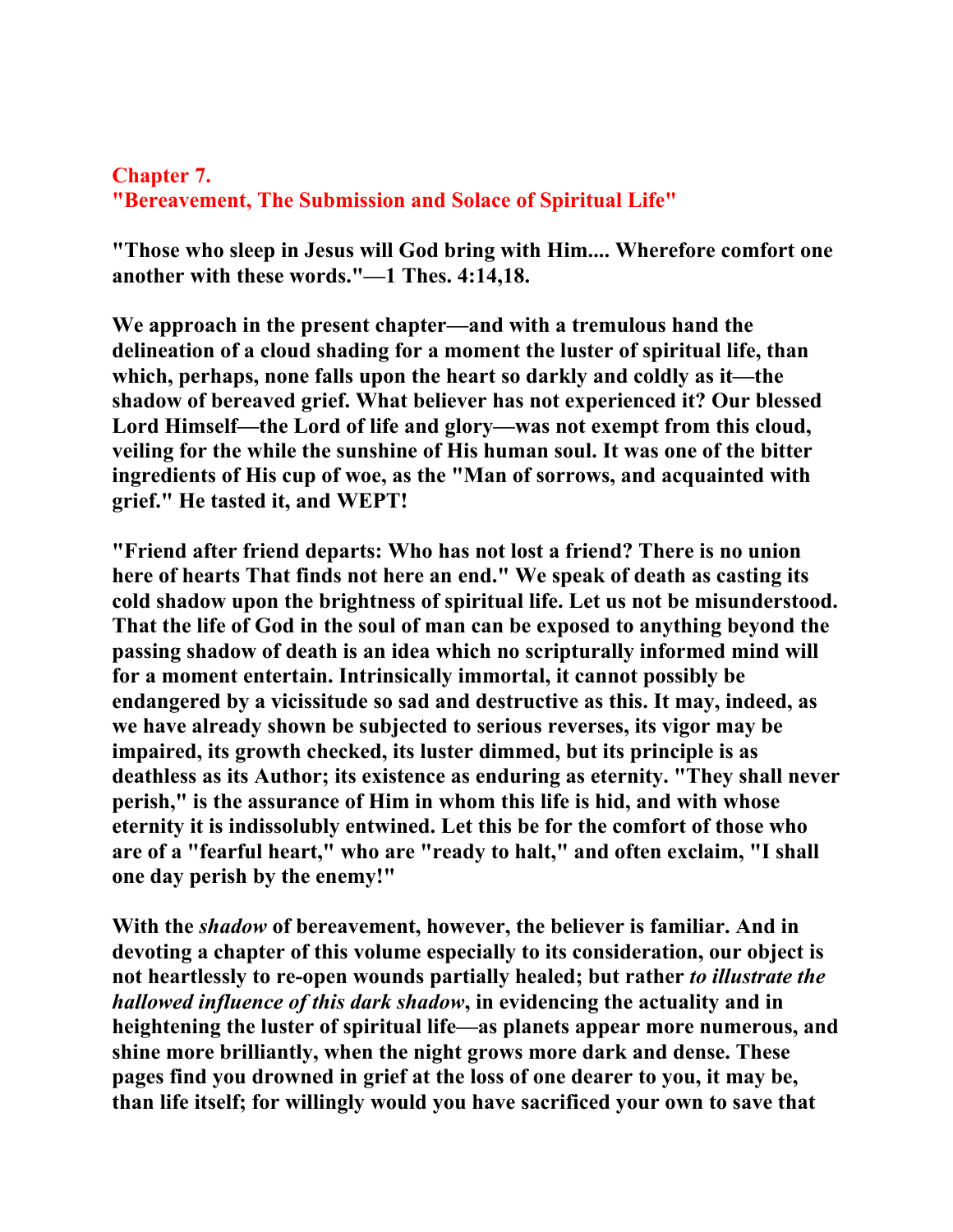**one life; and now that you have lost it, "life is less sweet, and death less bitter." With what words—words that shall not aggravate, but rather sooth; not wound, but rather heal—can we approach you in this the hour when the shadow of death is upon your tabernacle, and the 'desire of your eyes' is removed as in a moment, and the music of your heart is hushed in the stillness of the grave? Shall we endeavor to raise your mind above this terrible calamity by reminding you that—"God Himself has done it"? In the first stage of your anguish you are, perhaps, searching amid its** *natural* **and** *proximate* **causes for some clue that will unravel the mystery, and for some ray of light that will illumine the cloud. But you can find none! The more exclusively you deal with the immediate circumstances of the event, the more bewildered you are with its mystery, and the more profoundly you are plunged in its grief. But, listen to the voice which says—"I have done it. Be not afraid. It is Lord" Whose voice is this? It is the voice of your God and Father—the voice of Jesus your Elder Brother—the voice of the widow's God, and of the Father of the fatherless.** 

**Thus you are led to look from the painful circumstances of your bereavement, from its more immediate and distressing causes which, perhaps, you are tempted to think you might by affection and skill have greatly mitigated or, by more forethought and arrangement have prevented altogether—and you are filled with self-accusation, and tortured with self-remorse. But all this is dishonoring to God, and unjust to yourself; ungrateful to Him, and distressing to you. But, listen to the voice which says—"I have done it!" "Be still, and know that I am God." Thus you are invited to** *rise above the second causes, to the First Great Cause of your bereavement***; and view this dark shadow, and interpret this inexplicable event, and seek soothing in this crushing sorrow, by**  *recognizing in it the Hand of your Father* **in heaven, whose divine wisdom can do nothing wrong, and whose infinite love can do nothing unkind. "God Himself has done it."** 

**Another strong consolation in this hour of your grief is the truth that, this event—so dark and crushing—was among the 'all things' of the everlasting covenant, and that, therefore, it must be right. Not by accident or chance—for there are no such terms in the Christian's vocabulary has this bereavement transpired. Your mind, in its first transport of grief; finds it difficult to grasp this anchor of your tempest-driven soul; and you can see nothing but darkness and mystery in an event that veils—as with scenery of your life. But, oh, heed the precious truth with which the King of Israel—wading far deeper and darker waters than yours—controlled their turbulence, and floated safely and**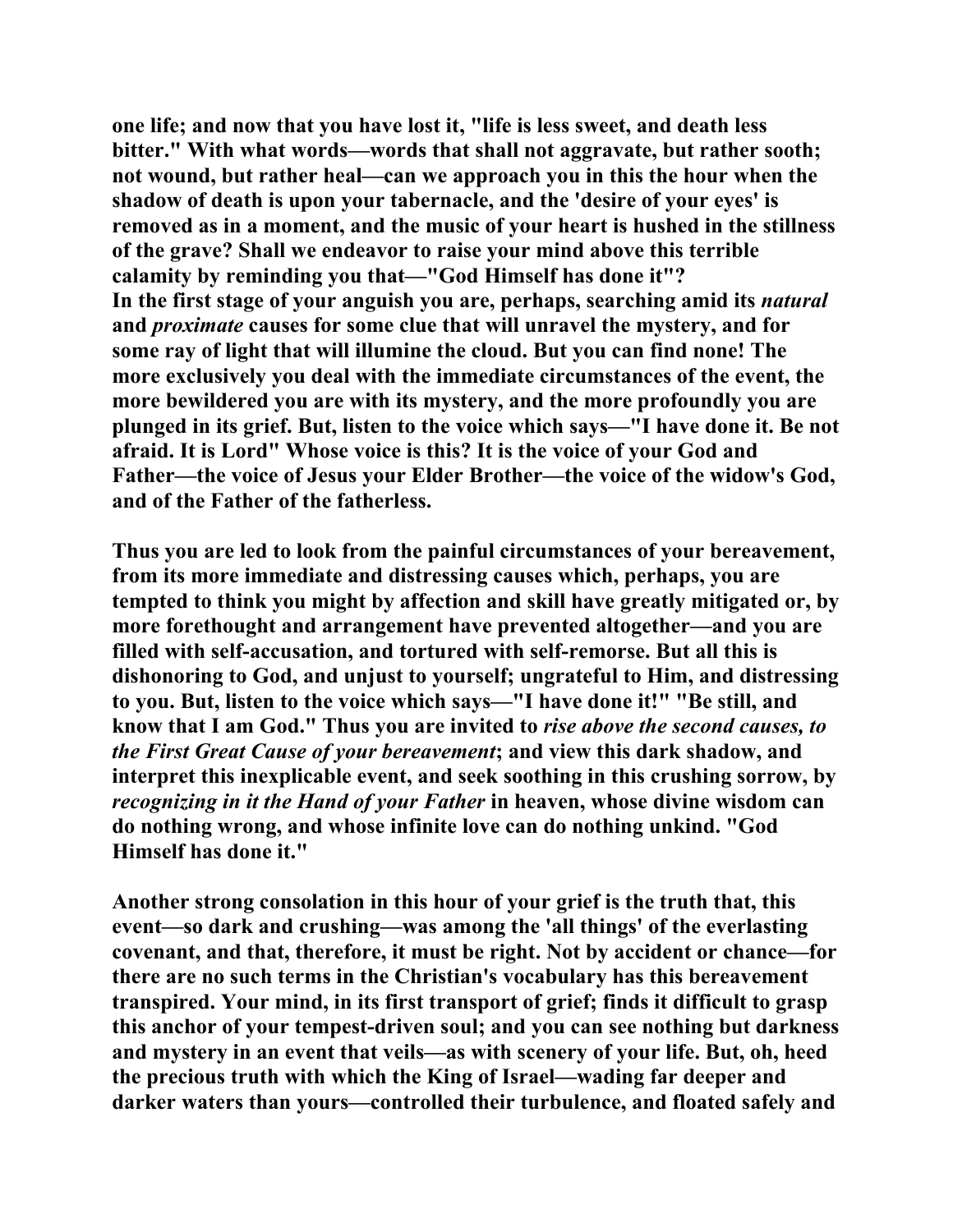**serenely upon their topmost wave: "Although my house be not so with God; yet has He made with me an everlasting covenant, ordered in all things and sure: and this is all my salvation, and all my desire, though He makes it not to grow." In this same covenant is ordered your present shadow—ordered by the** *eternal purpose***, the** *infinite wisdom***, and** *divine love* **of your covenant God. Allow this truth to have its full weight with your bewildered mind, and anguished spirit, and your broken heart will sob its sweet response—"IT IS WELL!"** 

**Let us briefly trace the relation of this discipline of sorrow to the spiritual life of the soul. The hallowed influence is most salutary. Bereavement,** *when sanctified by the Spirit* **is a life-quickening Power. Death, natural, thus becomes the secret of life spiritual. Oh, how many an individual has traced his first pulse of spiritual life his first conviction of sin—his first close, realizing view of eternity his first prayer to God—to the hour of bereavement! Not the**  *beginning* **of spiritual life only, but its** *quickening* **and** *advance***, we trace to the hallowed discipline of bereavement.** 

**It is often the season of** *revived spirituality***.** *Eternity is more solemnly realized* **the mind is more withdrawn from the affairs of the present life—the heart is disengaged from the shadows of earth; and the things that are seen, and temporal, give place to the things that are unseen and eternal. Oh, see that this is one hallowed fruit of your present sorrow!** *God has sent it to revive His work in your soul* **to draw off your thoughts and affections from those earth-born things which have too much absorbed the vitality and impaired the vigor of your higher life your life for God—for heaven—for eternity!** 

**Bereavement is a time of** *prayer***. If ever the solace of prayer is felt,** *the preciousness of the Mercy Seat* **is realized, it is now. Your heart, stricken with grief, turns to God. The sad and startling discovery is made—unsuspected while the light of God was upon your tabernacle—that too far and too long your heart had roved from God—your communion had grown distant, and your affections chilled—and, shyness of God and leanness of soul have supervened, as the natural consequence of your remote and careless walk. But now the shadow of death has darkened the sunshine of your life:** *the destroyer* **has invaded the sanctuary of your home, and has plucked a cherished flower from your bosom—or, has broken a 'strong and beautiful staff' at your side or, has laid low a venerable oak spreading its branches beneath the roof-tree of your dwelling—and your heart, bowed with grief, now bows itself in prayer to God, and the spiritual life of your soul throbs with a newer and more**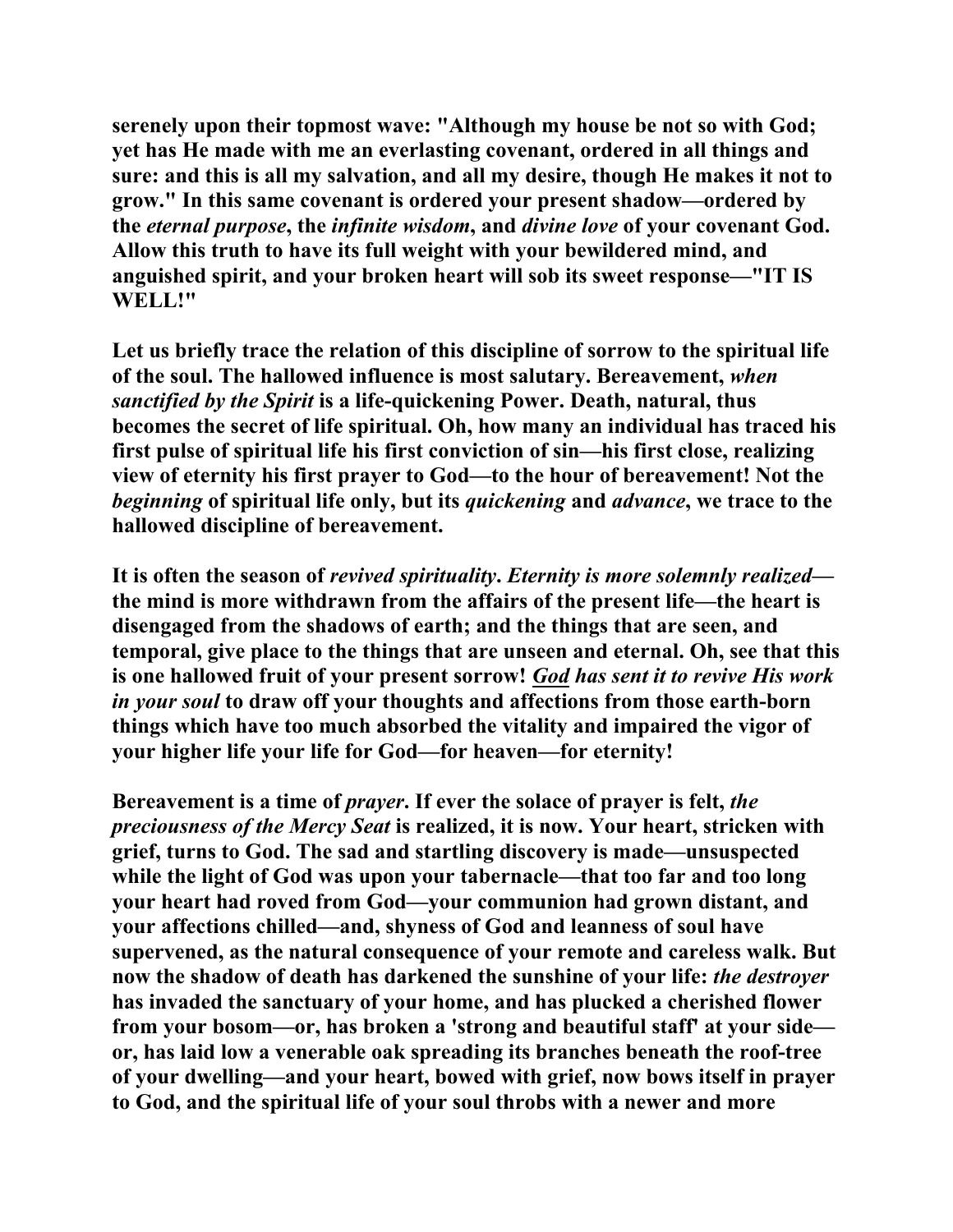**quickened pulse. Oh hail that as a heaven-sent blessing—robed though it be with the habiliment of mourning—which wakes the slumbering spirit of prayer, and sets you upon the work of calling upon God! The human idol is removed, but the Divine Savior takes its place!** 

**Not the least blessing accruing from your bereavement is, the wholesome discipline to which it subjects the will. There is, perhaps, no affliction in which our will is brought into such collision with God's will as that of bereaved sorrow—the attitude of our will being either that of stern opposition to, or of sweet acquiescence with, the divine will. Before the conflict terminates, long and painful has been the struggle. Oh, it is so hard to yield what was most dear; to give back to God a loan, the possession of which seemed intertwined with every fiber of the heart, and the existence of which had become essential to life itself! But the issue of the conflict, prolonged though it be, has proved most blessed: God's will has prevailed! Tracing a Father's hand and a Father's heart-His all-wise and righteous government appointing the event, and His infinite and unchanging love sending it—your bewildered mind and bleeding heart bows in submission, with the words of Christ breathing from your lips—"My Father, if this cup may not pass from me, except I drink it, Your will be done."** 

**Oh holy and blessed discipline! It is the highest attainment of grace this side of heaven! Angels and glorified spirits, bending from their thrones in glory, must view the struggle with the most intense interest, and celebrate the victory with a new anthem of praise!** *And thus, in this submission of your will to God, this terrible calamity has issued in such a development and growth of your spiritual life as leaves its reality without a doubt, and its luster without a cloud. And, as music sounds the sweetest in the stilly night, and as flowers, when bruised, breathe their richest perfume—so, your night of weeping and crushing grief has issued in the sweetest song of your bruised spirit, and in the holiest fragrance of your spiritual life.* **Oh, who can adequately portray the perfect calm—the hallowed repose—the ecstatic joy, when the Divine will is supremely enthroned in the soul, and the sad heart nestles itself—as a child weaned of its mother—in the very bosom of God!** 

**A more intimate acquaintance with the Lord Jesus Christ may be placed high up in the list of blessings springing from the season of bereaved sorrow. We had almost placed it at the very summit.** *To know Christ more personally more experimentally—more confidentially—must be the loftiest and most blessed attainment to which the spiritual life can aspire.* **But how is He truly to**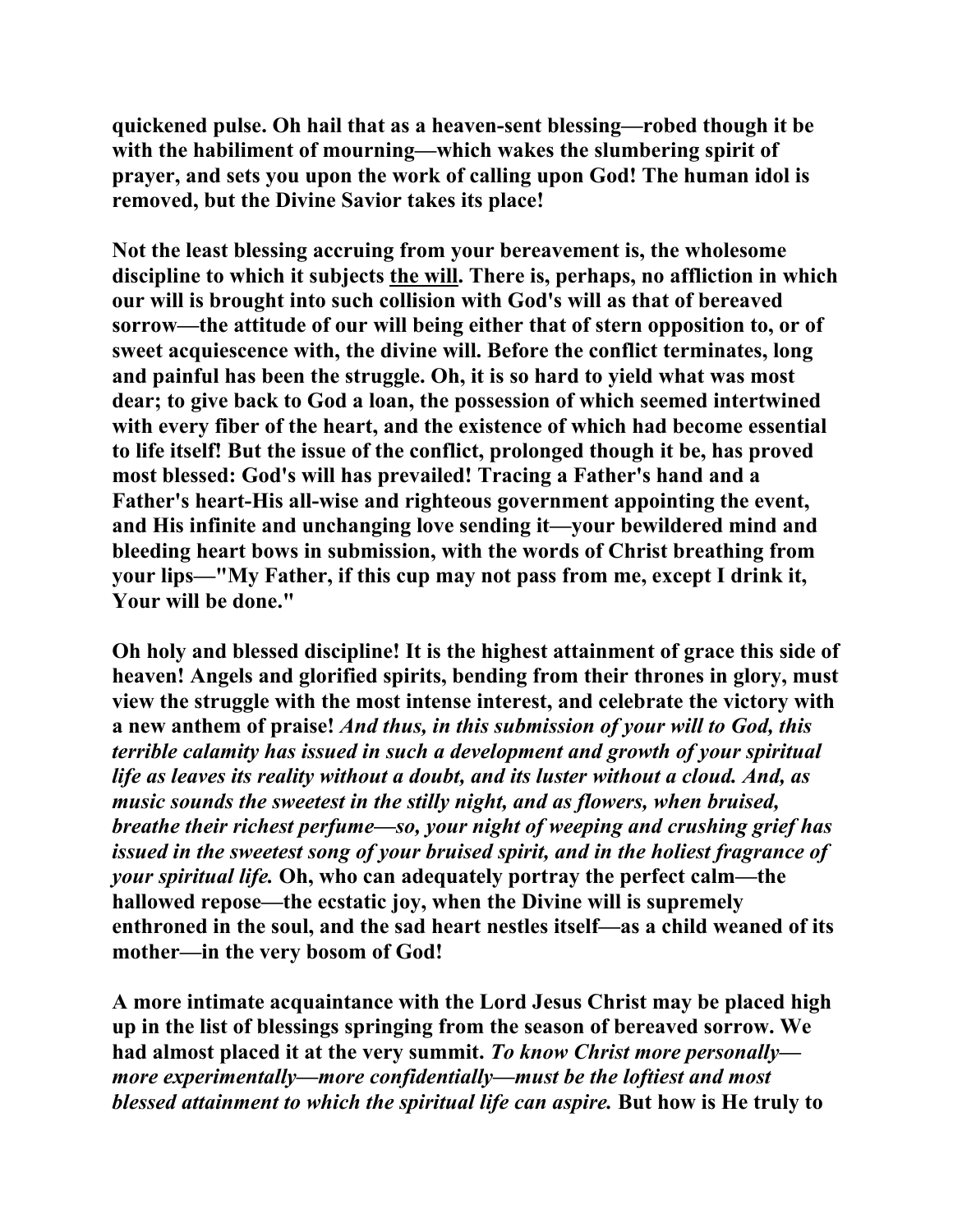**be known, except in the school of trial and suffering? In the varied perplexities and afflictions of life, how naturally we turn for counsel and sympathy to those who have trodden our path, have drank of our cup, and thus have become our "companions in tribulation." How truly will this apply to the Lord Jesus as to no other being in the universe! Do we confront a**  *mountain of difficulty—***tread we a path of trial—quaff we a cup of sorrow to which our Savior was an utter stranger?** 

**How appropriate, then, your resort to Him in this special affliction which has befallen you—this** *shadow* **that descends so somberly and frigidly upon your heart! What being in the universe ever came into such close contact with Death as our adorable Lord? He "tasted death" that every man that is, silently, quietly, calmly tasting its bitterness, might repair to Him for succor, sympathy, and deliverance.** 

**And** *now that the cup trembles in your hand* **composed either of the bitterness of your own anticipated and approaching end, or, the, perhaps, greater bitterness of parting by death from one so loved—to whom can you turn with such confidence of faith, and with such assurance of sympathy, and for such supplies of strength, as to Him who wept at the grave, died on the cross, and is now alive, to gild with the bright sunlight of His love, the dark shadow of your sorrow?** 

**"Those who sleep in Jesus will God bring with Him." Does your departed one 'sleep' in Him? Then, 'sorrow not as those who have no hope.' The body sleeps, but the soul is awake, and has awakened perfected in the likeness of God! They are done with toil and conflict, with sin and sorrow, with sickness, suffering, and death, are in the immediate presence of, and are forever with, the Lord. Would you beckon them back to earth? Oh, no! not for myriads of worlds! They will not, nor would they, come again to you; but you shall go to them when the 'little while' is past; and, reunited on the other and sunnier side of the River, shall spend eternity together in love that will know no chill in light that will know no shadow—in fellowship that will know no weariness—in song that will know no interruption—and in service that will know no end!** 

 **"All is not lost that's passed beyond our keeping; Light is not gone though sight be dim with weeping; Sweet voices still are sounds of love repeating, Though heavy ears scarce catch the tones retreating.**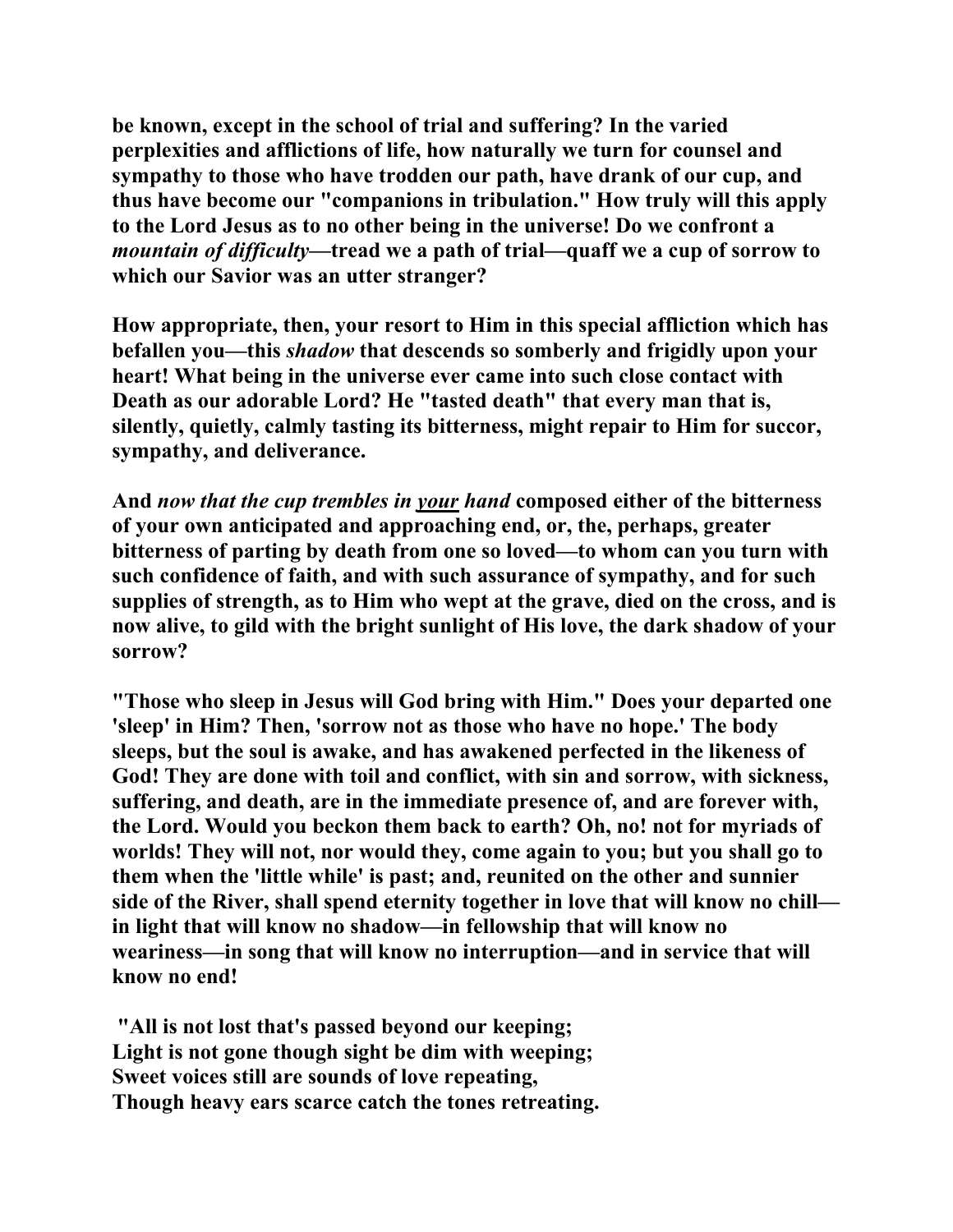**"Wave after wave, in endless circles flowing, Breaks on the shore to which our barks are going; Our parted treasures, wafted there before us, Tomorrow's dawn may safely all restore us. "The gales of heaven, their odorous freshness bringing, With swifter speed our battered hull, are winging; And clouds, that hide the sun from our discerning, Quench not the distant beacon's steady burning. "Brief is the space that from our loved divides us, Thin is the mist that from their haven hides us, Soft hands on high are beckoning signals holding, White arms wait patient for our heart's enfolding. "There, where from sight our blessed ones have vanished, There, where our Father dear recalls His banished, There lies the home that knows no removing, There lives the love that never needs proving. "There, dawns are pure, and purple lights unfading, On happy brows dull sorrow casts no shading; There gentle souls of coming ills are fearless, And eyes once drooping, shining now, and tearless. "There all, and always, dwell within His keeping, Who sleeplessly cares while our care is sleeping; How can we dare to falter in our praying, Their perfect bliss against our sorrow weighing? "Yet while we cease unwise and vain complaining, We have but loaned—our title still retaining; Love has a lien that time nor death can sever, Our own are ours, forever and forever!"** 

### **Chapter 8. "Retirement, The School and Discipline of Spiritual Life"**

**"And in the morning, rising up a great while before day, He went out, and departed into a solitary place, and there prayed." Mark 1:35.** 

**We have already remarked, in the progress of this work, that the leading characteristic of the present age is far removed from anything approaching monastical life. On the contrary, the prevailing feature pervading all classes of society is that of** *extreme activity and feverish unrest***. The spirit of the age is**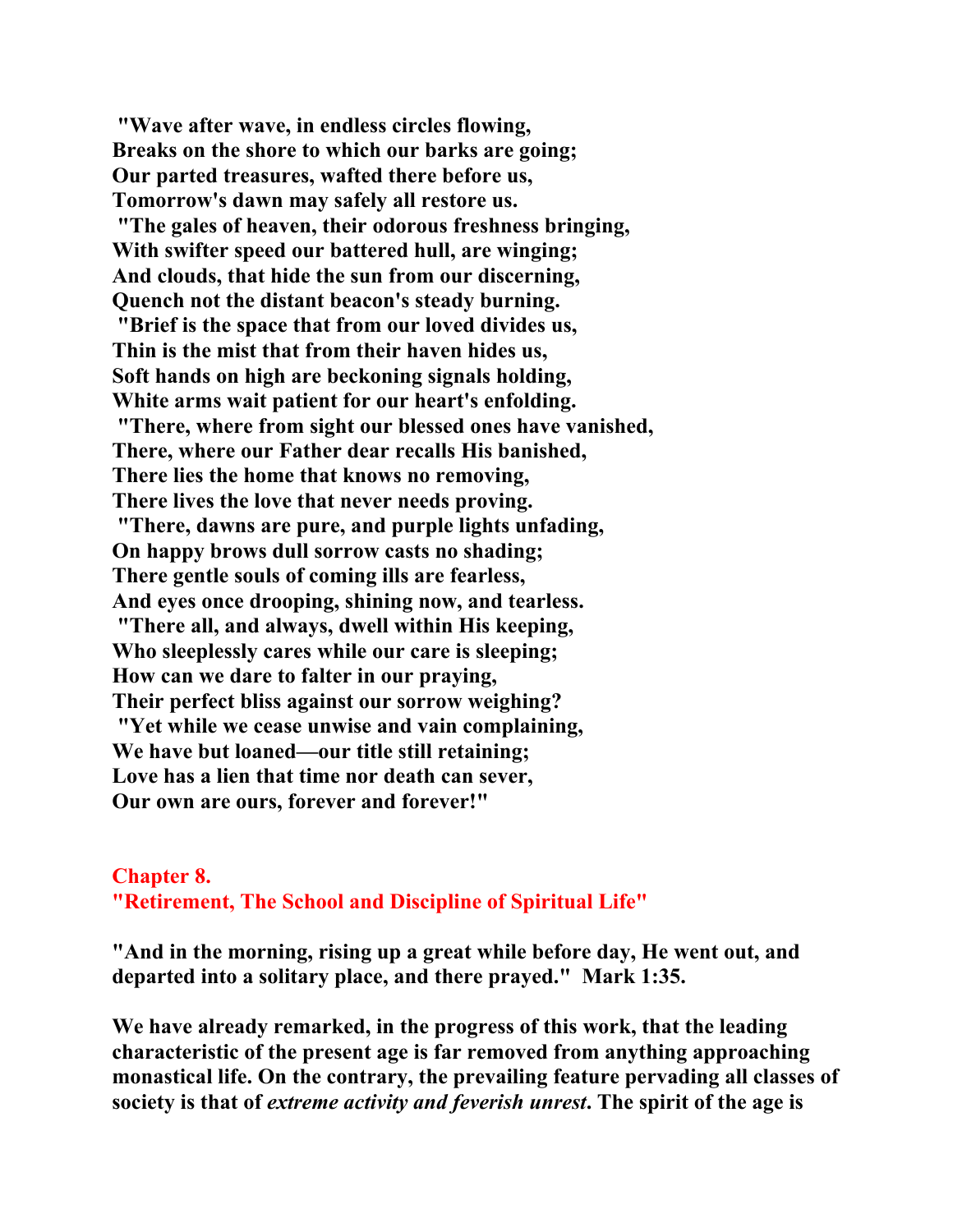**anything but in sympathy with the philosophy of Diogenes, or favorable to the culture of asceticism. This, however, must not be considered a cause of lamentation, since it is not for this species of retirement for which we plead! Limiting our remarks to what is termed 'the religious world,' it is in this the narrower and more sacred circle we repair for the illustration and enforcement of our present subject.** *The spirit of religion, as it now prevails, has caught the infection of the spirit of the world, and is far remote from that holy isolation and sacred retirement, so essential and helpful to the development and progress of the spiritual life of the soul; apart from which it must, necessarily, become attenuated in its character and checked in its growth.* In **devoting, therefore, a brief chapter to the especial consideration of this subject, we feel that we are but aiding the advancement of that religious life of the soul, to the promotion of which the present volume is devoted.** 

**The words which form the basis of our remarks, unfold one of the most interesting and instructive incidents in the life of Christ. Our Divine and adorable Lord felt the absolute necessity—as man—of** *retirement for repose, meditation, and prayer***. With extreme simplicity and conciseness the incident is thus recorded: "And in the morning, rising up a great while before day, He went out, and departed to a solitary place, and there prayed." The day preceding was one of incessant and unwearied employment in healing the afflicted and tormented resorting to Him for relief. For we read that, "At evening, when the sun did set, they brought unto Him all that were diseased, and those who were possessed with devils." The sun had gone down—the shadows of evening had gathered around Him—His benevolent work was done—and exhausted in body, yet more wearied in mind and agonized in spirit by the scenes of suffering and grief He had witnessed—He retired to His couch but not to rest. Bearing with His jaded frame the feeling of the infirmities He had witnessed and relieved, sleep had, in all probability, been a stranger to His pillow; "and in the morning, rising up a great while before day, He went out, and departed into a solitary place, and there prayed."** 

**From this touching example of our blessed Lord in retreating from the society of men—even that of His disciples—to seek in retirement and solitude, in meditation and communion, that strength and energy and fortitude so essential to the accomplishment of the work His Father had given Him to do, teaches every believer one of the holiest and most instructive lessons of the Christian life. To its consideration let us address our thoughts, blended with the silent prayer that, an example so illustrious, a duty so essential, and a privilege so holy, may, with the divine blessing, greatly promote the health**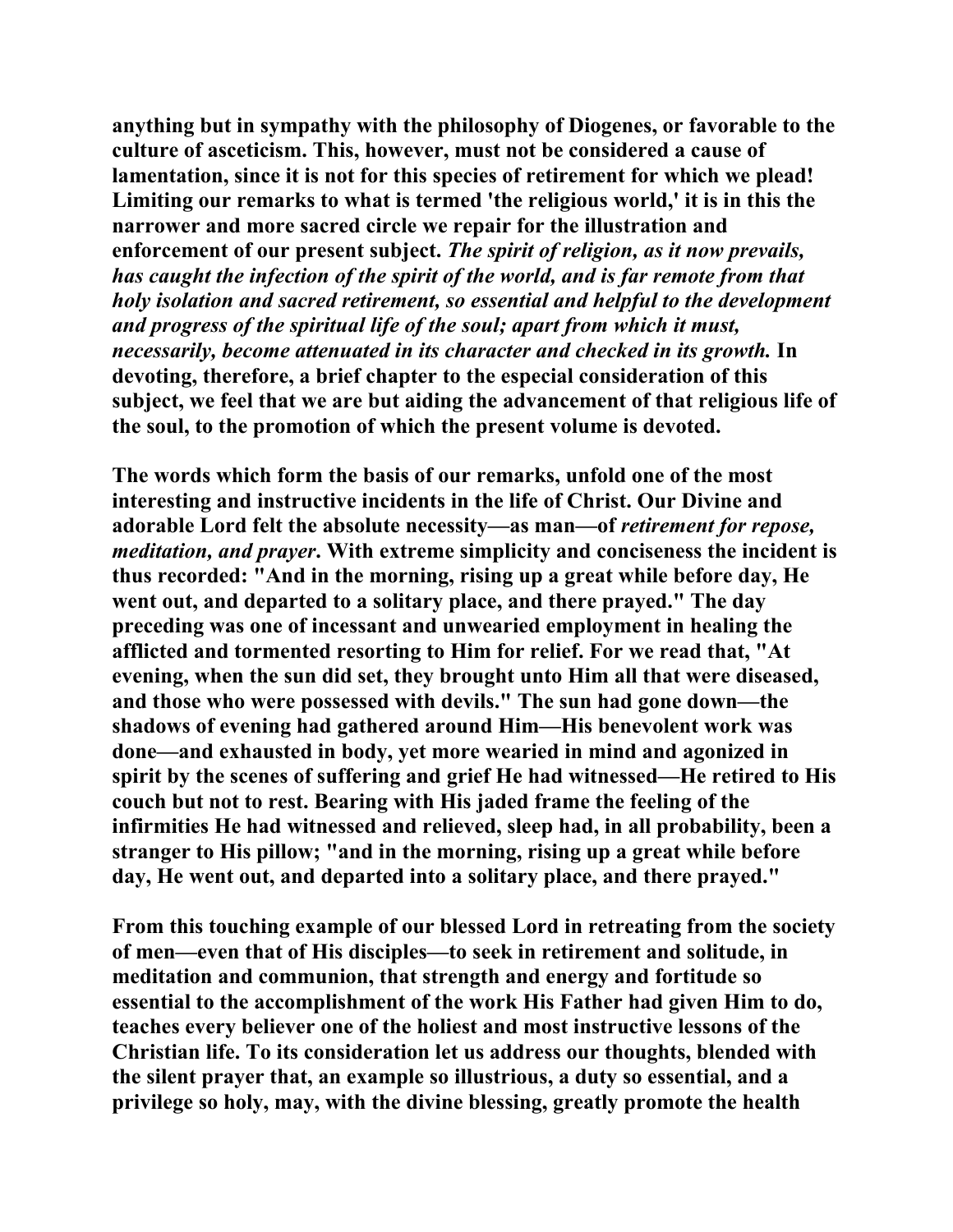**and advancement of the life of God in the soul of the reader.** 

*Spiritual life is eminently fitted for religious retirement. It is a plant of Paradise—a flower of Eden—which only really grows in solitude. It is from Heaven—it derives its nourishment, as its existence from God—with God it deals, and to God its aspirations ascend.* **Our Lord emphatically declared that, "His kingdom was not of this world." And as his kingdom in his saints is composed of "righteousness, peace, and joy in the Holy Spirit," the inference strictly logical, that the growth of this kingdom which is in the saints,** *cannot possibly be advanced by a world with which it has no sympathy, and from which it is so essentially alien.* **"For, what fellowship has righteousness with unrighteousness? and what communion has light with darkness? and what concord has Christ with Belial?"** 

**Thus we find Him who is Essential Life, and who is the spiritual life of the regenerate, retreating from the multitude who pressed so eagerly around Him—and even, as we have remarked, from the more genial companionship of His chosen apostles—and, threading the mountain ravines, seeking in their hidden recesses and profound solitudes, that quietude, stillness, and sequesterment for private meditation and prayer so essential to the repose of His spirit, the replenishing of His strength, and the accomplishment of His mission.** 

**Follow Him on the memorable night which preceded His crucifixion—see Him pass over the brook Kedron into that lonely garden where he was wont to resort with His disciples; and, amid its sylvan walks, its leafy groves, and solemn shades, behold Him prostrate on the ground engaged in agonizing prayer, imploring strength and succor and comfort from His Father for the terrible 'hour' so near at hand! Oh, if He, the** *Source* **of our spiritual life, needed this its school and discipline, the lesson thus taught, is invested with tenfold import and interest to all who would mold their religious life on that of their Divine-human Exemplar!** 

**A study of the lives of the** *Old Testament saints* **will also supply an impressive illustration of the necessity of religious retirement for the culture of spiritual life. See** *David***, the king of Israel, retreating from the pomp of his court, and from the cares of his kingdom, to seek retirement for the purpose of holy communion with God. And on no occasion, and in no place, did his magic harp vibrate with sweeter music, send forth more pealing anthems of praise, or tremble with more soft and pensive notes of sorrow and contrition, than when** *alone with God in the solitude of the mountain, or in the seclusion of the*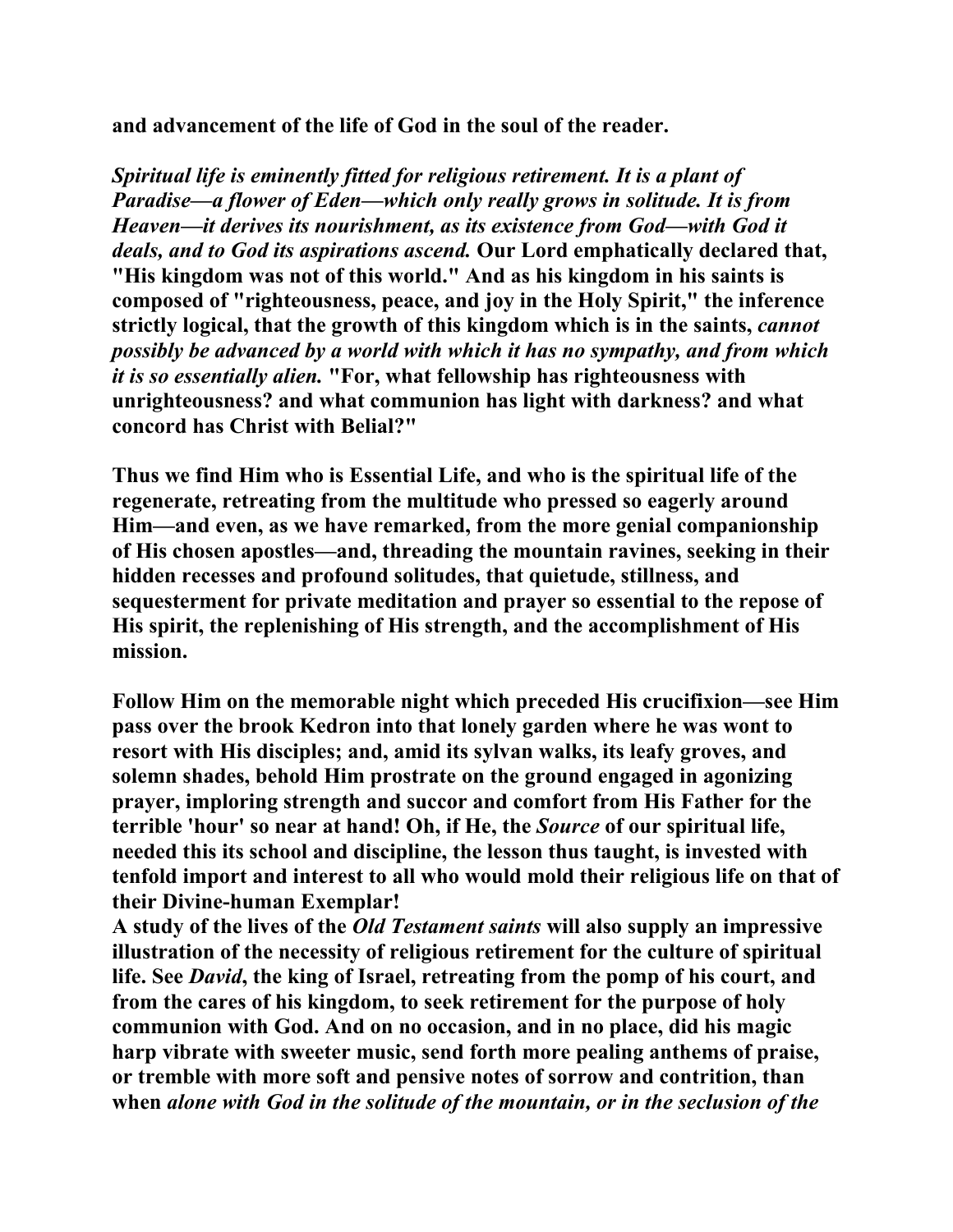#### *cave.*

**Look at** *Daniel***—interdicted by the decree of Darius from praying to his God, his life threatened in consequence—"entering into his chamber, and kneeling upon his knees three times a day, praying and giving thanks before his God." And who will doubt the connection of that retirement for communion with the Invisible One, with the faith and fortitude which enabled him to confront, with such dignity and calmness, the appalling terrors of the lions' den?** 

**Such, too, was the holy habit of the** *primitive* **and** *puritan Christians.*  **Persecuted and expatriated, "wandering in deserts and in mountains, and in dens and caves of the earth"—hunted like wild beasts—interdicted from worshiping God beneath their own sweet vines—driven to the shelter of the mountains, and to the solitude of the forest—oh! how sweetly did the voice of prayer and praise rise from beneath the overshadowing rock and the deep ravine, as from those** *secret sanctuaries* **ascended the rich, inextinguishable incense of holy devotion to the skies!** 

**What has been, in all ages of the world, and in all dispensations of God's Church, a powerful aid to spiritual life, still is—***the hallowed influence of religious retirement***. It is necessary, in the first place, for self examination. No wise or prudent merchant will allow his yearly accounts to pass without a close and careful scrutiny as to his exact financial condition—balancing accurately his gains and losses—and taking an intelligent account of his present position. And no true Christian will be less anxious to know the exact state of his soul:** *ascertaining where he has made progress, and where he has lost ground; and how matters of such infinite moment stand between God and his soul.* **But absolute retirement is essential to this self-scrutiny. There must first be** *time made for the work***—then** *disassociation* **from the too fond and flattering opinion of others—and then the 'calm retreat and quiet shade' appropriate to a process so spiritual and solemn, demanding mental examination the most profound, and** *no presence but that of God and the soul.* 

**How can this close anatomy of the heart this honest dealing with self—this faithful turning over the page of conscience, be properly and effectually done, except as we retreat from our business, our profession, and our families, and accompany Isaac at eventide to the quietude of the fields to meditate, or follow Jesus to the solitude of the mountain to pray?** 

**This holy retirement, too, is absolutely essential to the devout and careful**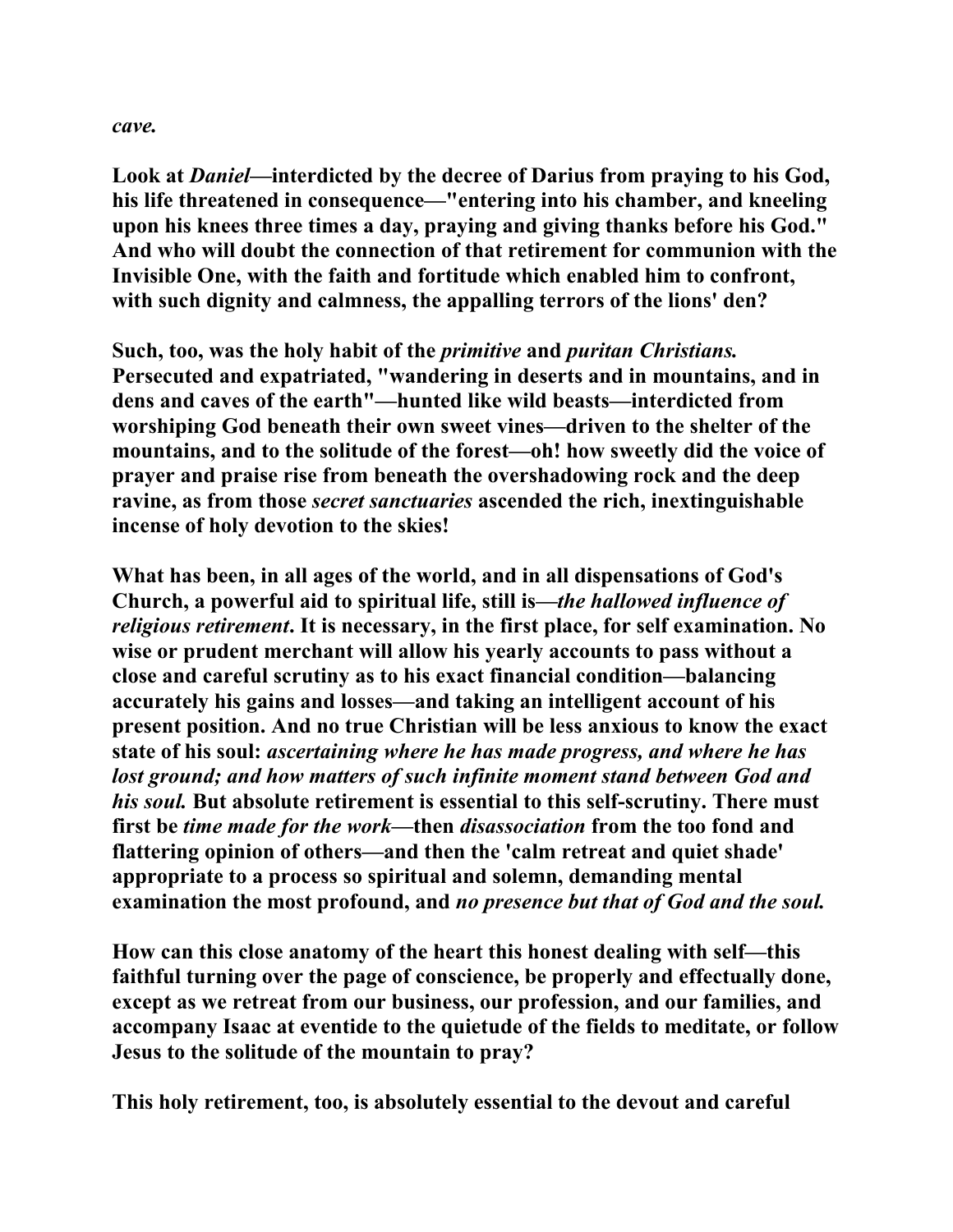**study of the Word. The nourishment of spiritual life is the word of God. The Bible is the divine granary from where is extracted the fine wheat—the "incorruptible seed" by which the soul is fed and nourished. The divine life can only grow as it is** *sustained* **and** *strengthened* **by that which is divine. It seeks its native food.** *Fruit from the "Tree of life" alone can meet its requirements.* 

*Hence the sickly life exhibited by many religious professors! The frivolous and frothy literature of the day—of which, alas! the press is so prolific—is exerting a most baneful influence upon the spiritual life of many Christian professors. In numberless cases the exaggerated fiction—the sensational story—the high wrought romance—is supplanting those works of the religious press contributed by the most intellectual, highly-cultivated, and spiritual minds in the literary and religious hemisphere. The effect of this upon the Christianity of the age must be deteriorating and disastrous in the extreme. How far the prevailing taste for this vapid, worldly literature—thus lowering the intellectual and impairing the spiritual powers of the mind—may contribute to the religious scepticism of the age, is a question of the profoundest gravity. What, then, is the great antidote to this far-circulating moral poison? We unhesitatingly answer—the private and devout study of God's word. We believe that the Bible can only be spiritually and experimentally understood as the student retreats from the arena of religious controversy and biblical criticism into the privacy of his chamber, and there, as upon his knees, invoking the aid and teaching of the Holy Spirit.* 

**On one occasion our Lord gave utterance to a parable, the interpretation of which was obscure to the minds of His disciples to whom it was addressed. We then read that, "When they were ALONE, He expounded all things to His disciples." The crowd had dispersed the voices were hushed—the excitement had subsided—and "when they were alone"—in the calm, quiet privacy of that moment He interpreted the parable, and opened their understanding, that they might understand the meaning thereof. Thus He teaches us now.** 

**It is not always in the crowd, and amid the voices of conflicting interpreters, or even from the pulpit, that the literal and spiritual meaning of the Scriptures is understood; but, when we withdraw into the privacy of the closet, or the solitude of the sick-chamber, He explains to us, and causes us to understand, the mind of the Spirit in the Word as at no other time and in no other way. And it may be that for this end, the Lord has set you apart by sickness or bereavement that He might set you apart both for Himself and for the deeper and more spiritual teaching and understanding of His truth. "The**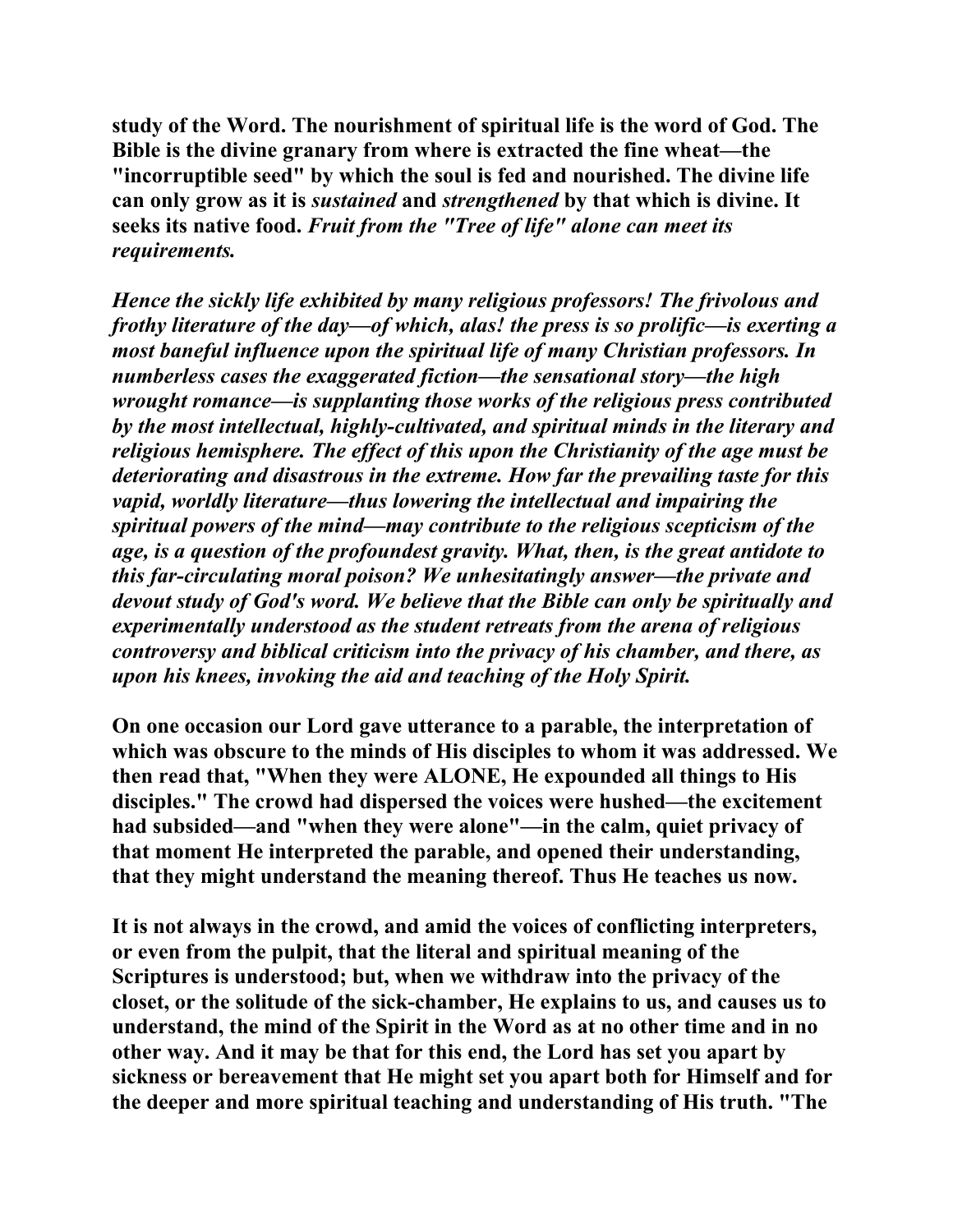**Lord has set apart the godly for Himself "-and to this end, He sets them apart from all others.** 

**And, oh! in the quietude of that separation—in the stillness of that hour—you may have closer communion with God—know more of Christ and understand more of the truth, than at any previous period of your spiritual life! "And when they were alone, He expounded all things to His disciples."** 

**'Alone' now with yourself—'alone' with God—'alone' with Jesus—'alone' with the Spirit—oh how clear, how precious, and how comforting does the word of God become! and we exclaim with Jeremiah—"Your words were found, and I ate them; and Your word was unto me the joy and rejoicing of my heart." And with David—"How sweet are your words unto my taste! yes, sweeter than honey to my mouth!" Oh, it is thus when sequestered from man, and only with God, we excavate the gold and extract the honey from that "word which he has magnified above all His name."** 

**Closely allied to this, is the necessity of religious retirement for the purpose of fortifying the spiritual and devout mind against the doctrinal errors, the ecclesiastical superstitions, and the infidel assumptions of an age like ours. How much there is in all this to divert the Christian from the maintenance and culture of personal piety—from a close, vigilant care of the health and growth of his higher, his spiritual, life! It is the strong current of Infidelity which we have in the present day more especially to breast.** *Superstition* **appeals not to the intellect, but to the senses; not to the mind, but to the passions.** *Infidelity* **on the contrary, professes to assail the mental citadel of the soul, and, consequently, its range of operation is wider—its proselytes more important, and its effects upon society more far-reaching and disastrous. The infidelity of the age is insinuating and plausible. It is not what it once was, ignorant and gross, bold and defiant; stalking abroad, stamped with features hideous and vile, blasphemous and repulsive. Modern religious scepticism, on the contrary, is in close alliance with learning and refinement, with place and power—civil and ecclesiastical; it walks abroad attired in silk and lawn, assuming the attractive and insinuating form of liberality and fashion; of expediency and worldly policy.** 

**Oh how necessary it is that the man of God should frequently withdraw from these bewitching and seductive wiles of the enemy, that he may become more conversant with God's word—examine these wiles in its unerring light—and, from the armory of divine truth draw those heaven-tempered weapons by**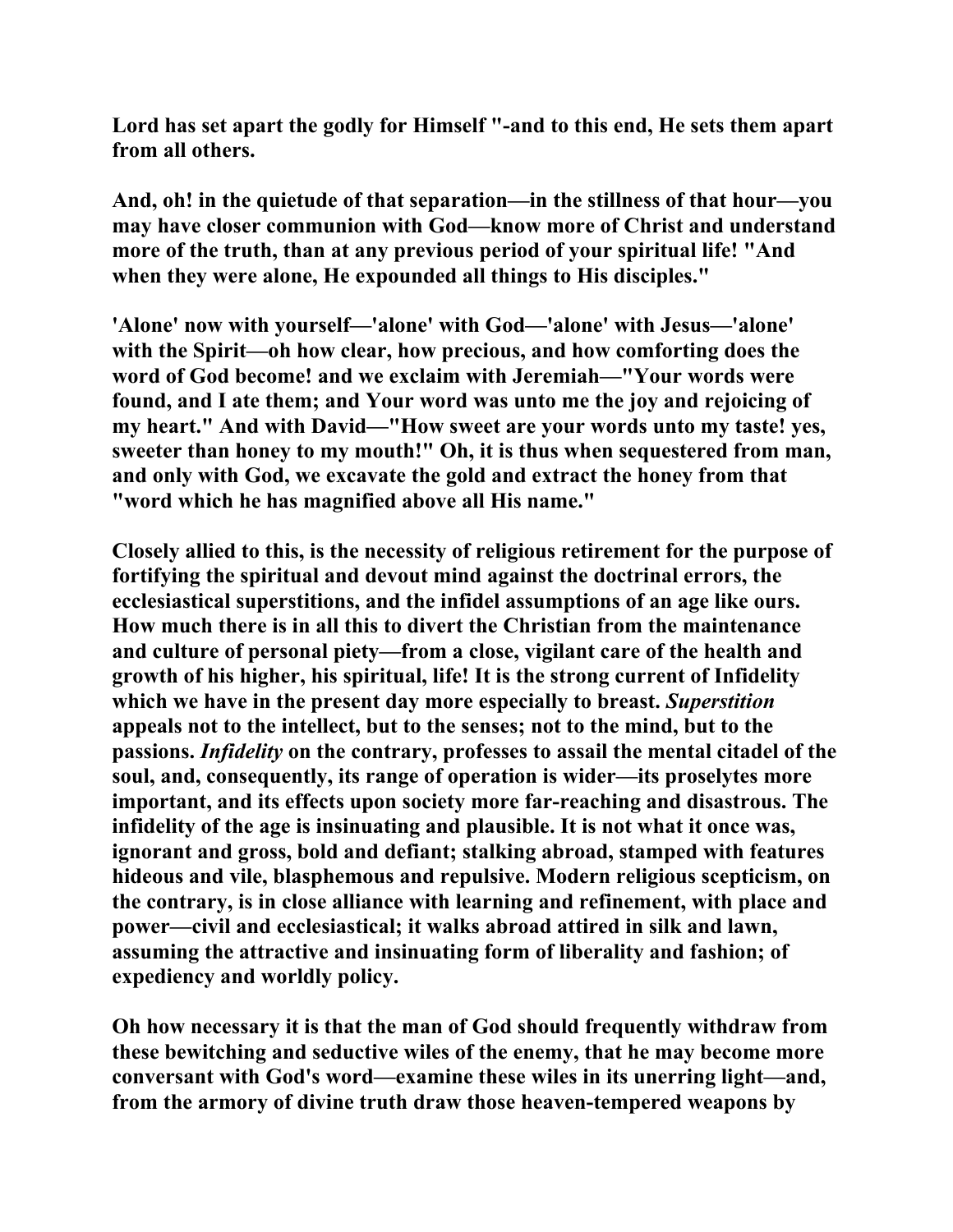**which he shall "be able to withstand in the evil day, and having done all, to stand!"** 

**The limits of this chapter will only allow us to refer at length to the paramount importance of seasons of retirement, for the sacred and solemn purposes of devout meditation and communion with God. It was for this purpose our Lord rose a great while before day, and retired to a solitary place. His oratory was the mountain's side—the deep ravine, overhung with dark, beetling crags—studded with ancient forests whose profound stillness alone was broken by their Divine Creator's voice of wrestling, agonizing prayer! There must we repair—tracking His holy footsteps—would we promote the life of God in our soul!** 

**Prayer alone is the atmosphere of spiritual life. The word of God is its food, prayer is its atmosphere. As bread alone could not possibly sustain our natural life, apart from air, so the Word—divine and precious as it is, must be combined with a constant and close walk with God. Especially is this necessary after severe engagement in the active duties and privileges of religion. Our Savior presented a striking and instructive illustration of this in His own beautiful and consistent life. The whole of the day, and far into the night, preceding His retirement to the solitude of the mountain, He had been engaged in relieving human suffering, in curing disease, and in casting out demons; and before the day dawned—a great while before—He rose from His lowly couch, and "departed into a solitary place, and there PRAYED."** 

**Oh, what a lesson learn we here! Of what moment it is that, after a day spent in religious activities—the mere machinery and scaffolding of the Christian Church—we should, in lowly imitation of the Savior, retreat to the hallowed solitude of our closet, and there commune with God—confess the failure and infirmity of our doings—and lave the 'feet' afresh in the blood that cleanses from all sin—even the iniquity of our holy things! "When you pray, enter into your closet, and when you have shut your door, pray to your Father which is in secret; and your Father who sees in secret shall reward you openly."** 

**Oh the precious privilege of thus being alone with God!—the privilege of confessing all sin unveiling all sorrow—revealing all need—confiding every fear and feeling of the heart and from that hidden source drawing renewed supplies of grace and strength, counsel and comfort, to go forth and battle afresh with the temptations of the world, to discharge more efficiently the duties of our calling—and to struggle more manfully with, and to bear more**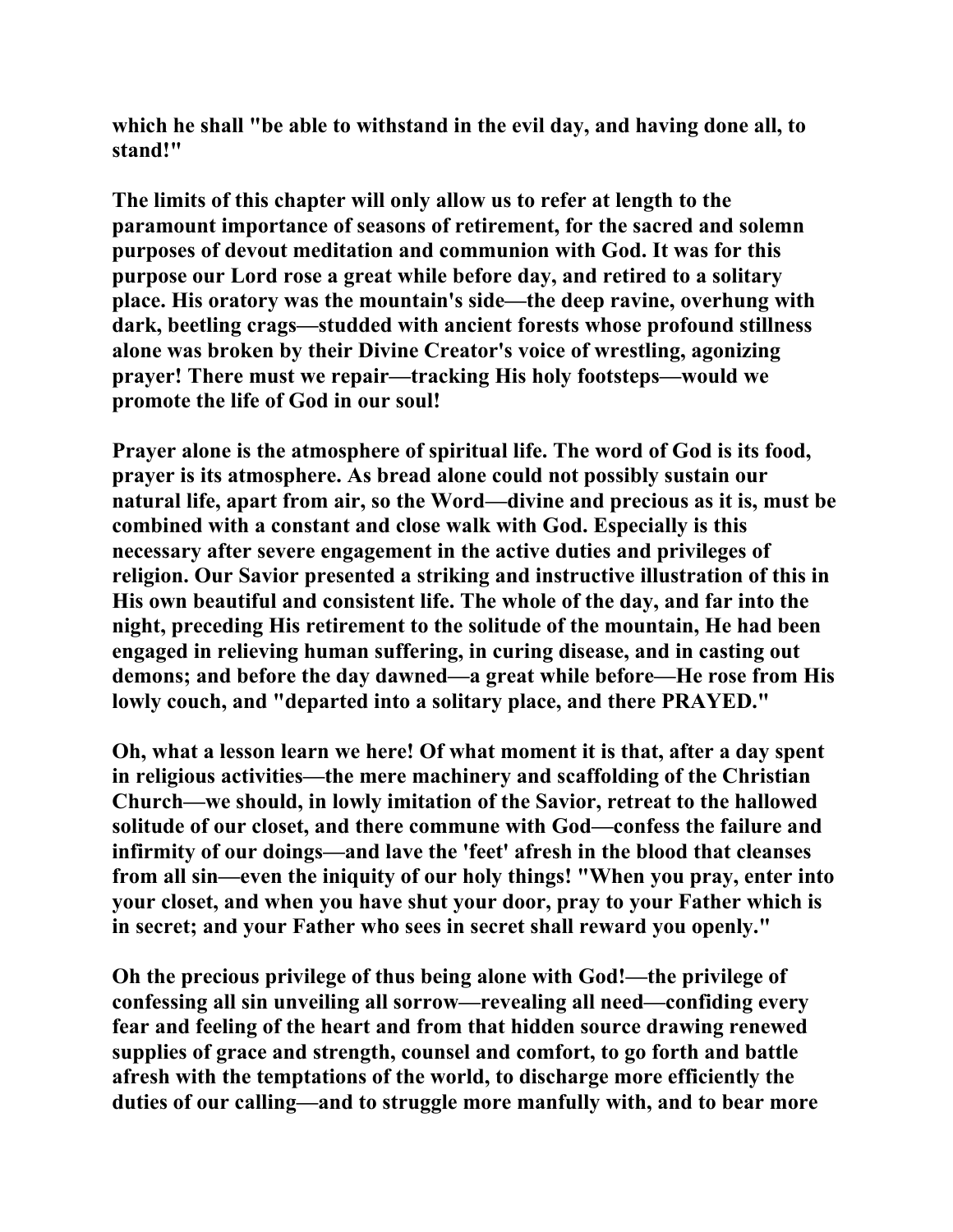**patiently under, the trials, disappointments, and sorrows of life.** 

**"Come apart, and rest awhile." Such is the loving, considerate invitation of Christ to all His servants! How needful, too, is the season of sacred sequesterment from the world—for refection upon, and preparation for, the world of glory and blessedness, of purity and service, for which we hope, for which we long, and to which we hasten! Everything here—comparatively—is unsubstantial, unreal, and evanescent! "All, all on earth is shadow; all beyond Is substance!" Do we long to be more heavenly? we must commune more closely with Heaven. Do we desire to be more spiritual? We must deal more frequently with the Divine. Realizing more vividly our mystical resurrection with Christ, we shall "set our mind on things above, not on things on the earth," "while we look not at the things which are seen, but at the things which are not seen: for the things which are seen are temporal; but the things which are not seen are eternal."** 

**We plead not for a monastic, or a conventual life; the life of the ascetic, or the recluse. Far from it! Monasteries—Convents—Retreats, are as opposed to the genius, as to the teaching, of Christianity. The gospel inculcates no such religion as this. But, we do plead for** *occasional sequesterment* **from the business of the world,** *and from the active duties of religious life***, for the important and solemn purposes of trimming afresh the waning lamp of our Christian profession; for prayer, contrition, and confession; and for filling our urn with the pure water of life that flows fast by the oracles of God, and down from the crystal river proceeding from the throne of God and the Lamb.** 

**It is in retirement, too—separated from those we most fondly love, and from the sympathy for which we most deeply sigh—that our divinest and richest consolation is often found. No condition of our humanity so perfectly harmonizes and shrinks from publicity—sorrow delicately loves retirement as the stricken gazelle nurses its wound alone. "Behold, I will allure her, and bring her into the wilderness, and speak comfortably unto her." Thus, beloved, the Lord may now be dealing with you. He is gently leading you in a solitary way—into the separation and loneliness of the wilderness—that He might speak to your sad, and bind up your bleeding, heart.** 

**It was in the wilderness that David's hands were strengthened in God—it was in the wilderness that Jonathan ate of the honey—it was in the wilderness that the Israelites drank of the smitten rock—and it is still in the isolation and solitude of the wilderness of the world, and of all creature good, that God,**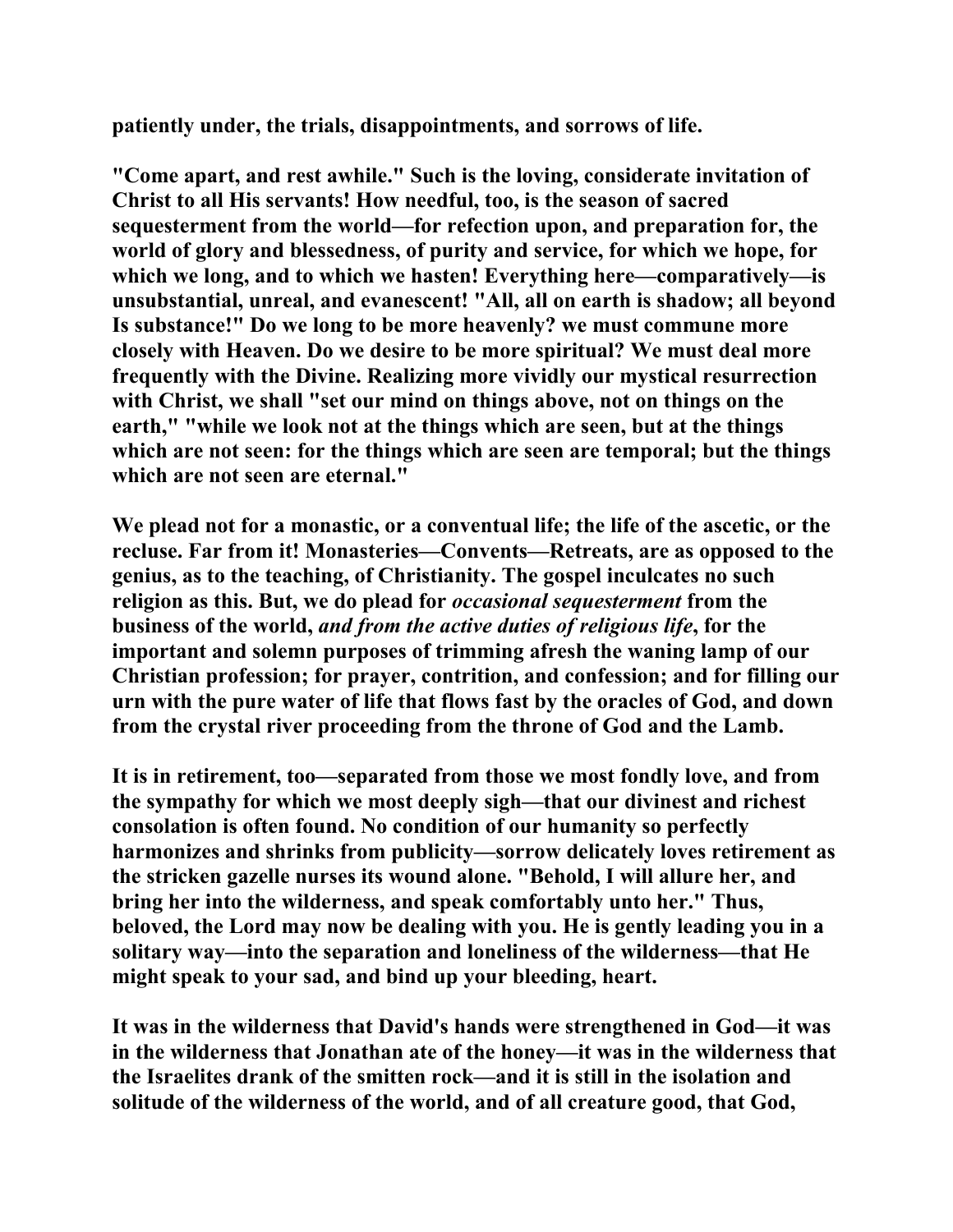**"the God of all comfort," comforts those that are cast down, through the word, meditation, and prayer, imparting that** *mental repose and soothing of spirit* **found only as the soul lies down by the 'still waters' of a hallowed and devout retirement.** 

**If, then, the Lord is now gently alluring you into the separation and solitude of the wilderness, be assured it is but to speak words of comfort and strength to your sad and lonely heart; and the solitary wilderness shall echo with your music, and the dreary desert shall bloom and blossom as the rose. There is no comfort so divine, no consolation so sweet, as that experienced in the depth of the world's solitudes—alone with God! "And Jesus departed into a solitary place, and prayed." And who can describe the divine soothing, strength, and comfort which His human heart, broken and crushed with sorrow, found in that solitude of fellowship With His Father?** 

**Oh it is here, in the wilderness, your sorrow is understood, your grief is fathomed, your sympathy and soothing are experienced. It is here, with Christ alone, we feel our independence of human sympathy, rise superior to creature love, realize the grandeur of our nature, the sublimity of solitude, and the wealth of consolation, in being wholly, blissfully, and eternally swallowed up in God!** 

**And yet there are moments, doubtless, when you are oppressed with a sense of isolation and loneliness, and sigh for a more enlarged enjoyment of 'the communion of saints' than as yet you have experienced. How much there is that sunders even saint from saint! Alas! that it should be so! Doctrine separates you from some—ecclesiasticism from others—or, perhaps, a more advanced stage in the divine life—outstepping in your spiritual knowledge and Christian experience many who but linger in the rear—and thus you are as "a pelican in the wilderness," as "a sparrow upon the house-top."** 

**But this solitary way in which you walk has its especial and divinely-sent mission. There are experienced in it blessings found in no other path. Apart from its molding influence upon your religious character, it throws you more entirely upon God, and brings you into closer personal sympathy with one of the most touching and instructive periods of the Savior's history when, checking the rising sense of loneliness which stole over His spirit, He exclaimed—"And yet I am not alone; for my Father is with me." Oh count it a great honor when you can descry the footprint of Christ, and say—"Here my Lord and Savior walked, and here would I walk!"**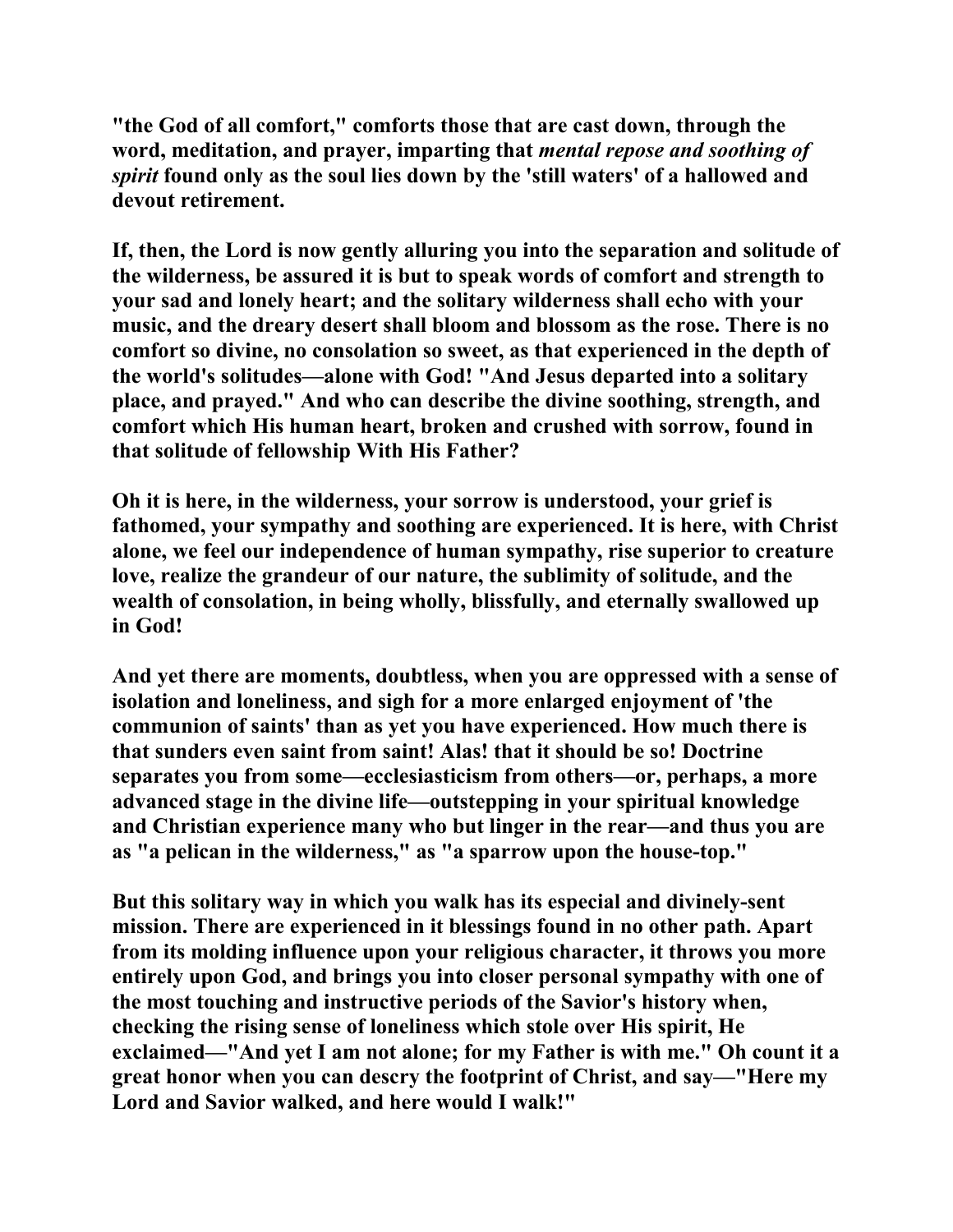**May the practical effort of this meditation be the stirring of you up to seek more retirement from the world, that you may grow in grace and in fitness for heaven.** *Make time for the cultivation of personal and private religion, for prayer and meditation, and for the spiritual study of God's word,* **even though, like your Savior, you may be compelled to 'rise up a great while before day.' Let not your religion be an out-of-door religion—a Sunday attire—a professional robe! Let it be a religion which—while visible to every eye like the glowworm, shines the brightest when no eye sees it but God's!** 

**Is the time of your departure at hand? Are the shadows of life's evening falling fast and darkling around you? Oh let there be a solemn pause between time and eternity—between earth and heaven! Drive not the shadowy affairs of time into the dread realities of eternity! Seek a renewed baptism of the Spirit—a deeper seal of your acceptance in the Beloved—a fresh looking to, and taking hold of, Christ—***casting from you all good works and all bad works, and running into Jesus, hiding you from them all in a fissure of the Rock cleft for you!* 

**"Far from the world, O Lord, I flee, From strife and tumult far; From scenes where Satan wages still His most successful war. "The calm retreat, the silent shade, With prayer and praise agree, And seem by Your sweet bounty made For those who follow Thee. "There, if Your Spirit touch the soul, And grace her mean abode, Oh, with what peace, and joy, and love, She communes with her God! "What thanks I owe You, and what love, A boundless, endless store, Shall echo through the realms above When time shall be no more!"**

**Chapter 9. HOLINESS, The Fruit and Flower of Spiritual Life**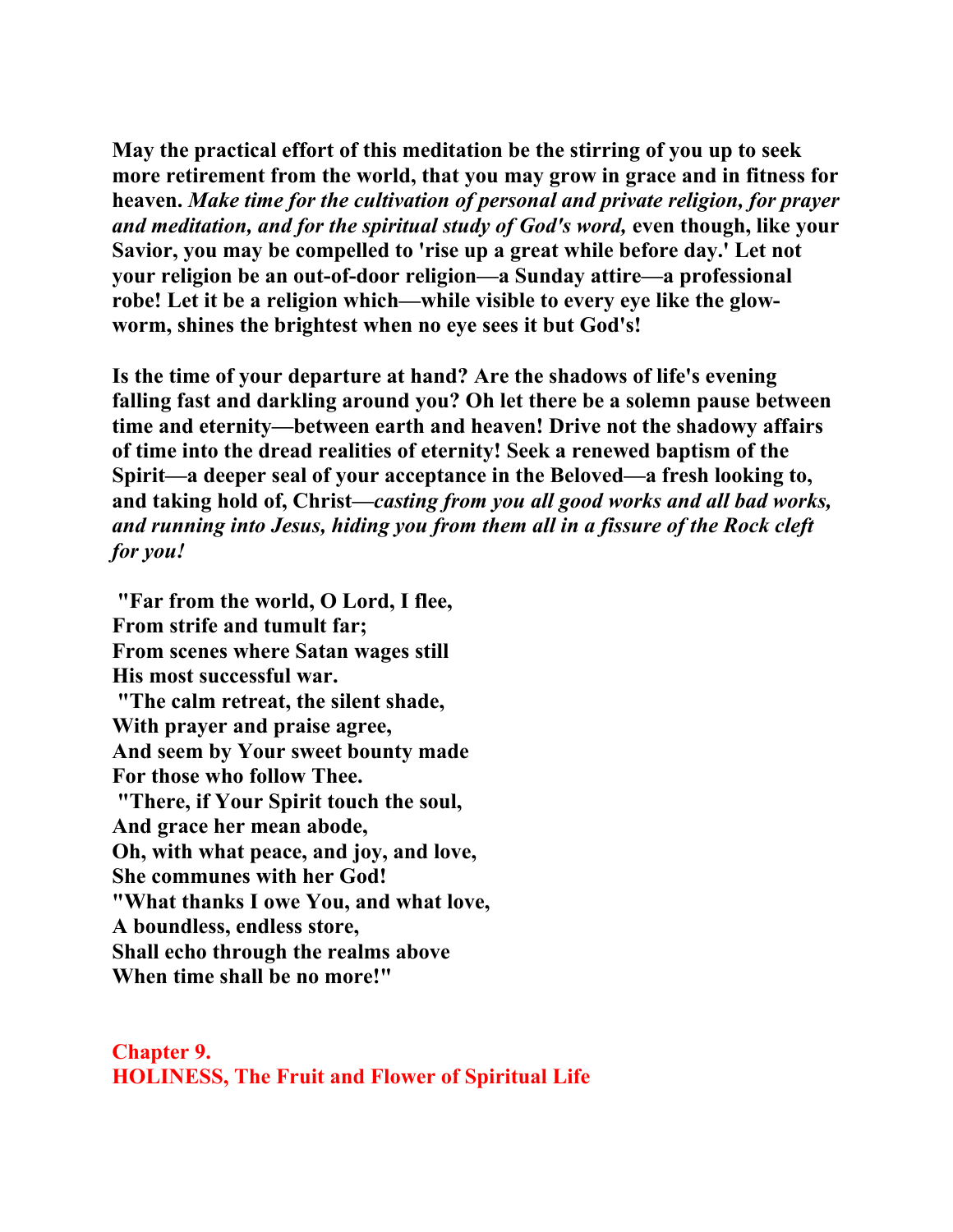**"Filled with the fruits of righteousness, which are by Jesus Christ, unto the glory and praise of God." Phil.2:1** 

**The great end of God (His own glory being the greatest of all) in imparting spiritual life to the soul, is its ultimate and complete restoration to the Divine Holiness. Sin had effaced His image and destroyed His work in man. The vessel—when scarcely had it passed from the hands of the Divine Artificer, a beauteous and perfect reflection of His moral and intellectual Being, was broken—shivered as into a thousand atoms—by the Fall. But, "known unto God are all His works from the beginning." Foreseeing the catastrophe, and from eternity anticipating its result, God revealed to the fallen creature man—pending his expulsion from Paradise—His purpose and mode of restoration to the nature and the image he had lost.** 

**To the arch-destroyer of His work God thus announced it: "I will put enmity between you and the woman, and between your seed and her seed; it shall bruise your head, and you shall bruise his heel." How worthy of, and how like God, was this—how worthy of His love, and how like His holiness! "The vessel that He made of clay was marred in the hand of the Potter: so He made it again another vessel, as it seemed good to the Potter to make it." It is to this**  *restoration of the Divine holiness* **we devote our present meditation.** 

**The spiritual life of the regenerate is a holy and a fruit-bearing life. Sown with "the incorruptible seed of the word," and embodying the germ of the Divine nature, the fruit it bears is, "fruit unto holiness, and the end everlasting life." Thus the passage—of which this chapter is a brief exposition—applies in a greater or less degree to every regenerate soul—"Filled with the fruits of righteousness, which are by Jesus Christ, unto the glory and praise of God." The** *Fruit***—the** *source* **of the fruit—and the** *end* **thereof—are the points which these remarkable words suggest for our meditation.** 

**It is, "the fruit of righteousness." The soul of man is a fruitful tree, and there are two species of fruit which it bears—the fruit of** *unrighteousness***, and the fruit of** *righteousness***. In its natural, or unregenerate condition, the fruit it bears is, the fruit of sin. It must in the nature of things be so. Every seed has its own body, and the fruit it yields corresponds with its nature. "A good tree cannot bring forth evil fruit, neither can a corrupt tree bring forth good fruit." It is a fixed law of nature that, like produces like. And if men would but bring the common sense to bear upon things spiritual, that they bring to bear upon things natural, no truth would be more self-evident to the mind**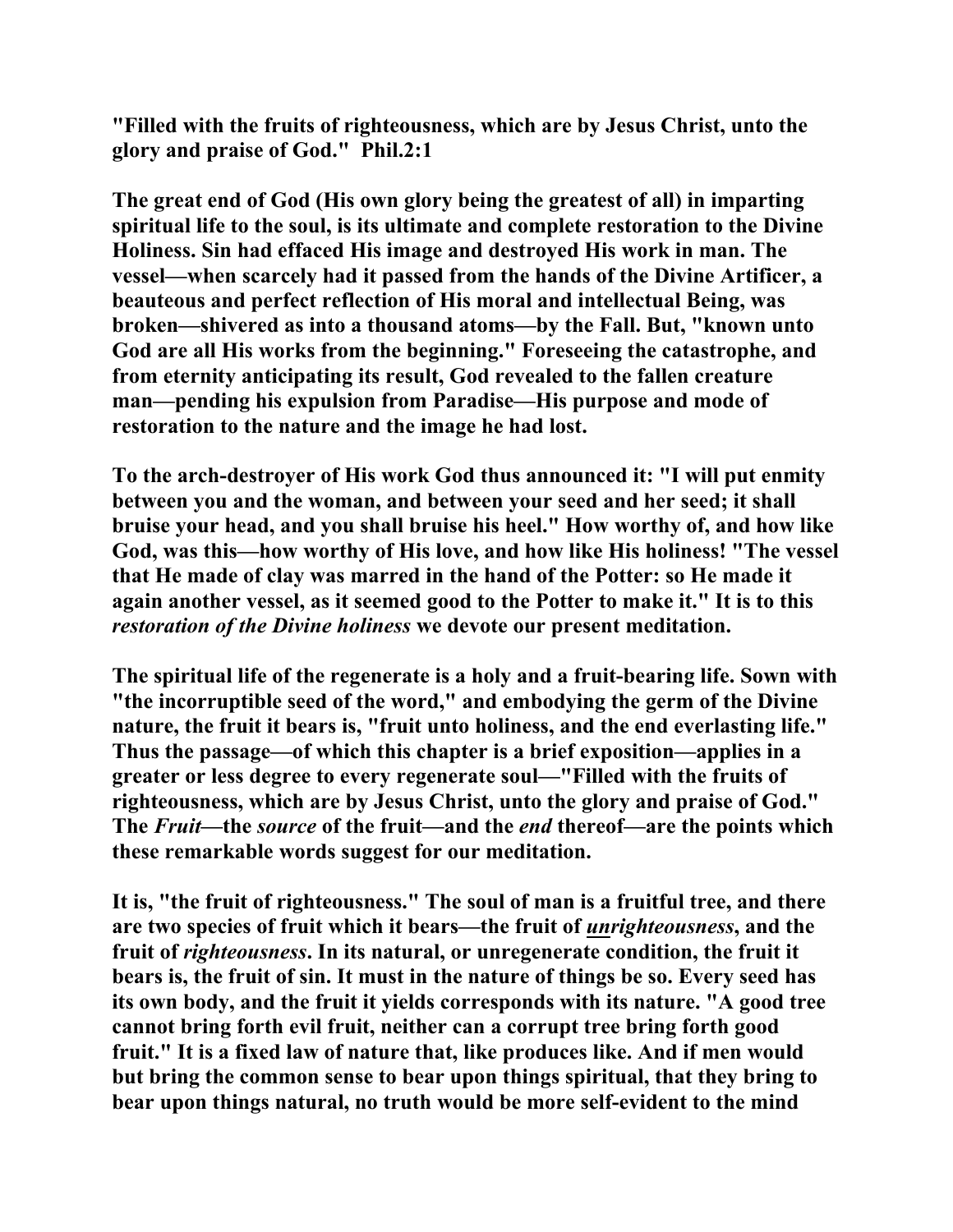**than that, the** *consequences* **of the life they live must be in harmony with the**  *character* **of that life.** 

**"Be not deceived; God is not mocked: for whatever a man sows, that shall he also reap. For he that sows to his flesh shall of the flesh reap corruption; but he that sows to the Spirit shall of the Spirit reap life everlasting." Solemn words! Oh that they may sink deep into the inmost recess of the soul of each sin-loving, sin-living reader of this page! You, O man! you, O woman! are sowing for eternity! If to the flesh, then of the flesh will be the harvest—a harvest of woe-blighted and blasted-fit fuel for the fire that knows no quenching. "He will gather the wheat into His garner; but He will burn up the chaff with unquenchable fire." Oh, with a destiny so appalling; with a Hell so awful and so endless as the certain result of your present life of self and sin, of worldliness and folly, of irreligion and atheism, staring you in the face, how can you remain so careless and insensible? "What do you mean, O sleeper? Arise and call upon your God!" Awake to righteousness, and sin not; for, as you** *sow* **in the life that now is, so shall you** *reap* **eternally in the life that is to come. But, it is with the "fruits of** *righteousness***" we have, at present, more especially to do. And what are they? A few only can we name.** 

**What a holy fruit is repentance for sin! It is the first-fruit which the trees of righteousness bear—"Repentance toward God." If, as we approach the tree, we discern the feeble, gentle putting forth of the bud of godly sorrow for sin the conviction which the Holy Spirit imparts, the contrition which He alone inspires—then are we assured that life-divine, spiritual life—has begun in that soul; and this is its first and holiest fruit. Oh, what an guaranty—the firstfruits—of a golden harvest is that tender conviction of sin, that falling tear, that self-abasement, that broken and contrite heart! "To this man will I look," says God "even to him that is poor and of a contrite spirit, and that trembles at my word." If God "has made your heart soft"—if the Holy Spirit has made you 'sorry for your sin'—oh, despise not this first sheaf of the harvest!** *No sinner will ever repair to the sinner's Friend—no soul will ever betake itself to the Divine Physician—but he who, by the Spirit, is convinced of sin and its fatal disease. The first step to Jesus is measured by the first tear of godly sorrow for sin.* **"The sacrifices of God are a broken spirit: a broken and a contrite heart, O God, You will not despise."** 

**And what a precious "fruit of righteousness" is faith in the Lord Jesus Christ. This fruit may well be termed by the apostles—'Precious faith." Faith is the moral alchemy that transmutes everything into gold. Where FAITH is, there**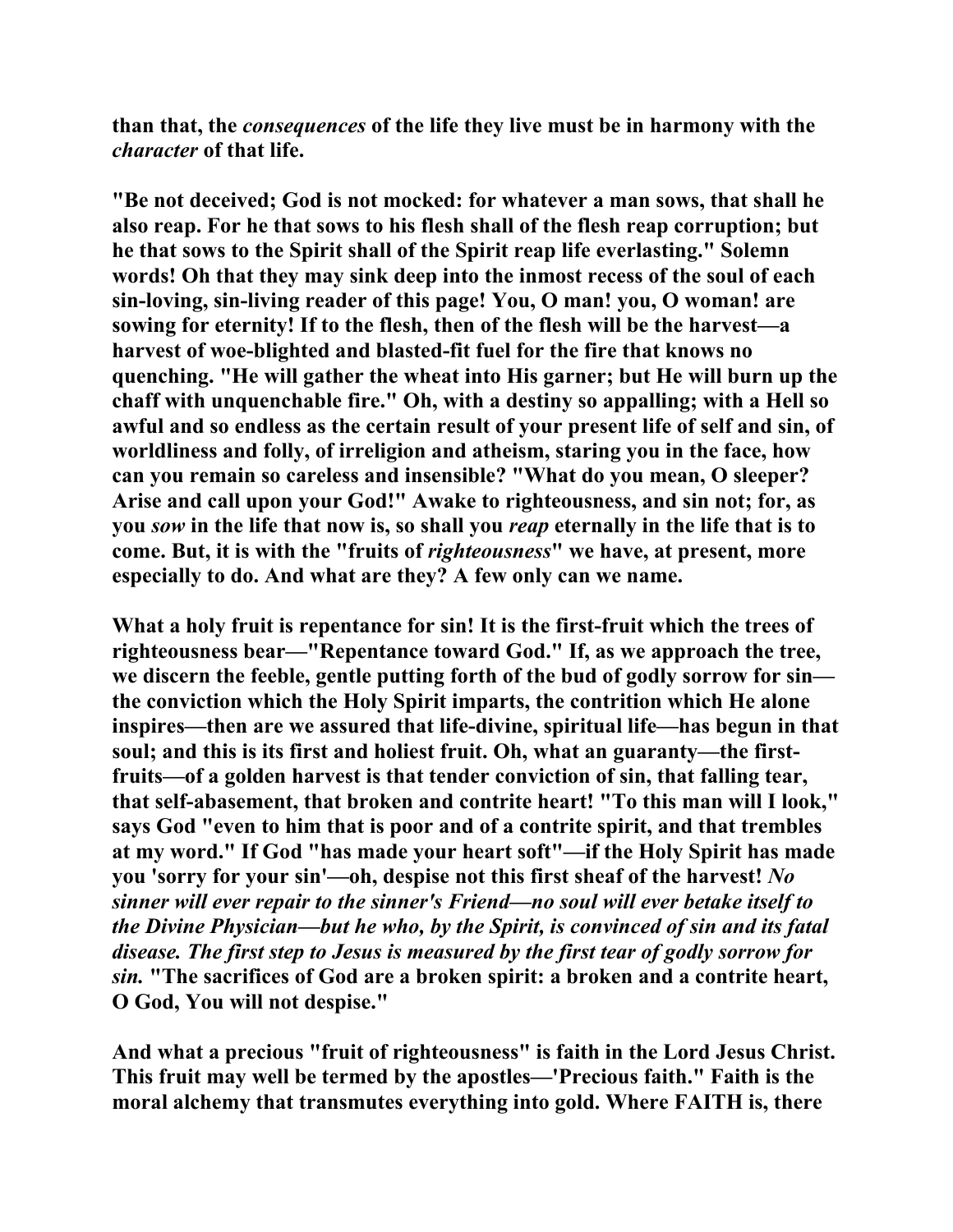**is every divine blessing; it is the root and foundation of all holiness. It turns the curse into a blessing—trials into mercies—the water of affliction into the wine of joy—poverty into wealth—weakness into might—and from the eater brings forth food. It is the true philosopher's stone, that transmutes the basest metal into the most precious; builds with the tears of penitence a lovely bow of hope—resplendent and unfading-springing from the lowest base on earth to the highest arch of heaven.** 

**A fruit, then, so marvellous and precious, must be a "fruit of righteousness."**  *Faith is a holy and sanctifying grace.* **"Purifying their hearts by faith." It travels with sin to the Savior—with guilt to the blood—with emptiness to the fullness—and in all its conscious, clinging weakness, leans upon the Almightiness of the Almighty God. In view of a grace of the Spirit so mighty of a "fruit of righteousness" so precious—we marvel not that the Apostles should pray—"Lord, increase our faith." That prayer—the holiest breathing, as the most lovely flower and precious fruit of spiritual life—shall be answered, that blessing shall be given, by whomsoever offered, by whomsoever asked.** 

**Sorrow-laden, guilt-burdened soul, only believe in the Lord Jesus Christ, and your burden shall fall, and your guilt shall vanish! Simple, unquestioning faith in Jesus saves—saves now, saves to the uttermost, and saves forever—the very chief of sinners. "Believe on the Lord Jesus Christ, and you shall be saved."** 

**The very** *trial***, too, of faith is precious. There is, perhaps, no grace of the Spirit which its Divine Author and Finisher more frequently or more surely subjects to the process of trial than the grace of faith. The more real and valuable the ore, the more the smelter subjects it to the crucible. Untried, untempted faith, is uncertain and unsifted faith. And, oh, how imperfectly are we aware of the small degree of our faith until God tests it, and tests it, perhaps, as by fire.** 

**When the stream upon whose bosom we softly glide is undimmed by a shadow and unruffled by a wavelet, we can speak fluently, and preach eloquently, and write forcibly of the nature and properties of faith—its strifes and its trophies—but, when God gauges it by some heavy trial, fathoms it by some deep line of sorrow, then we discover the littleness and shallowness of the principle which we thought so strong and so profound. How then do we shrink from the excision of the** *knife* **that prunes it—from the** *flame* **of the** *furnace* **that tries it—from the roughness of the** *sieve* **that winnows it!**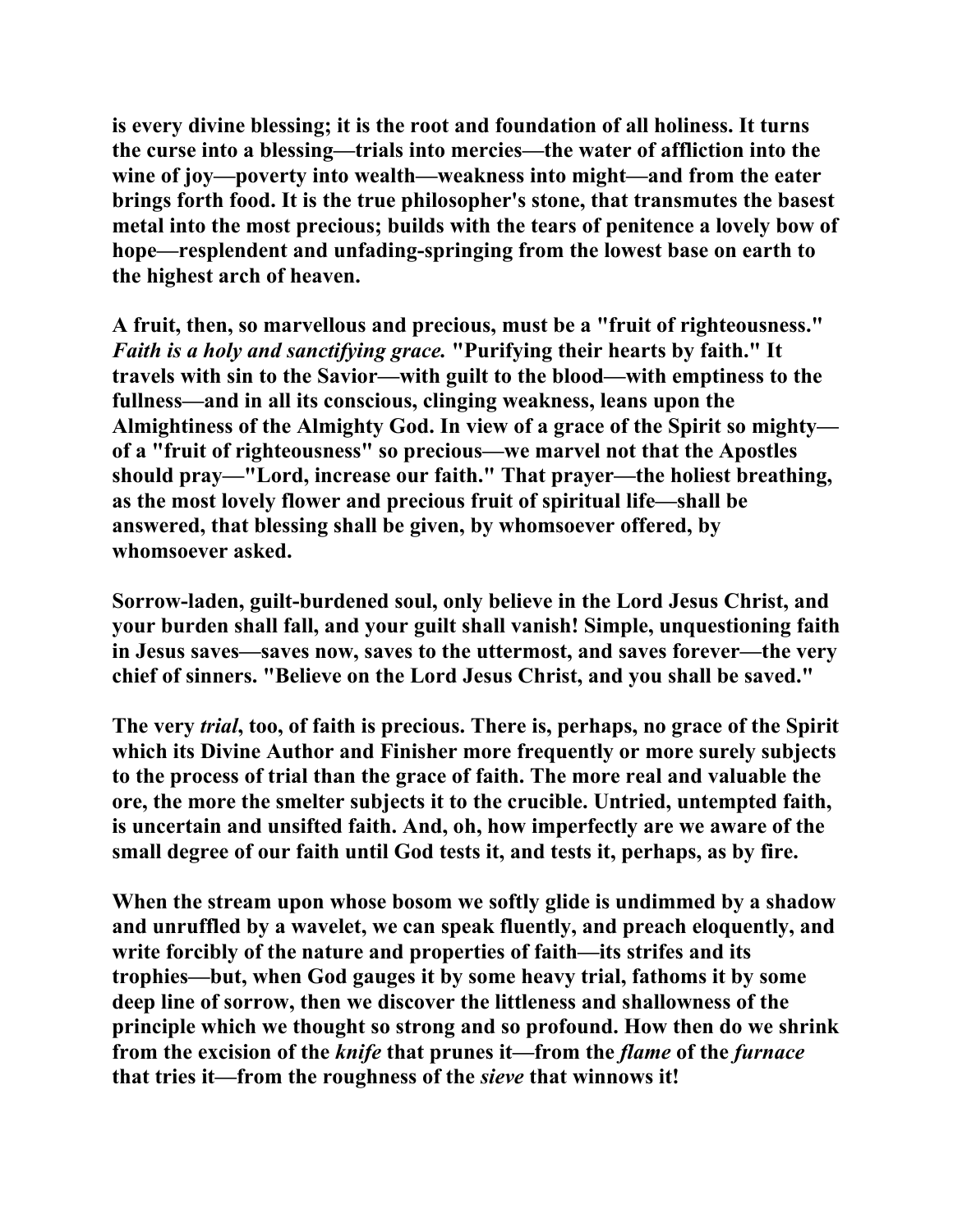**We asked the Lord to let us come to Him upon the waters, and we came but when the winds arose, and the waves surged and foamed around us, our faith trembled, our courage failed, and beginning to sink, we cried, "Lord, save, I perish!" Still, the trial is more precious than gold, though it be as by fire. 'The sin that does most easily beset us' is unbelief—"an evil heart of unbelief in departing from the living God." And to eliminate this dross from the gold—to purge this leaven from the wheat—is the great and holy end of our Father in every circumstance that tries, in every temptation that assails, in every cup His own hand presses to our lips. Oh precious, God-glorifying faith, that hangs upon God—that places all its affairs into His hands—that trusts His veracity, and that takes Him at His word!** 

**And what a lovely flower of spiritual life is love! This is, perhaps, the most divinely-assimilating grace of the Spirit "God is love; and he that dwells in love dwells in God, and God in him." Filled with the fruit of love—love to God—love to Christ—and love to man, we grow God-like. We dwell in the Infinite Ocean of love and the Infinite Ocean of love condescends, in measure, to dwell in us. And just as, sometimes, we read a volume in a word, even so we experience an ocean in a drop! The spiritual life blooms with no fairer flower, and yields no sweeter fruit than this.** 

**The religion of Christ is the religion of love. The "glorious gospel of the blessed God" is the proclamation of love; and the most astounding and most precious announcement floating upon its standard is the declaration—"God SO LOVED the world that He gave his only begotten Son." It is by love God seeks to overcome the evil of our nature, to dislodge the enmity of our mind; and thus He "overcomes evil with good." "The love of God shed abroad in our hearts by the Holy Spirit which He has given us," is the great constraining principle of the gospel, the motive-power of the soul. "The love of Christ constrains us;" that is, bears us onward upon its resistless current, to do and to endure, to obey and to suffer, just as He appoints. Oh to be filled with this divine-like fruit of righteousness!** 

**The great need of the Church is LOVE—LOVE to the Lord, and LOVE to the disciple; LOVE to the Master, and LOVE to the servant; LOVE to Christ, impelling us to an unreserved obedience to His commands—willing and ready to be where, and to be what, pleases Him best and glorifies Him most; and LOVE to His people, constraining us to 'wash the feet of the saints,' if so be we might serve them and glorify Him.**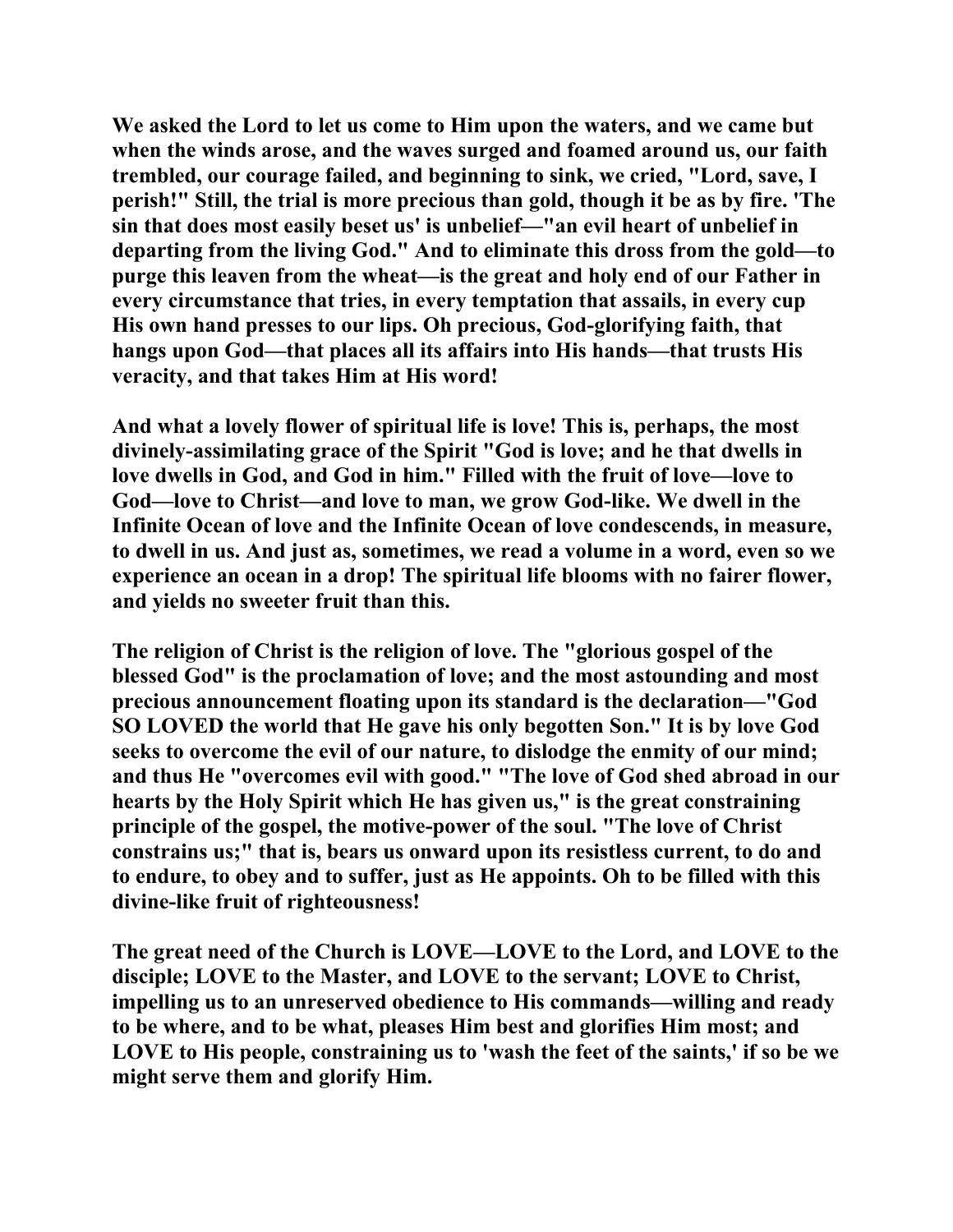**But the "trees of righteousness"—like the "Tree of life in the midst of the Paradise of God" bear "all manner of fruit." "The fruit of the Spirit is LOVE, joy, peace, patience, gentleness, goodness, faith, meekness, temperance." What a lovely fruit is Christian sympathy and benevolence! How distinctly and touchingly our Lord has defined it, while He foreshadowed its final reward! "Then shall the King say unto them on His right hand, Come, you blessed of my Father, inherit the kingdom of heaven prepared for you from the foundation of the world: for I was hungry, and you gave me food: I was thirsty, and you gave me drink: I was a stranger, and you took me in: naked, and you clothed me: I was sick, and you visited me: I was in prison, and you came unto me." What a rich cluster is here! Who, as he views it, is not self-abased that his religion has been so barren of fruit so precious? Have we, in any measure, been thus fruitful?** 

**A Christian poet, long gone to his reward—but who, though dead, still speaks, has left so expressive and beautiful a versification of these words of our Lord, that, though lengthy, we are tempted to transfer it to these pages, as presenting, perhaps, the most true and touching illustration of Christ's meaning to be found; and which will, doubtless, be as new, as acceptable, to many of the readers of this volume.** 

**"A poor wayfaring Man of grief Has often crossed me on my way, Who sued so humbly for relief, That I could never answer Nay. I had not power to ask his name, Where He went, or where He came; Yet there was something in His eye That won my love, I knew not why. "Once, when my scanty meal was spread, He entered: not a word He spoke. just perishing for lack of bread, I gave Him all. He blessed it, broke, And ate; but gave me part again: Mine was an angel's portion then; For, while I fed with eager haste, That crust was manna to my taste. "I spied Him, where a fountain burst Clear from the rock: His strength was gone. The heedless water mocked His thirst;**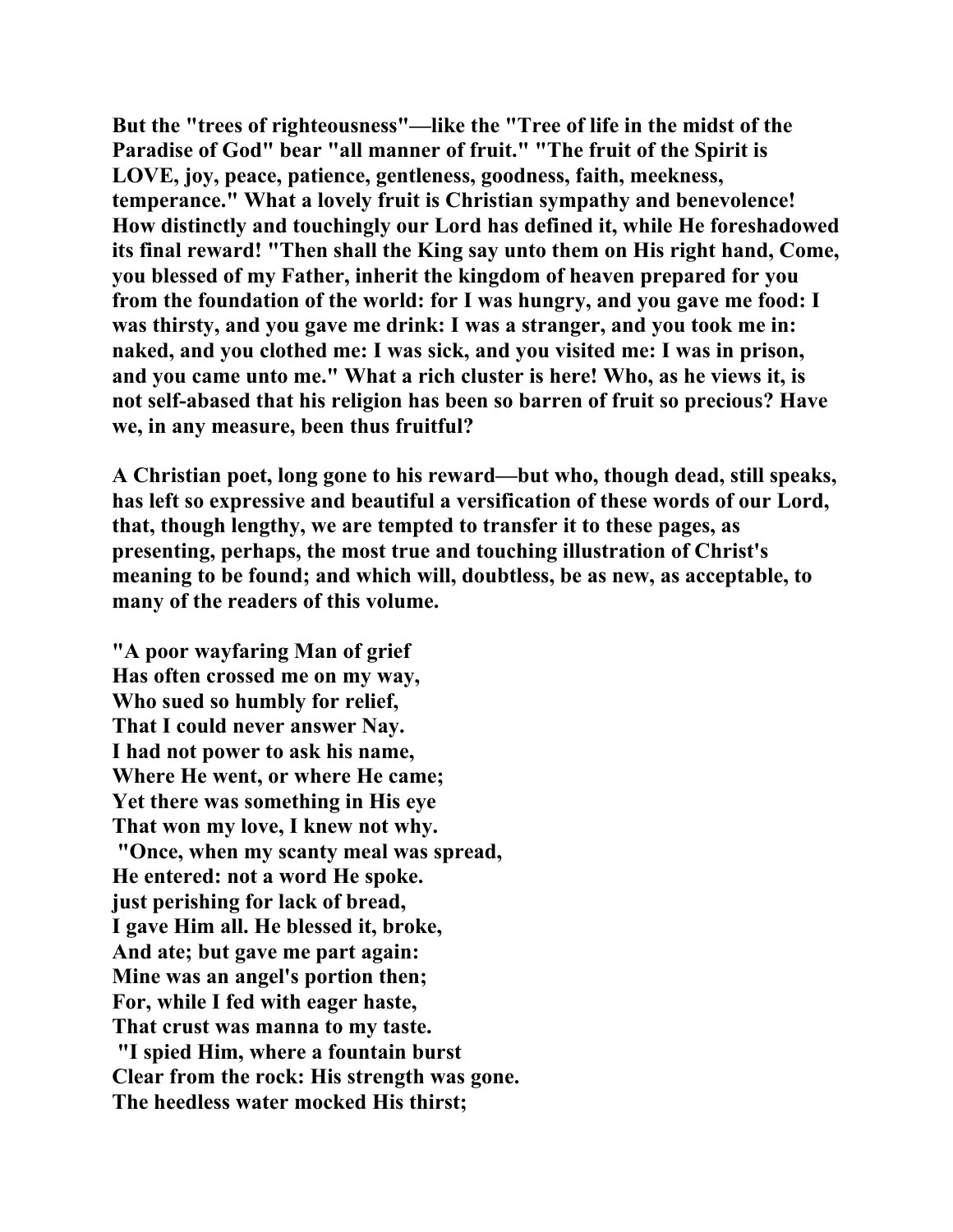**He heard it, saw it hurrying on. I ran to raise the Sufferer up: Thrice from the stream He drained my cup, Dipped, and returned it running over: I drank, and never thirsted more. "Twas night the floods were out; it blew A winter hurricane aloof. I heard His voice abroad, and flew To bid Him welcome to my roof I warmed, I clothed, I cheered my guest, Laid Him on my own couch to rest; Then made the hearth my bed, and seemed In Eden's garden while I dreamed. "Stripped, wounded, beaten, near to death, I found Him by the highway-side; I roused His pulse, brought back His breath, Revived His spirit, and supplied Wine, oil, refreshment: He was healed. I had myself a wound concealed, But from that hour forgot the smart, And peace bound up my broken heart. "In prison I saw Him next, condemned To meet a traitor's death at morn. The tide of lying tongues I stemmed, And honored Him midst shame and scorn. My friendship's utmost zeal to try, He asked if I for Him would die; The flesh was weak, my blood ran chill, But the free spirit cried, 'I will!' "Then in a moment to my view The Stranger darted from disguise; The tokens in His hands I knew My Savior stood before my eyes! He spoke, and my poor name He named: 'Of Me you have not been ashamed; These deeds shall your memorial be: Fear not! you did them unto Me.' (James Montgomery)** 

**And what holy fruit is the mortification of indwelling sin—the conquest of the world—the successful resistance of Satan—the sanctification of your**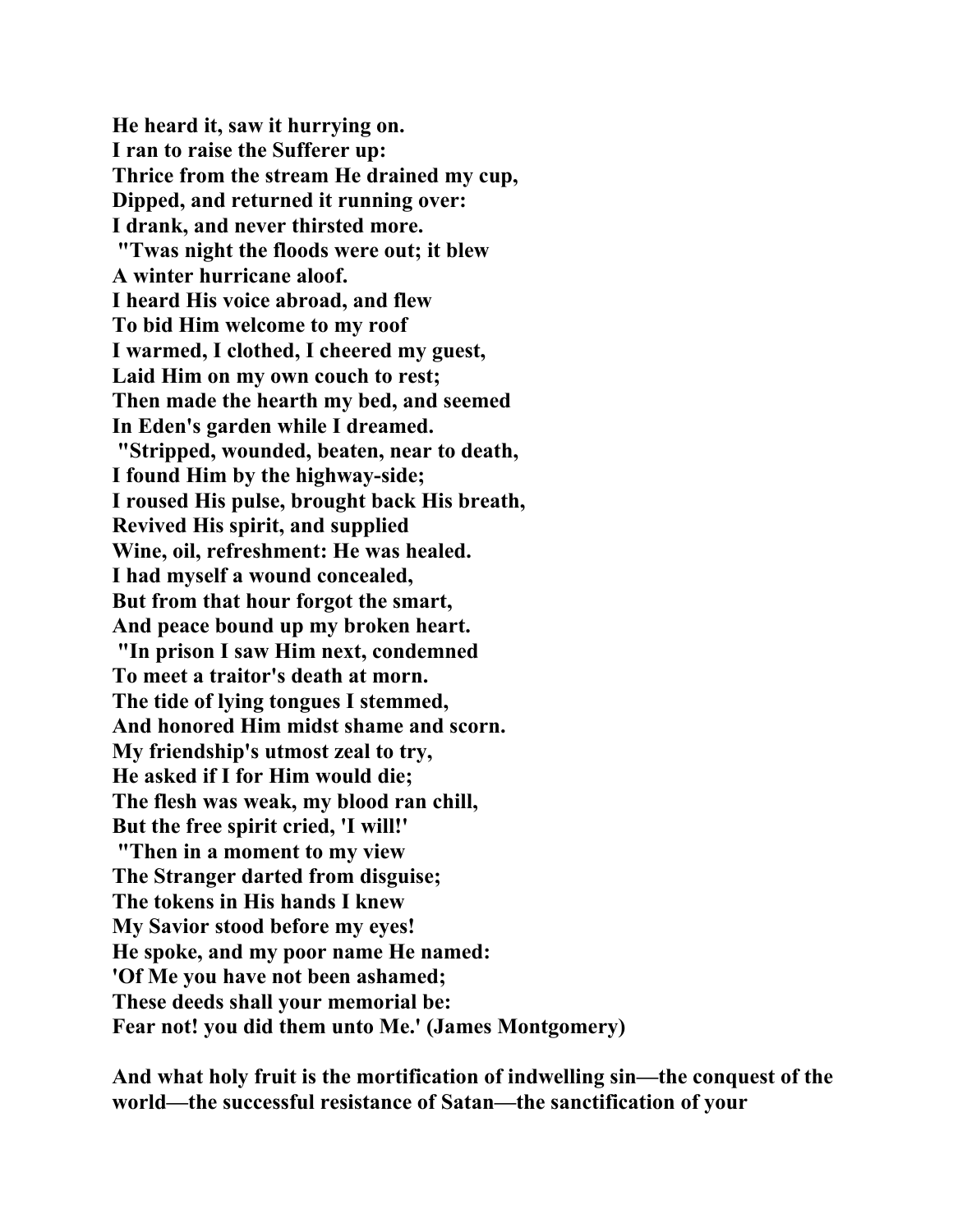**intellectual powers—the consecration of your worldly substance—and the dedication of your influence, time, and service to Christ—in the vindication of His truth and the promotion of His kingdom: thus "walking worthy of the Lord unto all pleasing, being fruitful in every good work, and increasing in the knowledge of God."** 

**But, we now reach an important enquiry—From where does the believer's fruitfulness come? The passage we are expounding supplies the answer— "Fruits of righteousness, which are** *by Jesus Christ***." "***From me* **is your fruit found. " In these wonderful words the secret of all holy fruitfulness is revealed. Our blessed Lord, as it were, reproduces them—"I am the Vine, you are the branches: he that abides in me, and I in Him, the same brings forth much fruit: for without me you can do nothing." Thus we are taught the most vital lesson of spiritual life—that, from Christ all our real holiness is derived.** 

**How are we to understand this? We answer: We are fruitful of righteousness, in consequence of the atoning work of Christ. His obedience and death laid the foundation of our spiritual life, and from that spiritual life all holiness springs. We live, because Christ died. "Verily, verily, I say unto you, Except a grain of wheat fall into the ground and die, it abides alone: but if it die, it brings forth much fruit." Our Lord, by this expressive simile, illustrates the precious truth. He was that "grain of wheat" that died. The process is a remarkable unfolding of the wisdom and goodness and power of God in creation. The substance of the grain dies, leaving the life of the germ untouched; and the substance which thus dies, forms the first nourishment of the tender germ by whose nutriment it germinates until it reaches sufficient vigor to extract its support entirely from the earth.** 

**Thus the Lord Jesus taught that, though His body died, His essential life—the vital germ—remained; and, in process of time, He arose from the grave, "the first-fruits" of a rich and glorious harvest of countless souls saved, and eternity replenished with His praise and glory. Now, it is in virtue of this "grain of wheat," this dying and this living, that the divine nature becomes, as it were, engrafted upon our fallen nature; and thus we are "filled with the fruits of righteousness, which are by Jesus Christ."** 

**In virtue, too, of our spiritual and personal union with Christ, we became fruitful. Apart from this engrafting into Christ, there can be no true evangelical holiness.** *Spiritual life derives its fruit, as its existence, solely from Christ.* **He Himself has taught us this truth in that beautiful simile of the Vine**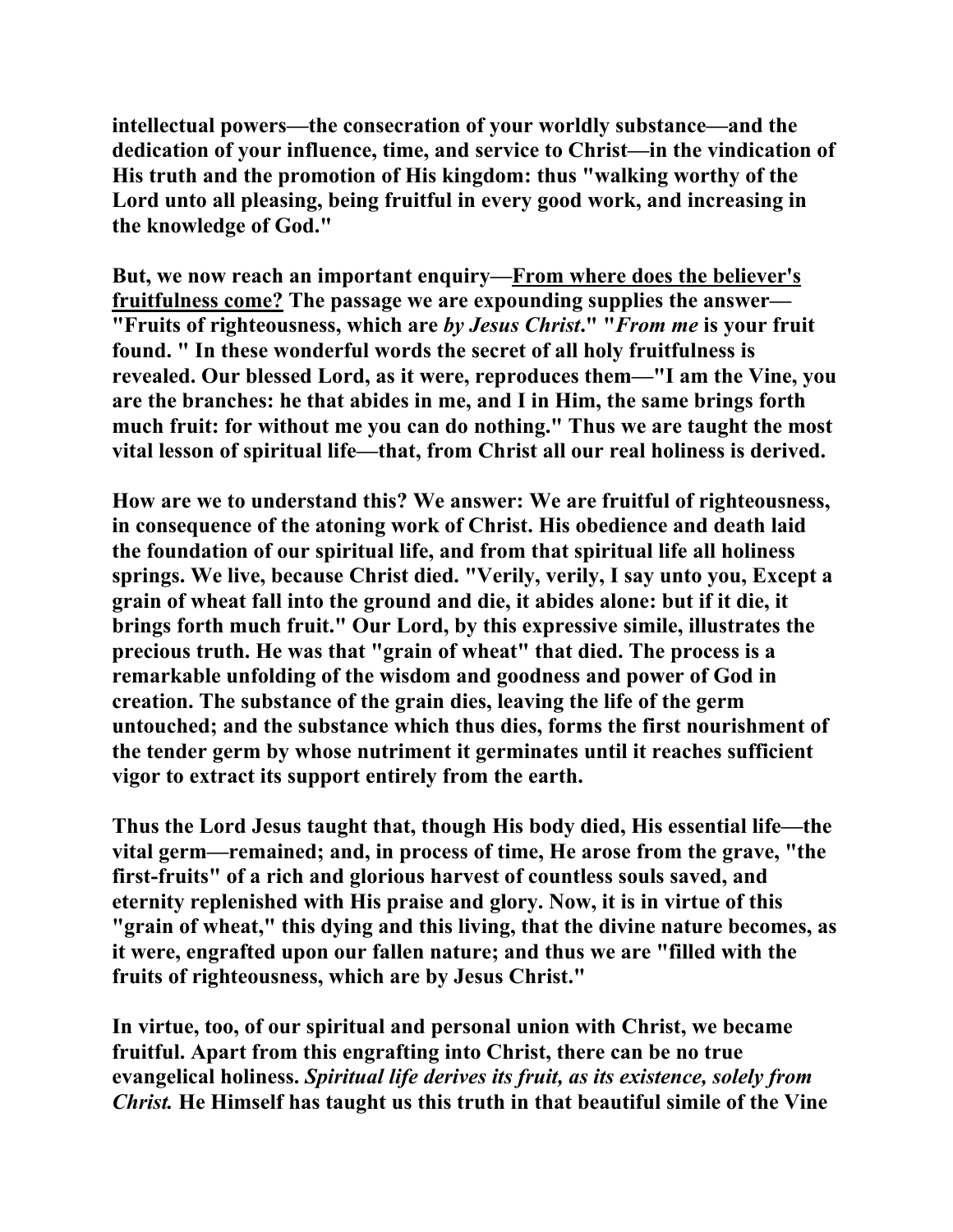**and the branch just quoted. As the scion is grafted into the stock and partakes of the vitality of the tree, and so yields fruit according to the nature of the stock, so the believer, engrafted into Christ, the living and true Vine, brings forth fruit corresponding with the nature, doctrine, and example of Christ, to whom he is thus united.** 

**It is in virtue, too, of the** *grace* **that Christ, imparts, and of the** *strength* **that He gives, that the soul is filled with the fruits of righteousness; for, without Him we can do nothing—nothing! All our resources are in, and all our supplies are from, Him. "It pleased the Father that in Him should all fullness dwell;" "of His fullness have all we received, and grace for grace"—grace following grace, as wave follows wave. "The life I now live in the flesh I live by the faith of the Son of God."** 

**Behold, my reader, the source of your holiness! You can do nothing without Christ; but with Christ strengthening you, you can do all things. There is no daily cross you may not cheerfully carry—no deep-rooted sin you may not effectually vanquish—no fiery temptation you may not successfully resist—no self-denying service for God you may not willingly do—no fond idol you may not immediately surrender—no cup of sorrow you may not submissively drink—with Christ strengthening, succouring, helping you. "My grace is sufficient for you." Oh, live daily, hourly upon Christ! Make large drafts upon His immeasurable, unfathomable fullness. The 'Well is deep.' Your resources in God your supplies from Christ-are as immeasurable as infinity, as inexhaustible as Deity.** 

**Thus you will be "filled with the fruits of righteousness." Do not despond and despair that your soul is so barren, your spiritual life so sterile. Take your emptiness, take your unfruitfulness to Christ in confession, prayer, and faith; and in the very act of so traveling to Him—telling Him all, and asking all—the withered branch will bud, the drooping plant will revive, the faded flower will bloom; and sweet will be your invitation to the Lord—"Let my Beloved come into His garden, and eat His pleasant fruits." Quick and loving will be His response—"I am come into my garden, my sister, my spouse: I have gathered my myrrh with my spice; I have eaten my honeycomb with my honey." Oh how rich now the fruit, and how fragrant now the flowers, of spiritual life! Not Eden in its pristine loveliness bore fruit so golden, or bloomed with flowers so sweet. Let your invocation be urged, until Heaven responds to your prayer—"Awake, O north wind; and come, you south; blow upon my garden, that the spices thereof may flow out. Let my Beloved come into His garden,**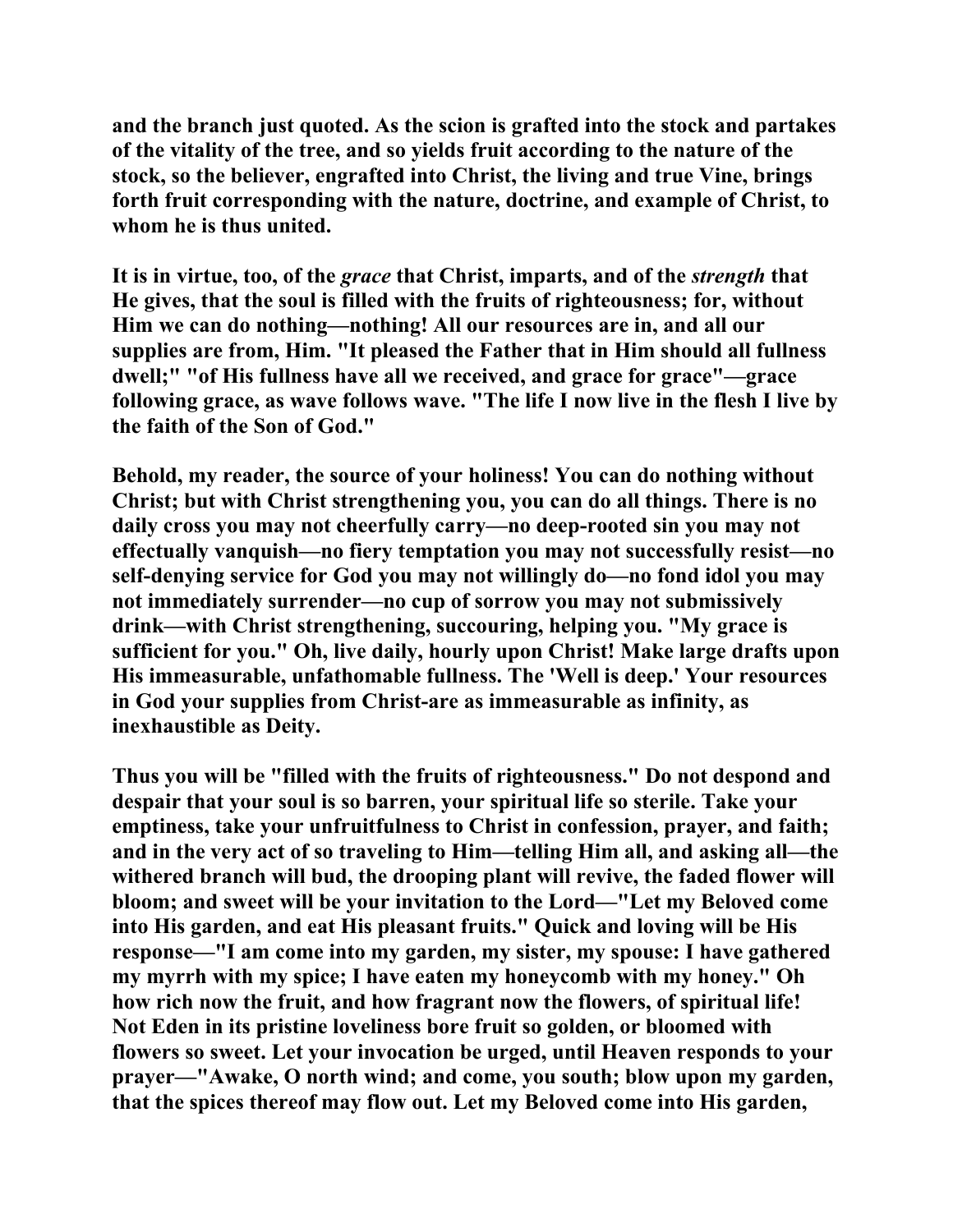**and eat His pleasant fruits."** 

**The great and holy end is, "the glory and praise of God." God does nothing and permits nothing that shall not terminate in the manifestation of His glory. He will be glorified in the eternal condemnation of the condemned, as He will be yet more glorified in the eternal salvation of the saved. "God has made all things for Himself. yes, even the wicked for the day of evil." "I have created him for my glory." Heaven and hell will both yield their tribute to His great Name! Not a sinner lost but will glorify forever His Justice and Holiness, His Truth and Power! Not a sinner saved but will yield Him a richer and more lasting revenue of glory, honor, and praise than the creation of countless worlds greater far than this.** 

**Oh, let this thought animate us in our moral struggle with the world, the flesh, and the devil—that, every infirmity we conquer, every sin we avoid, and every temptation we foil—every fruit of righteousness we bear—and every flower of holiness we cultivate—enriching and adorning our spiritual life—yields to God more glory and praise and honor than the creation of the universe. "Herein in My Father Glorified, That You Bear Much Fruit; So Shall You Be My Disciples."** 

**Accept the afflictive discipline of God as graciously and wisely designed but to increase the fruit and flower of your spiritual life. "He prunes it, that it may bring forth more fruit." Nothing will He remove but what has impeded your spirituality and usefulness; nothing will He send but what shall promote them. The vine-dresser, as he examines his vinery, may descry here and there a branch or a twig that appears thrifty and ornamental, but which itself bears no fruit, and excludes the sun from those that do. These he is compelled to remove. "Every branch in me that bears not fruit, He takes away."** 

**And thus God removes our idols—and withers our gourds—and dries our springs—and lops off our branches, only that our spiritual life might be quickened, our heavenly mindedness increased, our usefulness promoted, and His great Name glorified. Oh, Divine Husbandman! prune and refine and sift me as seems best to Your godly wisdom, may I but bear more fruit of grace on earth, and in Heaven bloom with fruit immortal, to Your endless glory!** 

**Not to wound you, lovely vine, But your strength to foster, That on these fair boughs of thine,**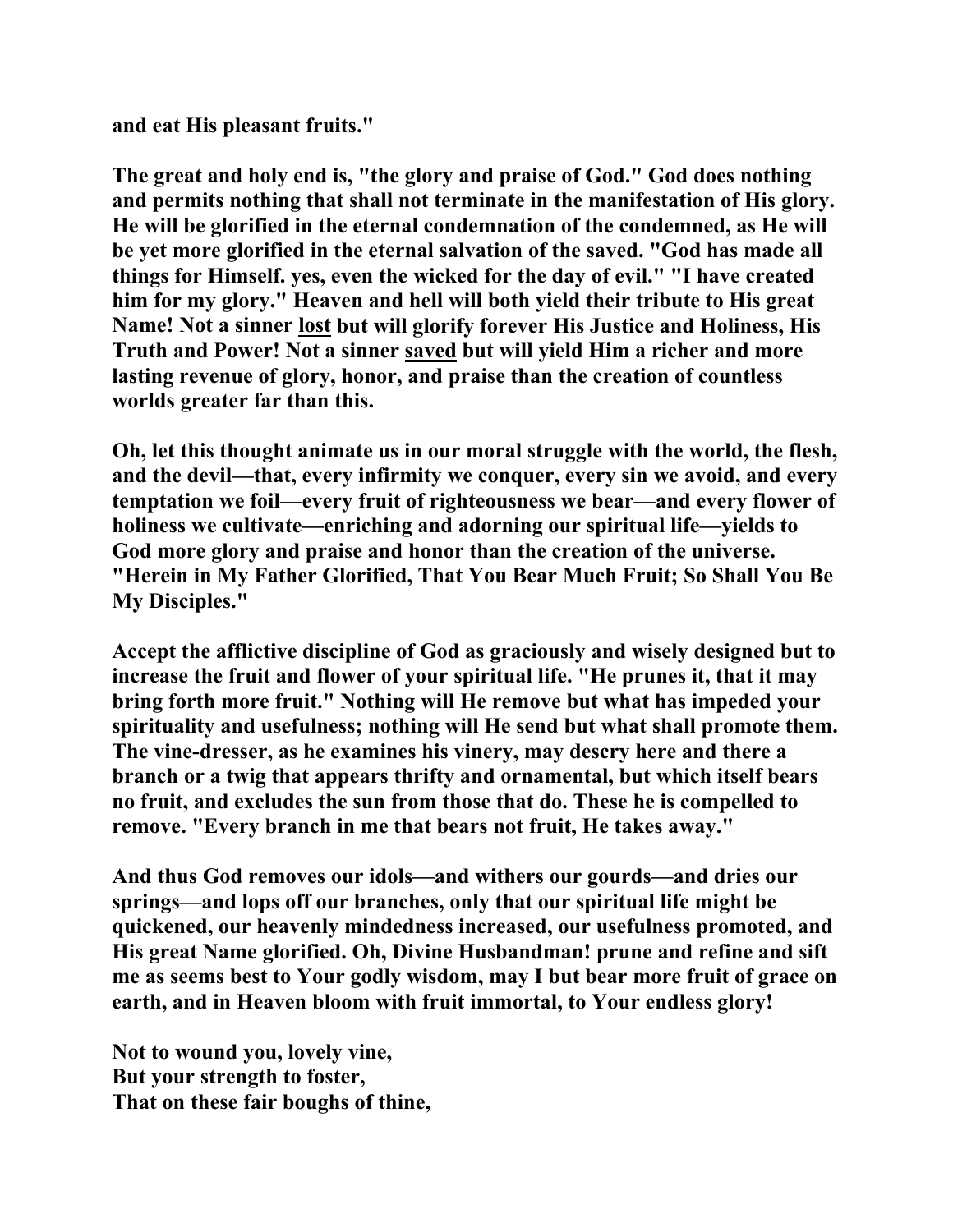**Richer fruits may cluster.** 

**Skillful hands must prune and train, Guiding hands must lift you; Soon will you reward my pains, Beautiful and thrifty.** 

**Not to grieve you, heart of mine, Does your dear Lord chasten; But His wayward, trailing vine To His strength would fasten.** 

**Not a leaflet would He crush, Not a tendril sever Only teach you how to grow Fair and good for ever.** 

**Do not droop, my gentle vine, At my rugged dealing; Soon will summer's breath of balm Bring you growth and healing.** 

**Murmur not, O stricken heart, At your loving Master; You shall know His purpose wise In the bright hereafter.** 

### **Chapter 10. The Coming of the Lord, The Crown and Consummation of Spiritual Life**

**"Hope to the end for the grace that is to be brought unto you at the revelation of Jesus Christ." 1Peter 1:13.** 

**Could this volume close with a theme more appropriate to our subject, or more animating to the believing soul, than the present—the Coming of the Lord Jesus Christ as the crown and consummation of the Spiritual life of His saints? There are three revelations of the Lord Jesus spoken of in the Scriptures, with each one of which our spiritual life is essentially connected. His first revelation is His coming in the flesh to accomplish the salvation of**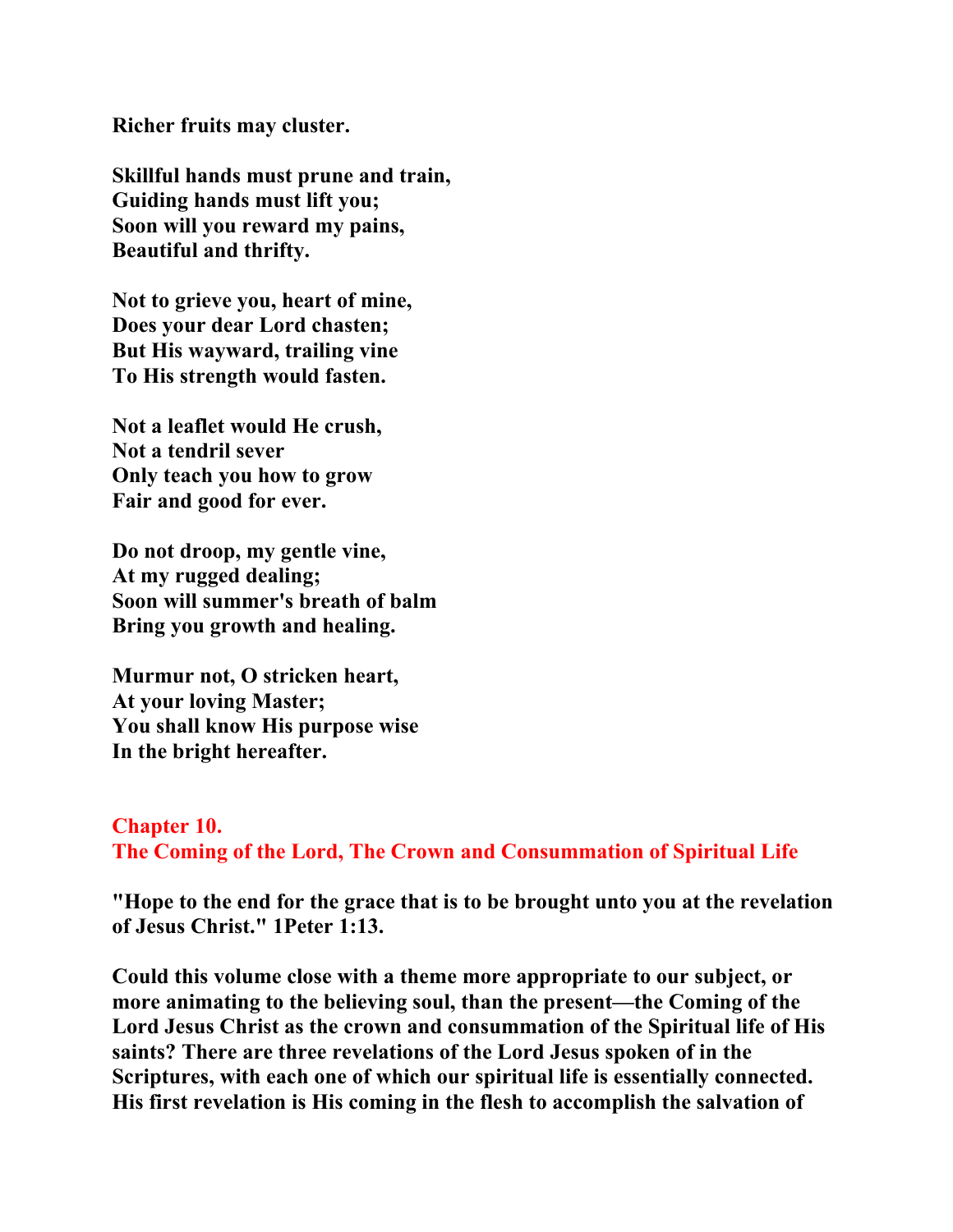**His Church. His second, is His spiritual revelation in His saints. "It pleased God to reveal His Son in me." His third revelation is that which is now to engage our thoughts. "Hope to the end for the grace that is to be brought unto you at the revelation of Jesus Christ."** 

**Such is our present subject—the Second Coming of Christ to complete and crown the spiritual edifice of His kingdom in His people. Between His first and second Coming there are strong points of analogy, as there are of contrast. These, however, will incidentally appear in the progress of our subject. We have only to premise—to prevent disappointment—that we are now concerned with the** *fact***, and not with the** *mode* **of our Lord's Coming. Our object is simply to treat the subject, not so much in its relation to the structure of prophecy, as in its connection with the perfection and crown of the spiritual and glorious life of the Church-the 'grace'-that is, the glory—that is to be 'brought unto it at His revelation.' The Coming of the Lord in His glory, is the Hope—"the blessed Hope"—of the Christian Church, even as the coming of the Lord in His humiliation was the long-predicted and looked for hope of the Jewish Church. A Savior to come has in all ages and dispensations been the expectation of God's people. The terms which set forth this doctrine are decided and impressive. "Looking for that blessed hope, and the glorious appearing of the great God and our Savior Jesus Christ." "We look for the Savior, the Lord Jesus Christ." "He shall come to be glorified in His saints, and to be admired in all those who believe." "The very God of peace sanctify you wholly; and I ask God that your whole spirit and soul and body be preserved blameless unto the Coming of our Lord Jesus Christ." It is a notable and instructive fact that, very rarely is the event of the believer's death—in other words, the believer's going to Christ—employed in the sacred writings as an argument to holiness, or an incentive to preparation; while, on the other hand, the Appearing of the Lord—or Christ's coming to him—is constantly set forth as a motive to diligence and watchfulness, comfort and prayer.** 

**But let us not be misunderstood. We are far from looking with a cold and indifferent eye upon the fact of the Christian's going to Christ. It is indescribably blessed, and ought never to be foreign to our thoughts. "To die is gain." "Absent from the body, present with the Lord." "Having a desire to depart and be with Christ." The thought that, in a moment, in the twinkling of an eye, my 'soul may be as the chariots of Amminadab,' bearing me into the presence of the 'King in His beauty' is a solemn and sanctifying one. The death of the believer is a covenant mercy, as much in the covenant of grace as**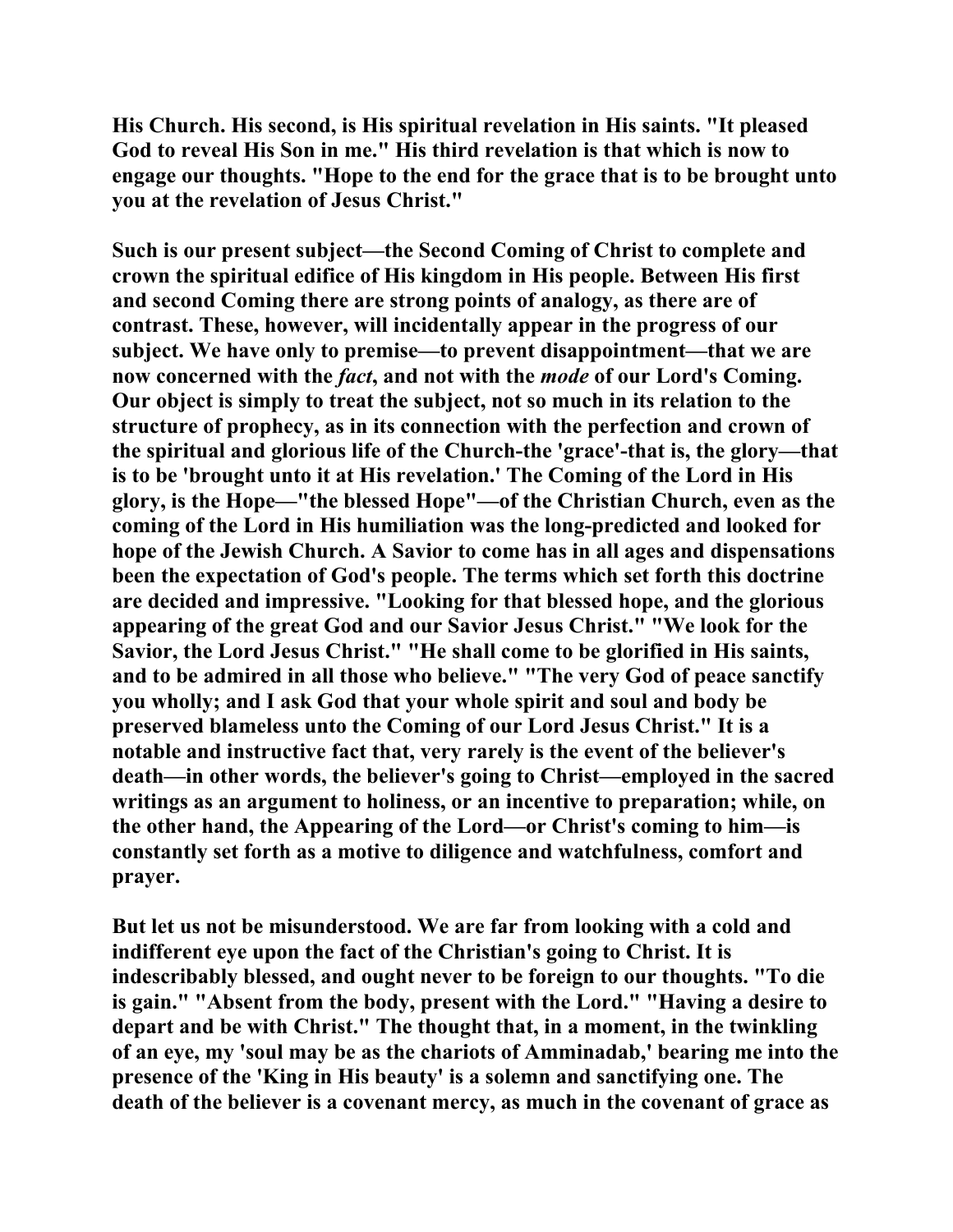**any covenant blessing. "All things are yours—death." It is therefore the privilege of the Christian to die; and he may be assured of this, that, as his death is in the covenant, so the covenant has provided for all the circumstances and exigencies of the impressive event. 'Grace' dying grace will be brought unto him in death, even as 'grace' glorifying grace—will be 'brought unto him at the appearing of Jesus Christ.'** 

**But, the pole-star of the believer is the Coming of the Lord. Thus is he taught to look above and beyond death—to Him who "has abolished death," and His coming as the "Resurrection and the Life" of all who believe in Him. The adaptation of this doctrine-the doctrine of the Second Coming of Christ to the constitution of our being, will appear obvious to every individual who has studied the philosophy of human nature. Is death, we ask, an object of dread to the natural mind in general? Far from it! With no event in human history is man more familiar—none does he less fear—and for none is so little preparation made—as death. It is a fact patent to every mind that men brave death in almost every form from considerations the most puerile and insignificant. Challenge their bravery, insult their people, and they will hasten to vindicate the one at the cannon's mouth, and resent the other at the point of the sword. Death is not the 'king of terror' to such. Thus, we may urge it as a motive to conversion with all the fervor and eloquence we can command, and yet fail to inspire one alarmed feeling, or rouse one serious thought.** 

**But, change the theme—hold forth the Second Coming of the Lord to judge the quick and the dead—portray the august scene—the great white throne the descending judge—the unfolding books—the trumpet sound—the graves opening—countless myriads crowding up to the judgment seat—the solemn decision—the shrieks of the wicked, rising far above ....... the war of elements, the wreck of matter, and the crush of worlds. "Mountains! rocks! fall on us!"—and you have touched a chord of feeling, and have unsealed a fount of thought, which the most vivid and impressive presentation of death would never have effected.** 

**But let us direct our thoughts to this august event as it relates to the final glory of the saints. Not to speak prophetically, what are some of its most prominent and impressive features? The Coming of the Lord will be Personal. With the Personality of Christ we deal too faintly. Oh, it is not with the gospel of Christ or with the Church of Christ—or with the Ordinances of Christ or with the Ministers of Christ—we have mainly to do; but with CHRIST HIMSELF! "Come unto ME, all you that labor and are heavy laden, and I**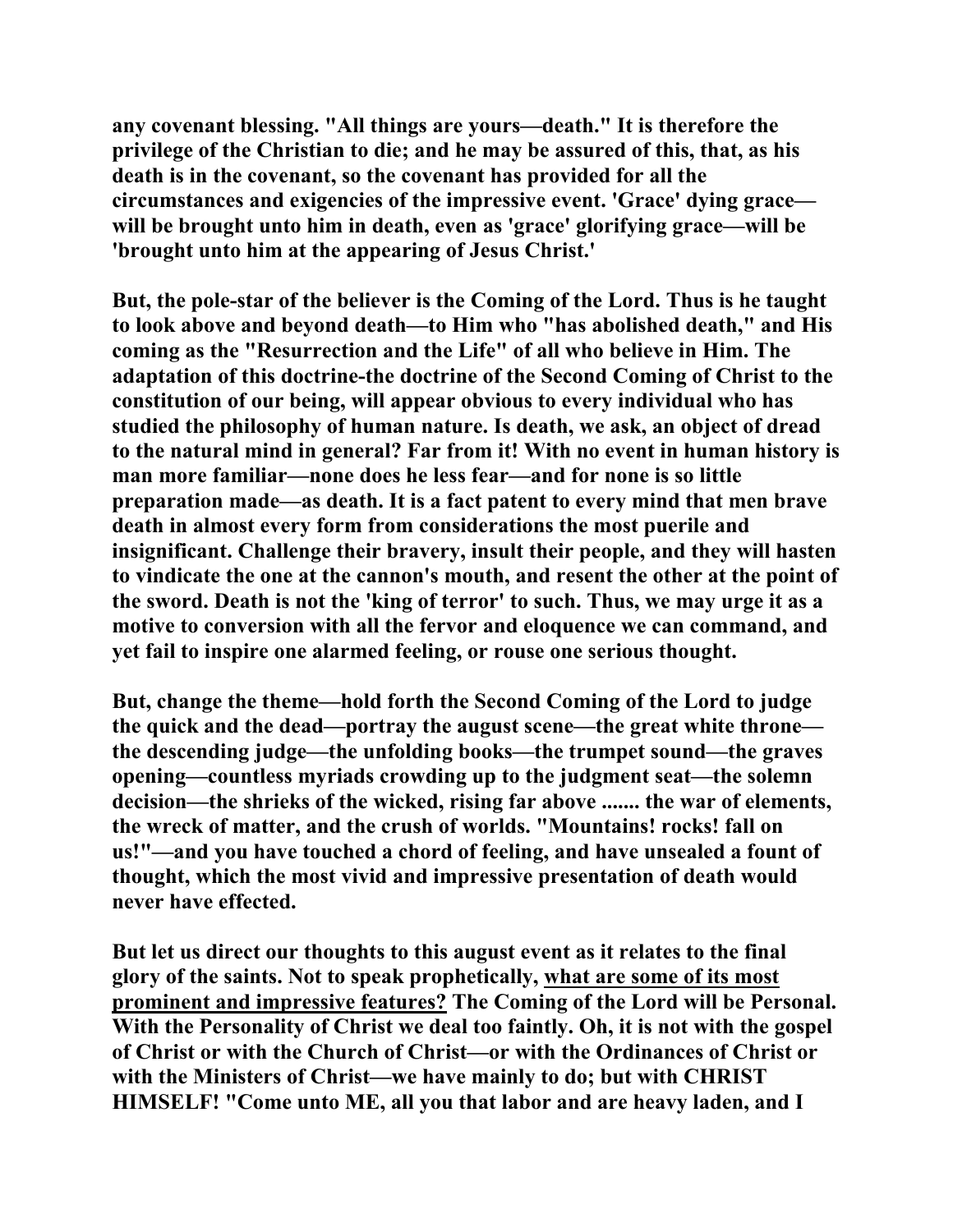**will give you rest," is the gracious invitation. Oh truth most divine! oh privilege most precious! that teaches me to repair—not to a creed, or to a dogma, or to a system—but, to a PERSON: that Person God in my nature! One like myself—a personal Savior, and personal Friend—"touched with the feeling of my infirmities."** 

**Now such will be the revelation of Jesus Christ at His Second Coming. It will not be a spiritual, but a Personal, revelation of our Lord. The angels, at His ascension, preached the Personal Coming of Christ. "This** *same* **Jesus, who is taken up from you into heaven, shall so come in like manner as you have seen Him go into heaven." Blessed hope! That same Jesus—in the same form will come Himself to raise His saints, and present them as a "glorious Church" to His Father.** 

**But, oh, how changed! No mock-majesty invests Him now! no thorn-crown is upon His head! no reedy-scepter is in His hand! no look of anguish shades His brow! He comes in His proper personal glory, and before His face the heaven and the earth flee away!** 

**The revelation of the Lord will be Visible. "Every eye shall see Him." Magnificent spectacle! Appalling thought!—magnificent to those who loved, confessed, and served Him here below: appalling to those who, living and dying as Balaam, take up his melancholy lamentation—"I shall see Him, but not now: I shall behold Him, but not near." Oh how the imagination droops its wing in the attempt to soar to the splendor and sublimity of that spectacle—Christ visible to every eye!** 

**Pause, then, for a moment, and contemplate, with the eye of faith, or if you have no faith, with the eye of imagination, this tremendous scene. Look at that point, far away in the ethereal regions, where the gradually lessening form of our Savior disappeared from the gaze of His disciples, when He ascended to heaven. In that point see an uncommon, but faint and undefined, brightness just beginning to appear. It has caught the roving eye of yon careless gazer, and excited his curiosity. He points it out to a second, and a third. A little circle soon collects, and various are the conjectures which they form respecting it. Similar circles are formed, and similar objections made, in a thousand different parts of the world. But conjecture is soon to give place to certainty—awful, appalling, overwhelming certainty. While they gaze, the appearance, which had excited their curiosity, rapidly approaches, and still more rapidly brightens. Some begin to suspect what it may prove; but no one**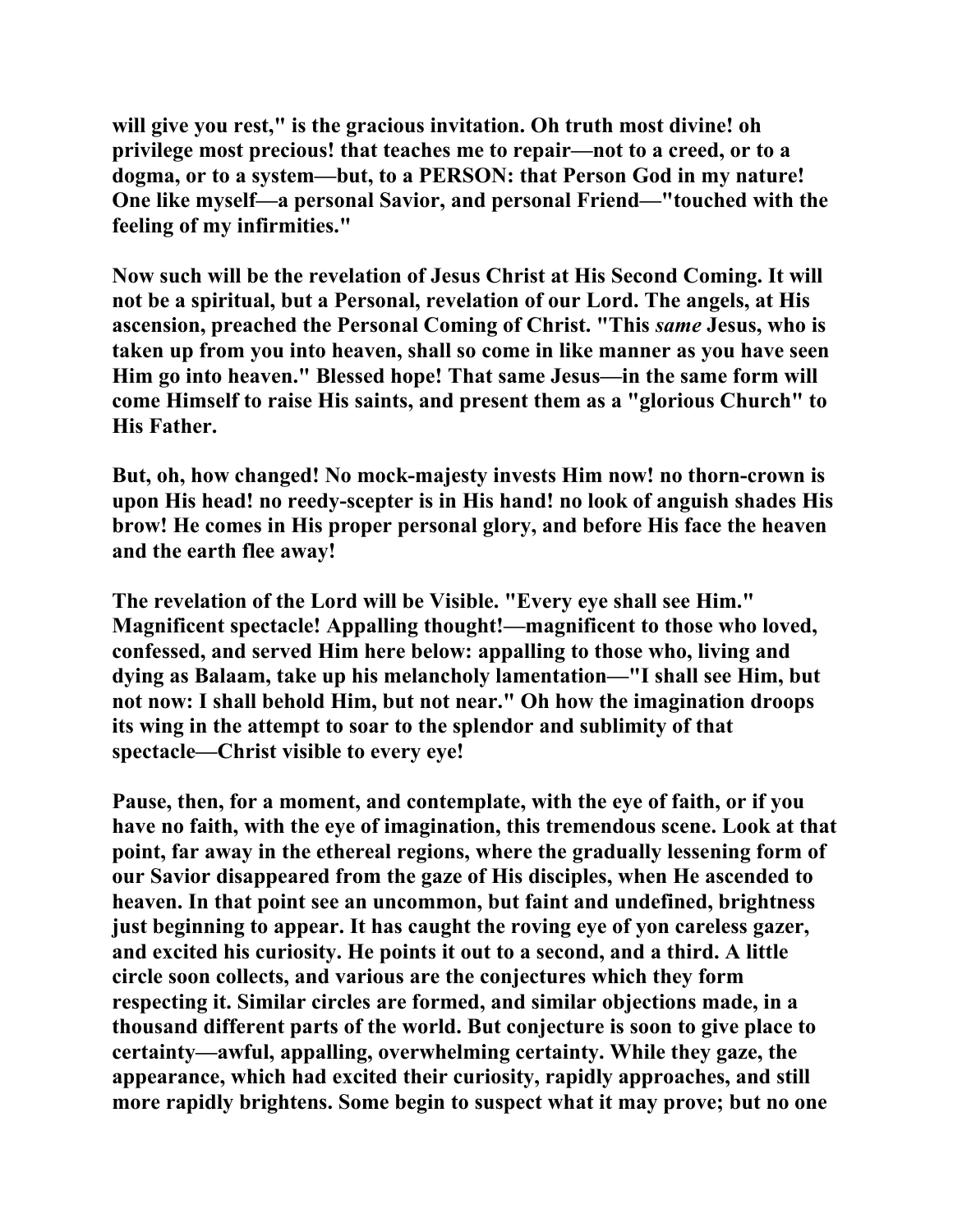**dares to give utterance to his suspicions. Meanwhile the light of the sun begins to fade before a brightness superior to his own. Thousands see their shadows cast in a new direction, and thousands of hitherto careless eyes look up at once to discover the cause. Full clearly they see it; and now new hopes and fears begin to agitate their breasts. The afflicted and persecuted servants of Christ begin to hope that the predicted, long-expected day of their deliverance is arrived. The wicked, the careless, the unbelieving, begin to fear that the Bible is about to prove no idle tale. And now fiery shapes, moving like streams of lightning, begin to appear indistinctly amid the bright, dazzling cloud which comes rushing down as on the wings of a whirlwind. At length it reaches its destined place. It pauses: then, suddenly unfolding, discloses at once a great white throne, where sits—starry, resplendent, in all the glories of the Godhead—the Man Christ Jesus. Every eye sees Him; every heart knows Him.** 

**Too well do the wretched, unprepared inhabitants of earth now know what to expect, and one universal shriek of anguish and despair rises up to heaven, and is echoed back to earth. But louder, far louder, than the universal cry, now sounds the last trumpet; and far above all is heard the voice of the Omnipotent, summoning the dead to arise and come to judgment. New terrors now assail the living on every side, no, under their very feet, the earth heaves as in convulsions; graves open, and the dead come forth; while, at the same moment, a change, equivalent to that occasioned by death, is effected by Almighty power on the bodies of the living. Their mortal bodies put on immortality, and are thus prepared to sustain a weight of glory or of wretchedness which flesh and blood could not endure. Meanwhile, legions of angels are seen, darting from pole to pole, gathering together the faithful servants of Christ from the four winds of heaven, and bearing them aloft to meet the Lord in the air, where He causes them to be placed at His own right hand, preparatory to the sentence which is to award to them everlasting life.** 

**Christian, if you would gain more and greater victories over the world than you have ever done, bring this scene often before the eye of your mind, and gaze upon it until you become blind to all earthly glory. He who gazes long at the sun becomes unsusceptible of impressions from inferior luminaries; and he who looks much at the Sun of Righteousness, will be little affected by any alluring object which the world can exhibit.** 

**It will follow from this exceedingly graphic description that the Coming of the Lord will be a visible spectacle—a spectacle seen by every eye; but especially**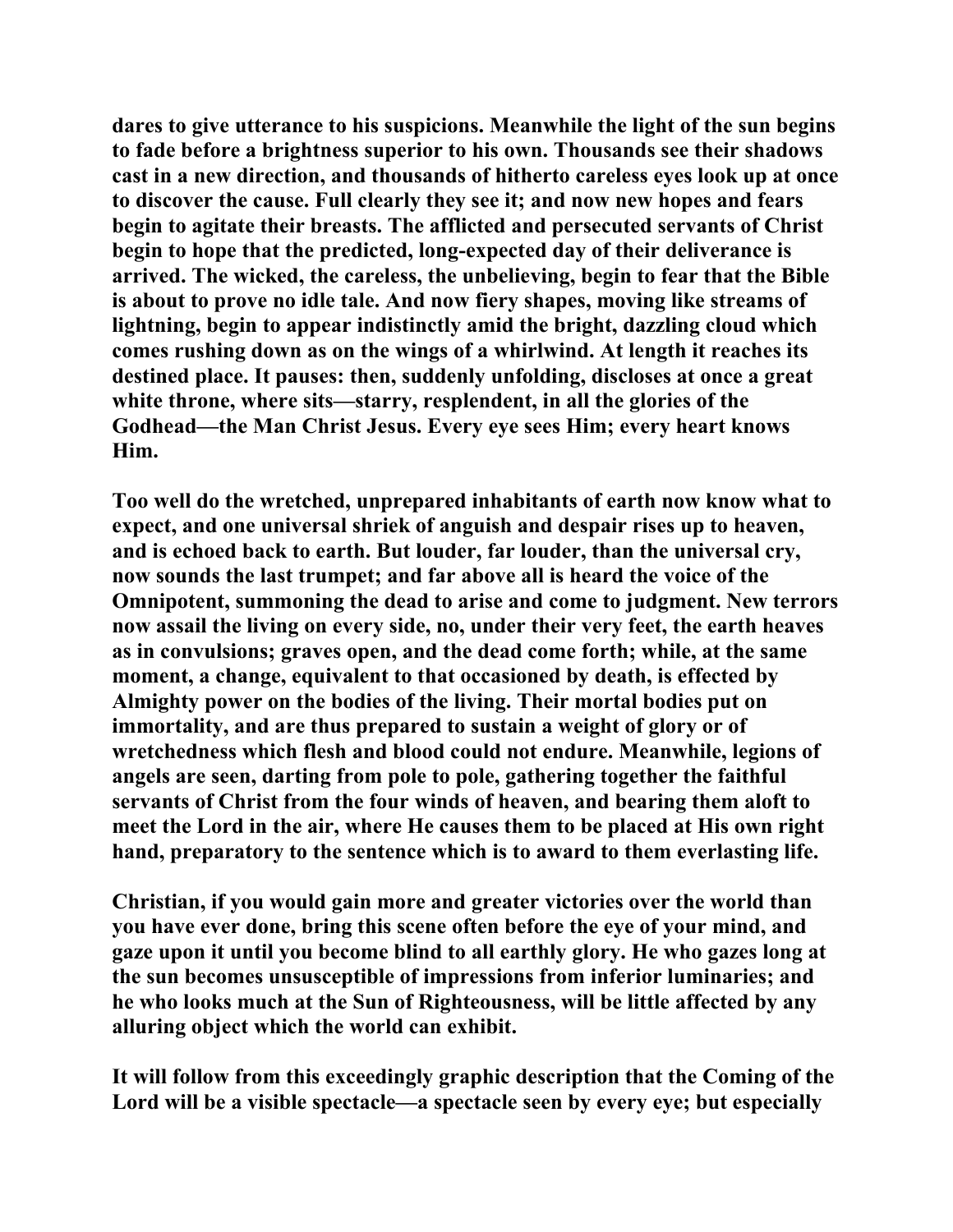**and more gloriously so to the enraptured vision of the saints. "Behold, He comes With clouds; and every eye shall see Him, and they also who pierced Him." This is not a minor feature of the august event; it is one which the believing mind delights to anticipate.** 

**A Savior** *seen* **is an object both to faith and sense. A believing sight of Christ is the spiritual life of the soul. Until He is thus seen, He must be an unknown and an unapplied Savior. The uniform teaching of the Bible is consonant with this truth. "Look unto me, and be saved, all the ends of the earth: for I am God, and there is none else." Responsive to the divine invitation of the Old Testament is the evangelist's invitation of the New. "Behold the Lamb of God that takes away the sin of the world." And all this harmonizes with the writing of the Apostles—"Looking unto Jesus."** 

**Such is the action of faith. Looking to Christ is believing in Christ. It was by a look—a look of faith—that the serpent-stung Israelite was healed. "As Moses lifted up the serpent in the wilderness, even so must the Son of Man be lifted up, that whosoever believes in Him should not perish, but have everlasting life." Oh what a guilt-removing, heart-cheering, soul-saving truth is this! Penitent sinner! a look of faith at Jesus will bring an immediate and free salvation to your soul.** *However distant the Object or dim the sight, one glance of Christ is life!* **Sensible of the moral virus circulating through your entire being—made to know the plague of your own heart arrived at the end of all human remedies—like the poor woman in the gospel, having "spent your all on physicians, and are nothing bettered, but rather grown worse"—now behold the Lamb of God! look and live!—look and be forever healed of your plague!** 

**All your merit is in Christ all your salvation is in Christ: all your help is in Christ. "Christ is all, and in all," of your hope of heaven. And this salvation is yours on one condition only—that you receive, and do not** *merit* **it; that you accept, and do not** *purchase* **it. It is the free—unpurchased and unpurchasable—gift of God. "By grace are you saved." "It is of faith that it might be by grace." "By the works of the law shall no man living be justified." Oh, if you, a poor sin-laden soul—longing to find rest will but cast overboard the oar of your own doings, with which you are 'toiling in rowing' to get to heaven, and accept in faith the finished work of Christ, that weary soul of yours soon would find the rest for which it sighs!** 

**But this first saving sight of Christ is the commencement of a series of yet**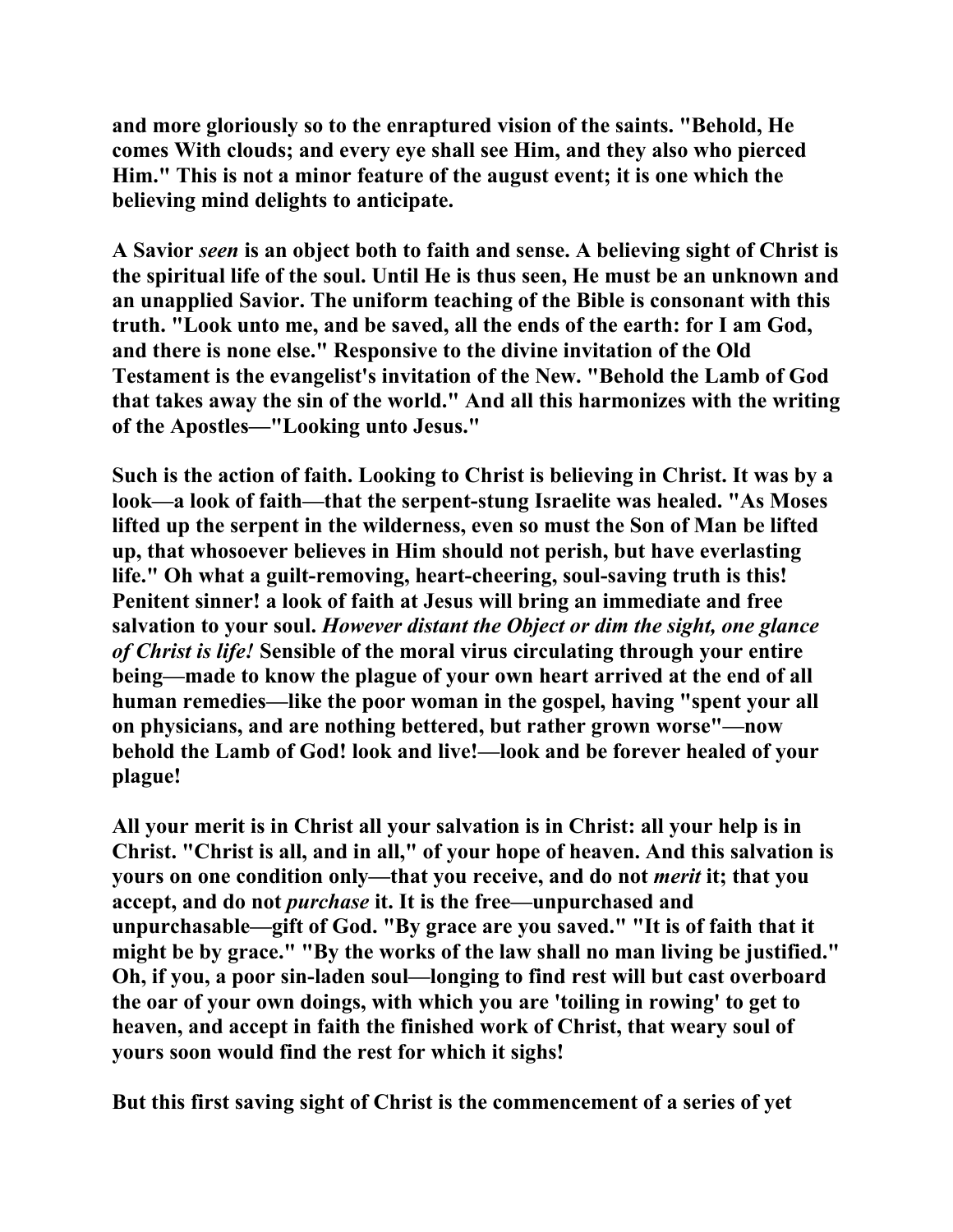**clearer, more sanctifying and assimilating views of the same** *ineffable Object***. The history of spiritual life—and this is one of its brightest 'lights'—is a continuous "looking unto Jesus." It is a looking to Jesus, and** *learning***; looking to Jesus, and** *admiring***; looking to Jesus, and** *loving***; looking to Jesus, and** *obeying***; looking to Jesus, and** *suffering***; living and dying, still looking unto Jesus, until the dim but ravishing vision of earth is changed for the full, beatific vision of heaven!** 

**This will be the "grace that is to be brought unto us at the revelation of Jesus Christ"—the unveiled sight of our glorified Redeemer. "We shall see Him as He is." To have seen Him by faith in His humiliation was a marvellous, soulsaving spectacle: but, to see Jesus in His glory—our true Joseph—"taken from prison and from judgment," and highly exalted with 'a name which is above every name,' coming in the clouds of heaven, escorted by angels, encircled by saints, and on His head the jeweled diadem of the universe, oh, this will be a spectacle, transcending and eclipsing all others! What a sanctifying effect should this hope have upon our mind! what a molding, unearthly influence should it exert upon our life! "Every man that has this hope in Him purifies himself, even as He (Christ) is pure." Thus the doctrine of the Coming of the Lord is one of the most practical, as one of the most consolatory, truths of the Bible. It is impossible fully to believe it, much less to receive it in the heart, and be insensible to its Christ-endearing and Christassimilating power. Surely the believer, whose heart is in heaven where Christ its treasure is, will be in frequent and close communion with his absent Lord; and the Church, as a Body, 'looking for and hastening unto the Coming of the Lord,' will long for the cry that shall break the stillness of the midnight hour—"Behold, the BRIDEGROOM comes; go out to meet Him!"** 

**Lord, may I be found waiting and watching and praying for Your appearing! To see You, be this the ardent desire, the highest ambition of my soul: and whether I cross the river to come to You, or You do cross the river to come to me, let my lamp be daily trimmed and brightly burning, lest, "coming suddenly, You find me sleeping."** 

**We can only allow ourselves a passing glance at two events consequent upon the Coming of the Lord, which must ever be radiant with hope, and replete with a soothing and sanctifying power, to the Christian mind—the first, the believer's Resurrection. This is "the grace that is to be brought unto us at the revelation of Jesus Christ." This is termed "the First Resurrection," a thousand years intervening between it and the Second. "The Lord Himself**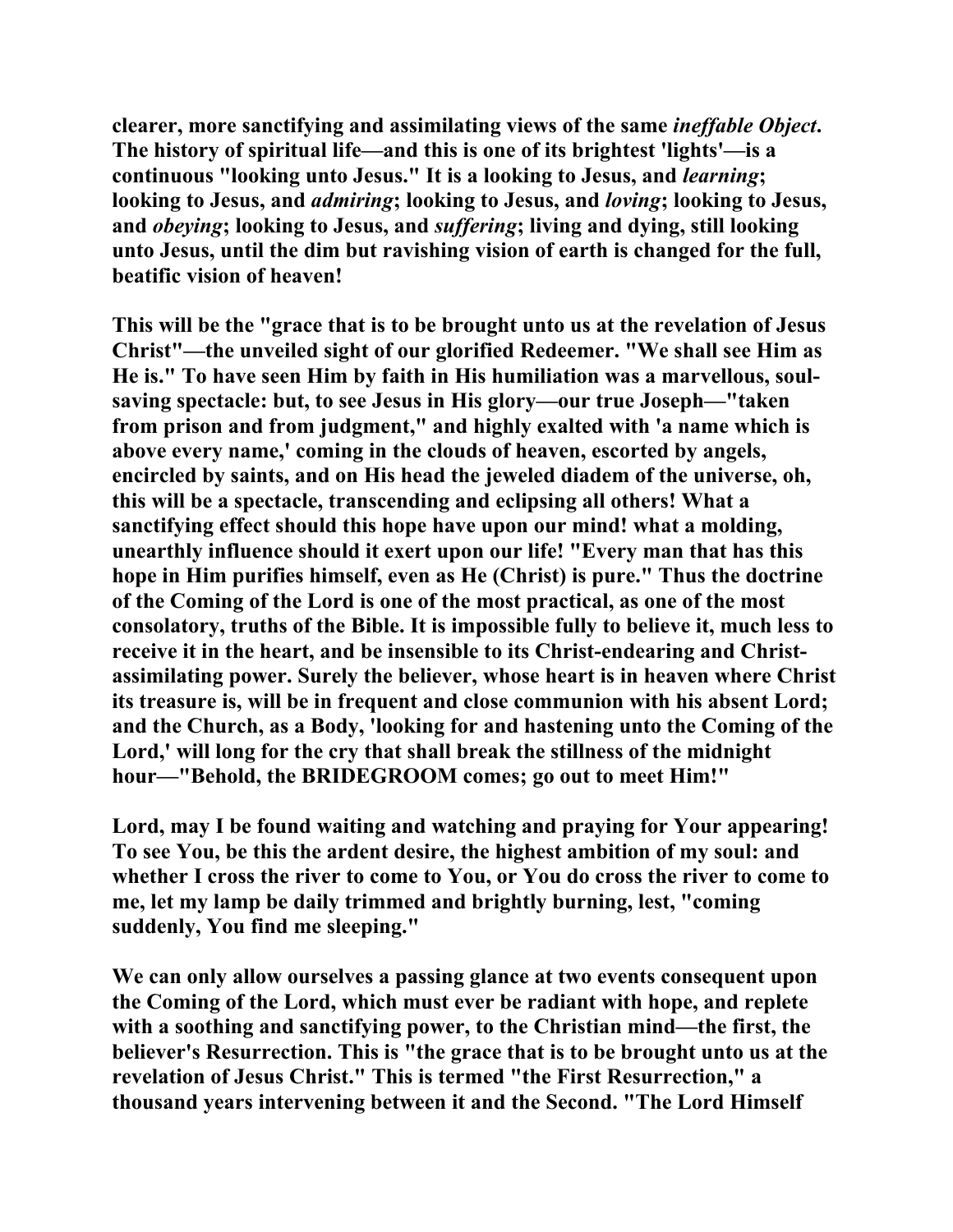**shall descend from heaven with a shout, with the voice of the archangel, and with the trump of God: and the dead in Christ shall rise first." Could we fix your mind upon a blessing connected with the Coming of the Lord more glorious and precious than this?** 

**The Resurrection of Christ was the crown and consummation of His humiliation; the Resurrection of the Christian will be the crown and consummation of his glory—the edifice of his spiritual life will then receive the 'top-stone, amid the shoutings of grace, grace unto it!' "Blessed is the pen"—so wrote an aged saint nearing her heavenly flight "and blessed the heart that indites it, that gives one cheering view of the mighty blessings that await the sleeping dead! The dust of the Christian reposes in quietude until the voice of Jesus rouses the slumberer perfected in His own beauty. Happy Christian! your journey may be a thorny one, and 'the last enemy' may be even now approaching; but, courage! the time is coming when this identical body—re-united to the soul—will be raised a glorious body—the soul increasing in knowledge, beauty, and bliss, through the countless ages of eternity. Oh the glory and the happiness of that moment, who can fully describe! Lord, increase my faith!" (Mary Winslow)** 

**Such is the animating influence of a simple faith in the hope of the Resurrection, and such the spiritual breathing which that hope inspires! Who would not strive after holiness, "if by any means"—by the most strenuous exertions—he might, with the Apostle, "attain unto the resurrection of the dead;" and, with all who have departed this life in the Lord, have part in the First Resurrection. The re-union and the recognition of the saints stand high up in the catalogue of blessings synchronizing with this revelation of Jesus Christ.** 

**One of the saddest and bitterest sorrows of earth is the separation, by death, from those we love. Oh the pang of receiving the last sigh—of catching the last look—of listening to the last word-of one who was to us in life more precious than life itself! But, the gospel unveils the hope of a re-union, and even before the risen body—of a recognition of all the holy dead! "For if we believe that Jesus died and rose again, even so those also which sleep in Jesus will God bring with Him.... Wherefore comfort one another with these words." Who longs not for the "grace that is to be brought unto us at the revelation of Jesus Christ"?** 

 **"Oh thrilling thought, that I shall be**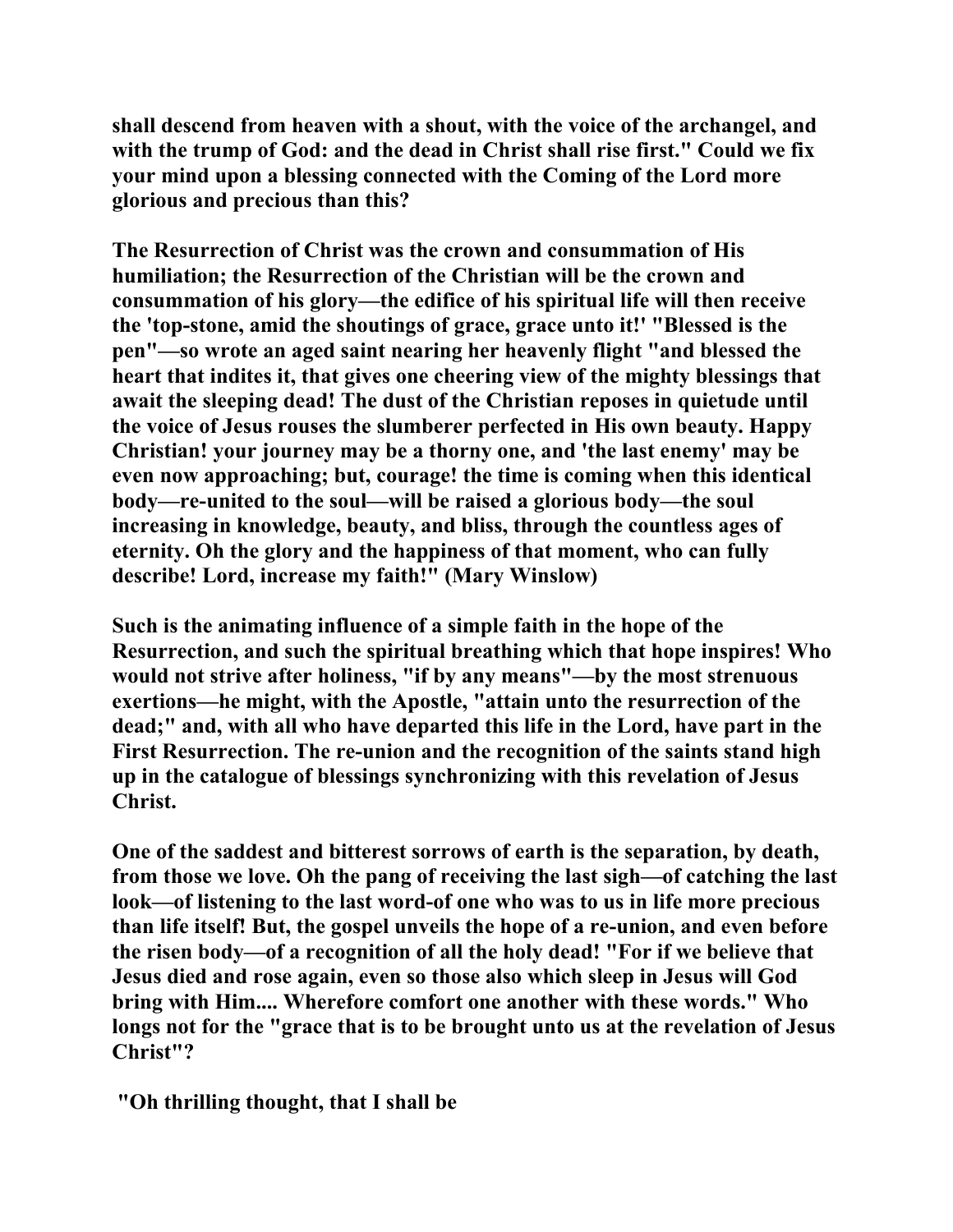**With Him who shed His blood for me, Where nothing from Him can sever! Where I, with sainted hosts above, Overshadowed by the Holy Dove, Shall banquet on His boundless love, And know that word—'forever'. "Oh thrilling thought, to see Him shine, For evermore to call Him mine! With Heaven-all Heaven-before me; To stand where angel myriads gaze, Amid the illimitable blaze, While He the Godhead full displays To all the sons of glory."** 

**And now will come the crown and consummation of our spiritual life! Unshaded by a cloud—uneclipsed by an object—it will shine forth as the sun in its meridian glory, ever deepening, ever widening with its new orbit of life and knowledge, of happiness and splendor. No** *shadows* **will dim it no doubts will disturb it—no fears will ruffle it—no sin will taint it now; but, lost in the Infinite Ocean "Where flows this river down to us," it will be swallowed up in God, and "God Shall Be All in All!"** 

**Be watchful; be diligent be holy; for the Coming of the Lord draws near! The events flow transpiring in the world's history indicate its approach. The "signs of the times" are pregnant with profound and solemn significance. The 'fig-tree' blossoms! The Jews are hastening to their own land—the Turkish power is drying up—the nations of Europe are arming—earthquakes, and judgments, and rumors of war are, to the intelligent and observant eye—if not proximate signs of the Lord's Coming—yet are indices of a most ominous and significant character! "When these things begin to come to pass, then LOOK up, and lift up your heads; for your redemption draws near." Be this our holy and constant attitude—under all circumstances looking up, waiting and watching our Lord's appearing.** 

**"Look up! when all around is bright, And sunshine gilds each day; When every earthly, sweet delight, Is strewed along the way. "Look up! and bless the God above, Let gratitude arise;**